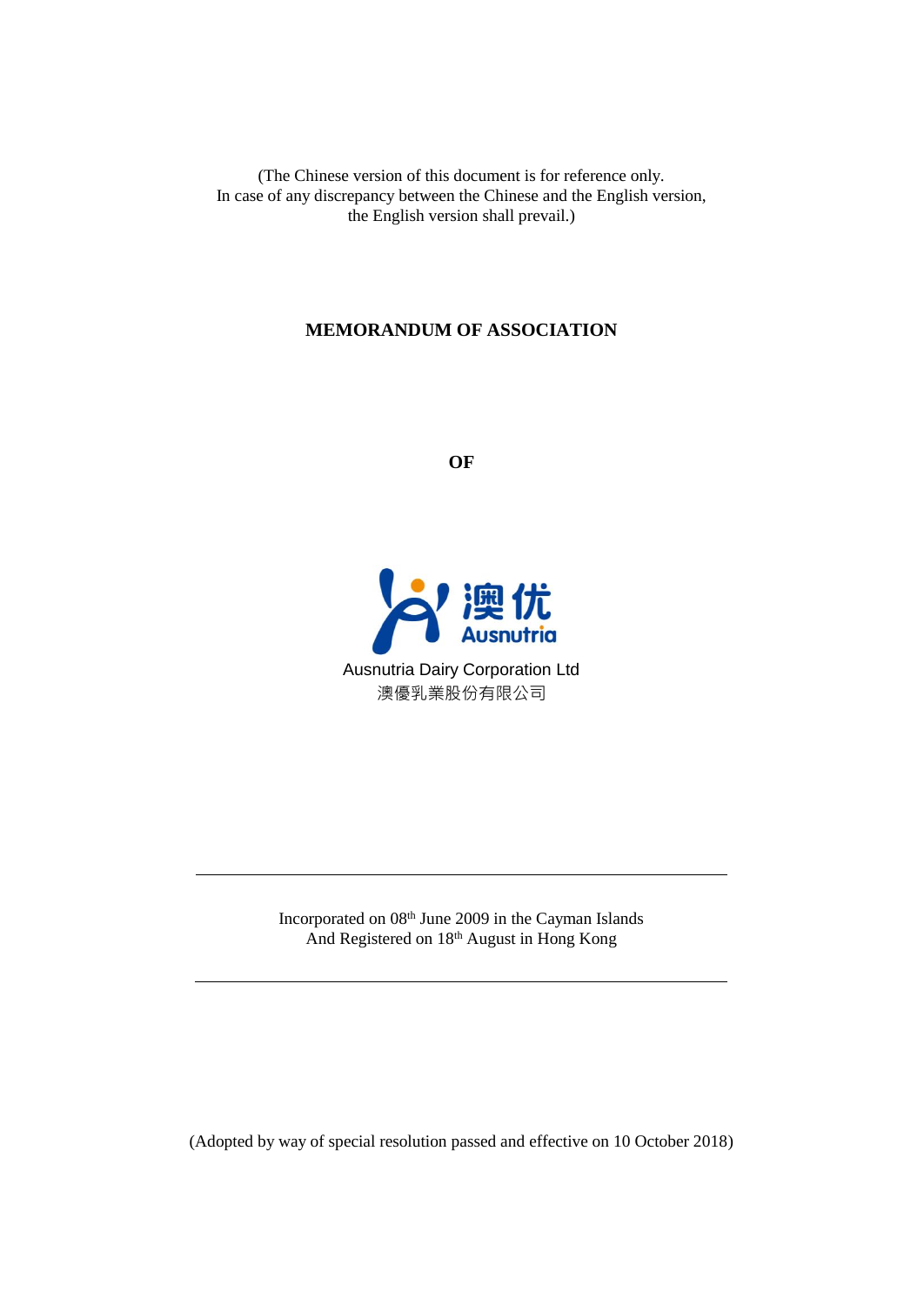## (COPY) **THE COMPANIES LAW EXEMPTED COMPANY LIMITED BY SHARES**

## **AMENDED AND RESTATED MEMORANDUM OF ASSOCIATION OF**

## **Ausnutria Dairy Corporation Ltd 澳優乳業股份有限公司**

(Adopted by way of special resolution passed and effective on 10 October 2018)

- 1. The name of the Company is Ausnutria Dairy Corporation Ltd 澳優乳業股份有限公司.
- 2. The Registered Office of the Company shall be at the offices of Codan Trust Company (Cayman) Limited, Cricket Square, Hutchins Driver, PO Box 2681, Grand Cayman, KY1-1111, Cayman Islands.
- 3. Subject to the following provisions of this Memorandum, the objects for which the Company is established are unrestricted.
- 4. Subject to the following provisions of this Memorandum, the Company shall have and be capable of exercising all the functions of a natural person of full capacity irrespective of any question of corporate benefit, as provided by Section 27(2) of The Companies Law.
- 5. Nothing in this Memorandum shall permit the Company to carry on a business for which a licence is required under the laws of the Cayman Islands unless duly licensed.
- 6. The Company shall not trade in the Cayman Islands with any person, firm or corporation except in furtherance of the business of the Company carried on outside the Cayman Islands; provided that nothing in this clause shall be construed as to prevent the Company effecting and concluding contracts in the Cayman Islands, and exercising in the Cayman Islands all of its powers necessary for the carrying on of its business outside the Cayman Islands.
- 7. The liability of each member is limited to the amount from time to time unpaid on such member's shares.
- 8. The share capital of the Company is HK\$300,000,000 divided into 3,000,000,000 shares of a nominal or par value of HK\$0.1 each.
- 9. The Company may exercise the power contained in the Companies Law to deregister in the Cayman Islands and be registered by way of continuation in another jurisdiction.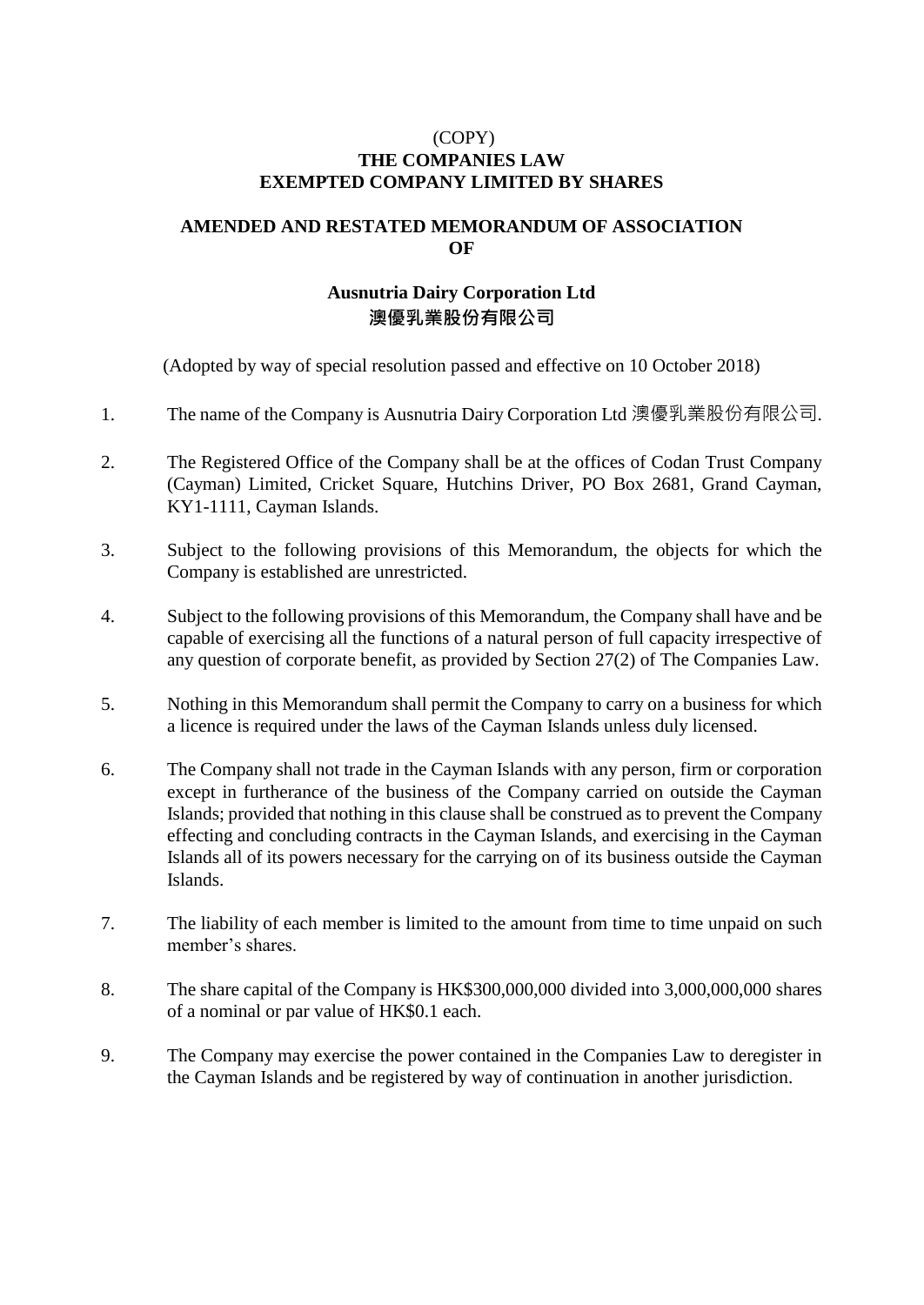# I N D E X

| <b>SUBJECT</b>                         | Article No. |
|----------------------------------------|-------------|
| Table A                                | 1           |
| Interpretation                         | $1-4$       |
| <b>Share Capital</b>                   | $4 - 5$     |
| <b>Alteration Of Capital</b>           | $5-6$       |
| <b>Share Rights</b>                    | $6 - 7$     |
| Variation Of Rights                    | 7           |
| <b>Shares</b>                          | $7 - 8$     |
| <b>Share Certificates</b>              | $8-9$       |
| Lien                                   | $9-10$      |
| Calls On Shares                        | $10 - 12$   |
| <b>Forfeiture Of Shares</b>            | $12 - 13$   |
| <b>Register Of Members</b>             | $13 - 14$   |
| <b>Record Dates</b>                    | 14          |
| <b>Transfer Of Shares</b>              | $14-16$     |
| <b>Transmission Of Shares</b>          | 16          |
| <b>Untraceable Members</b>             | $16-17$     |
| <b>General Meetings</b>                | 18          |
| Notice Of General Meetings             | 18-19       |
| Proceedings At General Meetings        | 19-20       |
| Voting                                 | 20-22       |
| Proxies                                | $22 - 23$   |
| Corporations Acting By Representatives | $23 - 24$   |
| <b>Written Resolutions Of Members</b>  | 24          |
| <b>Board Of Directors</b>              | 24-25       |
| <b>Retirement Of Directors</b>         | $25 - 26$   |
| Disqualification Of Directors          | 26          |
| <b>Executive Directors</b>             | $26 - 27$   |
| <b>Alternate Directors</b>             | 27-28       |
| Directors' Fees And Expenses           | 28          |
| Directors' Interests                   | 29-32       |
| <b>General Powers Of The Directors</b> | 32-34       |
| <b>Borrowing Powers</b>                | $34 - 35$   |
| Proceedings Of The Directors           | 35-37       |
| <b>Managers</b>                        | 37          |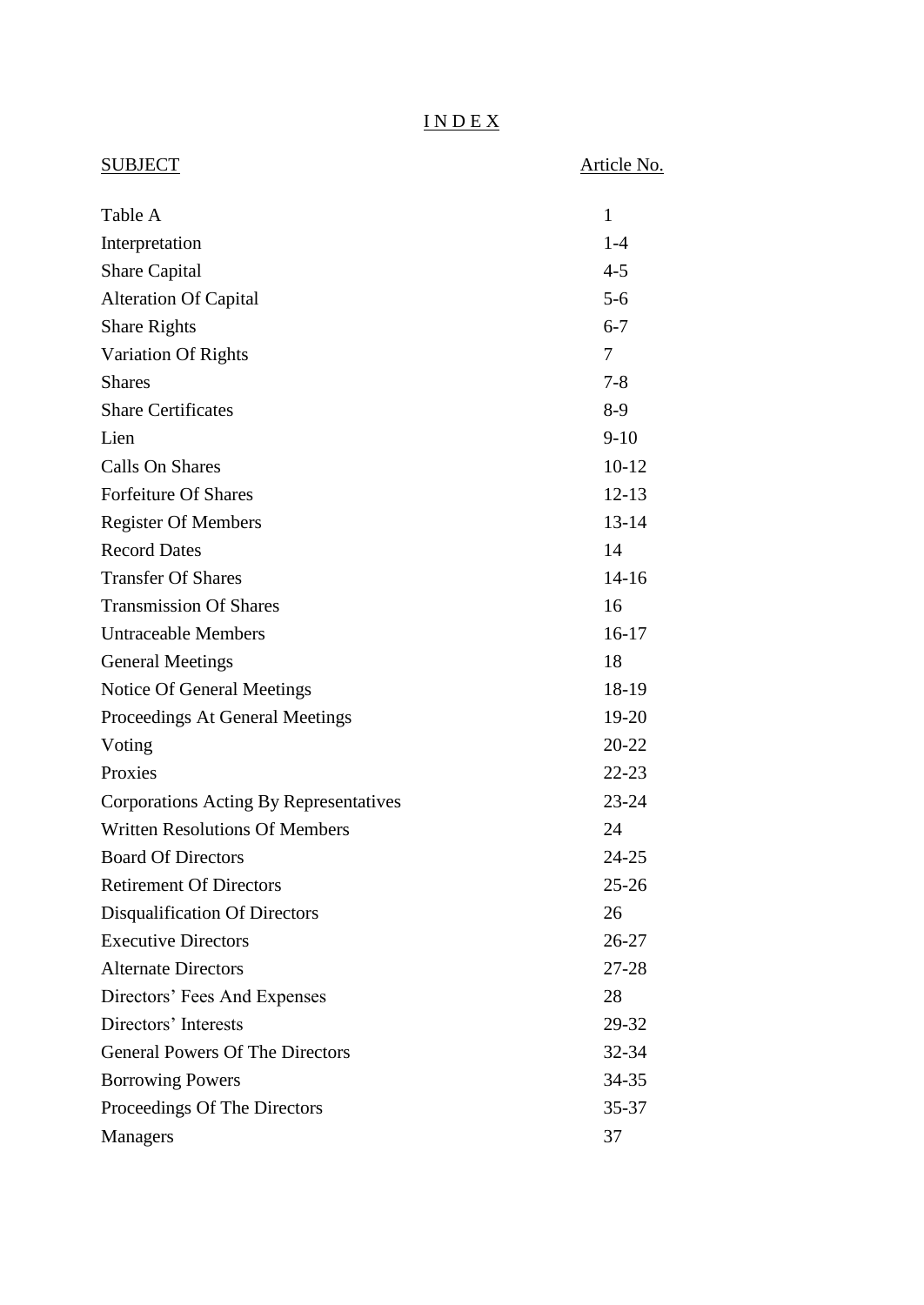| <b>Officers</b>                                     | 37-38 |
|-----------------------------------------------------|-------|
| Register of Directors and Officers                  | 38    |
| Minutes                                             | 38    |
| Seal                                                | 38-39 |
| <b>Authentication Of Documents</b>                  | 39    |
| <b>Destruction Of Documents</b>                     | 39-40 |
| Dividends And Other Payments                        | 40-45 |
| Reserves                                            | 45    |
| Capitalisation                                      | 46    |
| <b>Subscription Rights Reserve</b>                  | 46-48 |
| <b>Accounting Records</b>                           | 48-49 |
| Audit                                               | 49-50 |
| <b>Notices</b>                                      | 50-52 |
| Signatures                                          | 52    |
| Winding Up                                          | 52-53 |
| Indemnity                                           | 53-54 |
| Amendment To Memorandum and Articles of Association |       |
| And Name of Company                                 | 54    |
| Information                                         | 54    |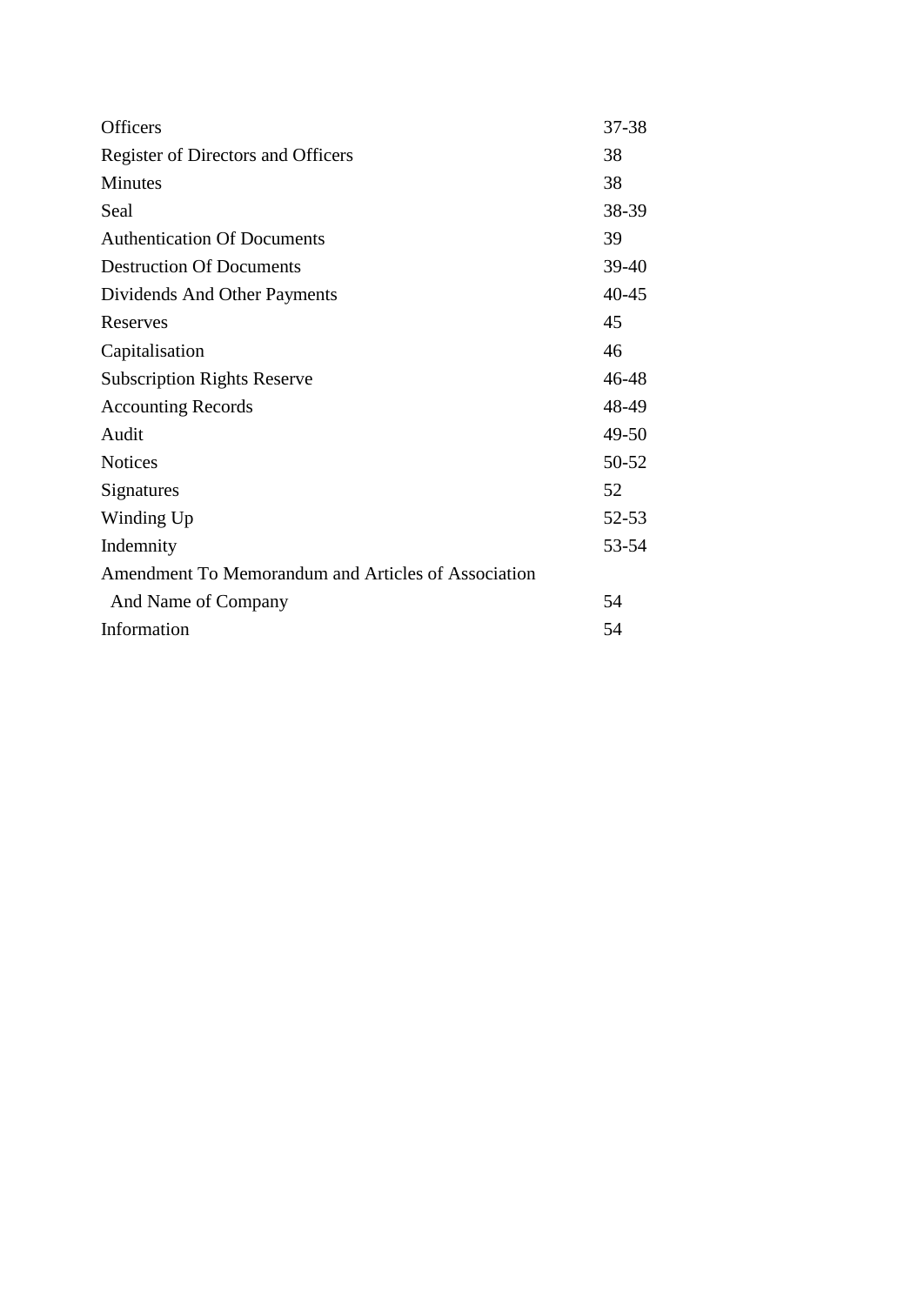## TABLE A

1. The regulations in Table A in the Schedule to the Companies Law (Revised) do not apply to the Company.

### **INTERPRETATION**

2. (1) In these Articles, unless the context otherwise requires, the words standing in the first  $\frac{\text{App. 13B}}{1}$ column of the following table shall bear the meaning set opposite them respectively in  $\frac{1}{3(1)}$  the second column. 1

| <b>WORD</b>            | <b>MEANING</b>                                                                                                                                                                                                                                                                                                                                                                                                                                                                                   |
|------------------------|--------------------------------------------------------------------------------------------------------------------------------------------------------------------------------------------------------------------------------------------------------------------------------------------------------------------------------------------------------------------------------------------------------------------------------------------------------------------------------------------------|
| "Articles"             | these Articles in their present form or as supplemented or<br>amended or substituted from time to time.                                                                                                                                                                                                                                                                                                                                                                                          |
| "associate"            | App. 3<br>4(1)<br>has the meaning attributed to it in the rules of the<br>Designated Stock Exchange.                                                                                                                                                                                                                                                                                                                                                                                             |
| "Auditor"              | the auditor of the Company for the time being and may<br>include any individual or partnership.                                                                                                                                                                                                                                                                                                                                                                                                  |
| "Board" or "Directors" | the board of directors of the Company or the directors<br>present at a meeting of directors of the Company at which a<br>quorum is present.                                                                                                                                                                                                                                                                                                                                                      |
| "business day"         | shall mean a day on which the Designated Stock Exchange<br>generally is open for the business of dealing in securities in<br>Hong Kong. For the avoidance of doubt, where the<br>Designated Stock Exchange is closed for the business of<br>dealing in securities in Hong Kong on a business day for the<br>reason of a Number 8 or higher typhoon signal, black<br>rainstorm warning or other similar event, such day shall for<br>the purposes of these Articles be counted as a business day. |
| "capital"              | the share capital of the Company from time to time.                                                                                                                                                                                                                                                                                                                                                                                                                                              |
| "clear days"           | in relation to the period of a notice that period excluding the<br>day when the notice is given or deemed to be given and the<br>day for which it is given or on which it is to take effect.                                                                                                                                                                                                                                                                                                     |
| "clearing house"       | a clearing house recognised by the laws of the jurisdiction in<br>which the shares of the Company are listed or quoted on a<br>stock exchange in such jurisdiction.                                                                                                                                                                                                                                                                                                                              |
| "Company"              | Ausnutria Dairy Corporation Ltd.                                                                                                                                                                                                                                                                                                                                                                                                                                                                 |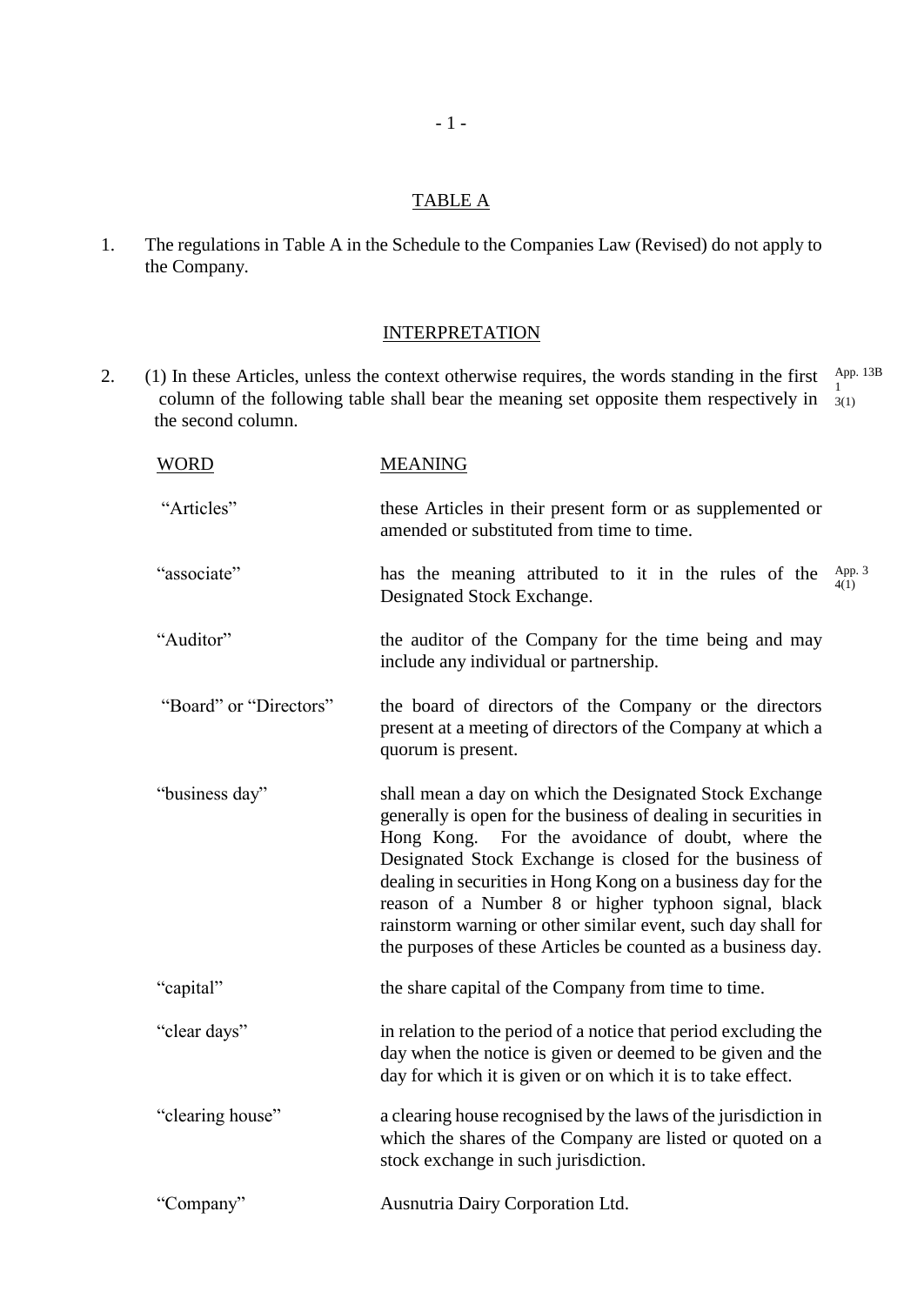| "competent regulatory<br>authority"   | a competent regulatory authority in the territory where<br>the shares of the Company are listed or quoted on a stock<br>exchange in such territory.                                                                                                                                                                                                                                                            |
|---------------------------------------|----------------------------------------------------------------------------------------------------------------------------------------------------------------------------------------------------------------------------------------------------------------------------------------------------------------------------------------------------------------------------------------------------------------|
| "debenture" and<br>"debenture holder" | include debenture stock and debenture stockholder<br>respectively.                                                                                                                                                                                                                                                                                                                                             |
| "Designated Stock<br>Exchange"        | a stock exchange in respect of which the shares of the<br>Company are listed or quoted and where such stock<br>exchange deems such listing or quotation to be the primary<br>listing or quotation of the shares of the Company.                                                                                                                                                                                |
| "dollars" and "\$"                    | dollars, the legal currency of Hong Kong.                                                                                                                                                                                                                                                                                                                                                                      |
| "head office"                         | such office of the Company as the Directors may from time<br>to time determine to be the principal office of the Company.                                                                                                                                                                                                                                                                                      |
| "Law"                                 | The Companies Law, Cap. 22 (Law 3 of 1961, as<br>consolidated and revised) of the Cayman Islands.                                                                                                                                                                                                                                                                                                              |
| "Member"                              | a duly registered holder from time to time of the shares in<br>the capital of the Company.                                                                                                                                                                                                                                                                                                                     |
| "month"                               | a calendar month.                                                                                                                                                                                                                                                                                                                                                                                              |
| "Notice"                              | written notice unless otherwise specifically stated and as<br>further defined in these Articles.                                                                                                                                                                                                                                                                                                               |
| "Office"                              | the registered office of the Company for the time being.                                                                                                                                                                                                                                                                                                                                                       |
| "ordinary resolution"                 | a resolution shall be an ordinary resolution when it has been<br>passed by a simple majority of votes cast by such Members<br>as, being entitled so to do, vote in person or, in the case of<br>any Member being a corporation, by its duly authorised<br>representative or, where proxies are allowed, by proxy at a<br>general meeting of which Notice has been duly given in<br>accordance with Article 59. |
| "paid up"                             | paid up or credited as paid up.                                                                                                                                                                                                                                                                                                                                                                                |
| "Register"                            | the principal register and where applicable, any branch<br>register of Members to be maintained at such place within<br>or outside the Cayman Islands as the Board shall determine<br>from time to time.                                                                                                                                                                                                       |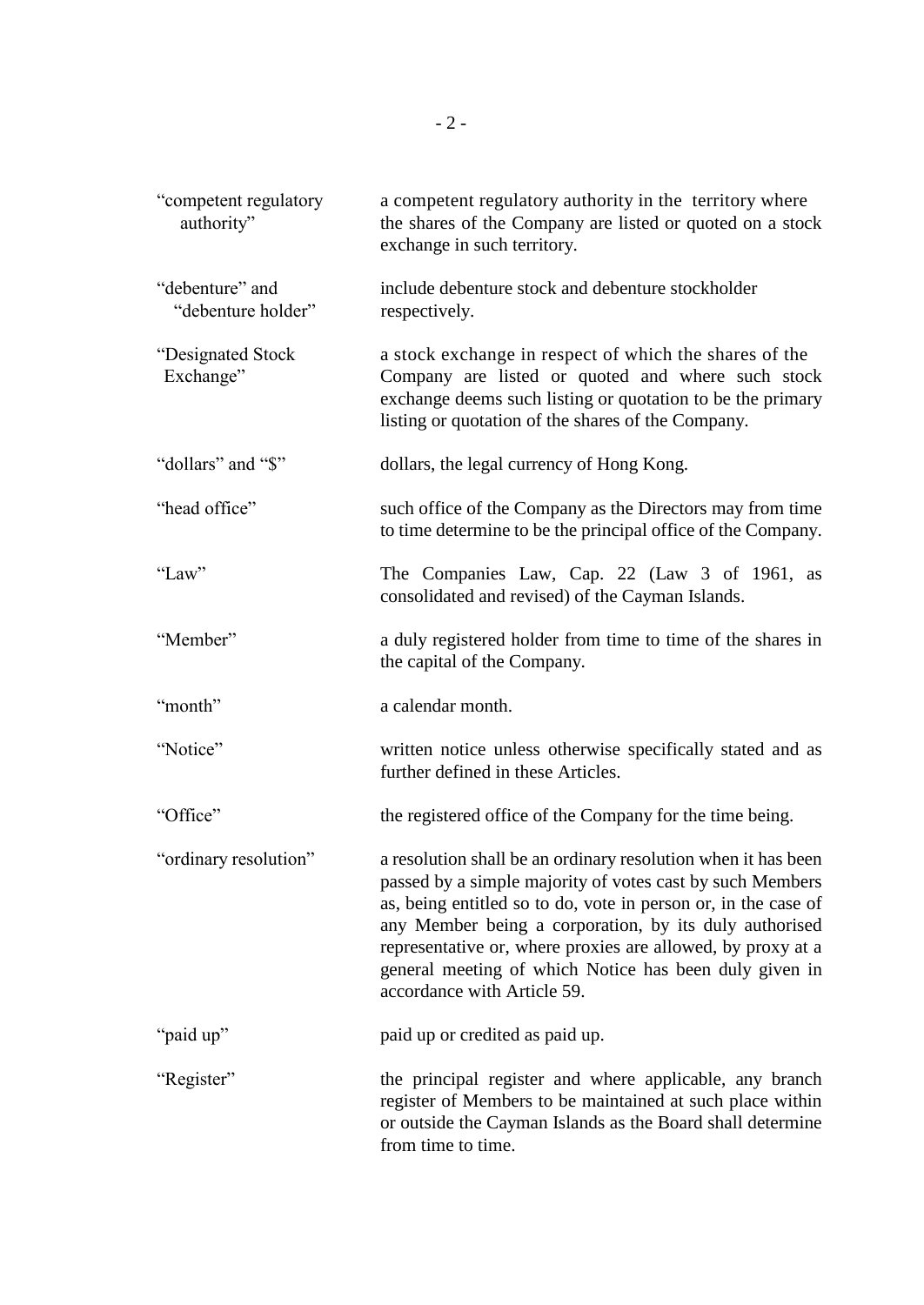| "Registration Office"               | in respect of any class of share capital such place as the<br>Board may from time to time determine to keep a branch<br>register of Members in respect of that class of share capital<br>and where (except in cases where the Board otherwise<br>directs) the transfers or other documents of title for such<br>class of share capital are to be lodged for registration and are<br>to be registered.                                               |
|-------------------------------------|-----------------------------------------------------------------------------------------------------------------------------------------------------------------------------------------------------------------------------------------------------------------------------------------------------------------------------------------------------------------------------------------------------------------------------------------------------|
| "Seal"                              | common seal or any one or more duplicate seals of the<br>Company (including a securities seal) for use in the Cayman<br>Islands or in any place outside the Cayman Islands.                                                                                                                                                                                                                                                                         |
| "Secretary"                         | any person, firm or corporation appointed by the Board to<br>perform any of the duties of secretary of the Company and<br>includes any assistant, deputy, temporary or acting<br>secretary.                                                                                                                                                                                                                                                         |
| "special resolution"                | a resolution shall be a special resolution when it has been<br>passed by a majority of not less than three-fourths of votes<br>cast by such Members as, being entitled so to do, vote in<br>person or, in the case of such Members as are corporations,<br>by their respective duly authorised representative or, where<br>proxies are allowed, by proxy at a general meeting of which<br>Notice has been duly given in accordance with Article 59. |
|                                     | a special resolution shall be effective for any purpose for<br>which an ordinary resolution is expressed to be required<br>under any provision of these Articles or the Statutes.                                                                                                                                                                                                                                                                   |
| "Statutes"                          | the Law and every other law of the Legislature of the<br>Cayman Islands for the time being in force applying to or<br>affecting the Company, its memorandum of association<br>and/or these Articles.                                                                                                                                                                                                                                                |
| "Subsidiary and<br>Holding Company" | has the meanings attributed to them in the rules of<br>the Designated Stock Exchange.                                                                                                                                                                                                                                                                                                                                                               |
| "year"                              | a calendar year.                                                                                                                                                                                                                                                                                                                                                                                                                                    |

- (2) In these Articles, unless there be something within the subject or context inconsistent with such construction:
	- (a) words importing the singular include the plural and vice versa;
	- (b) words importing a gender include both gender and the neuter;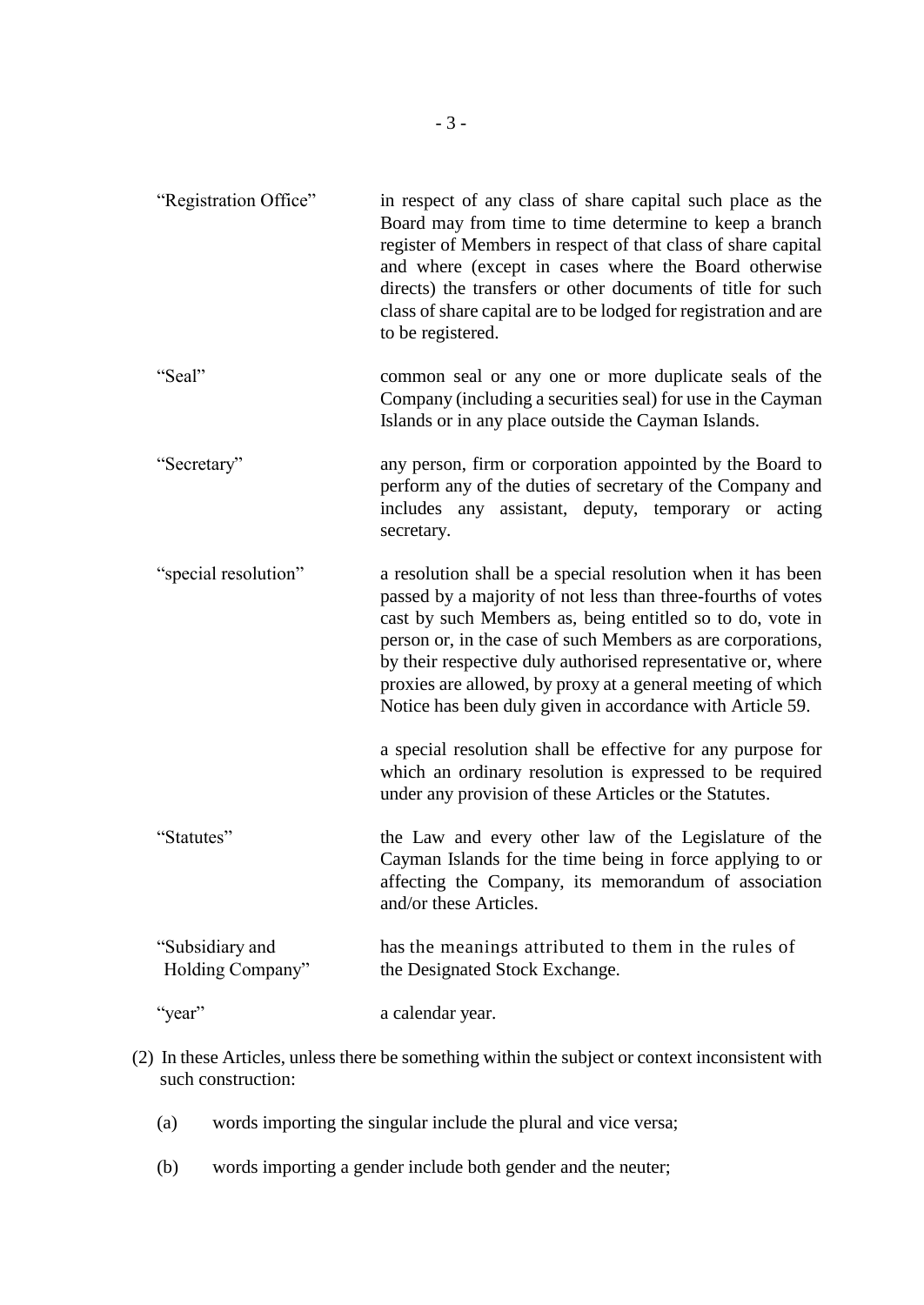- (c) words importing persons include companies, associations and bodies of persons whether corporate or not;
- (d) the words:
	- (i) "may" shall be construed as permissive;
	- (ii) "shall" or "will" shall be construed as imperative;
- (e) expressions referring to writing shall, unless the contrary intention appears, be construed as including printing, lithography, photography and other modes of representing words or figures in a visible form, and including where the representation takes the form of electronic display, provided that both the mode of service of the relevant document or notice and the Member's election comply with all applicable Statutes, rules and regulations;
- (f) references to any law, ordinance, statute or statutory provision shall be interpreted as relating to any statutory modification or re-enactment thereof for the time being in force;
- (g) save as aforesaid words and expressions defined in the Statutes shall bear the same meanings in these Articles if not inconsistent with the subject in the context;
- (h) references to a document being executed include references to it being executed under hand or under seal or by electronic signature or by any other method and references to a notice or document include a notice or document recorded or stored in any digital, electronic, electrical, magnetic or other retrievable form or medium and information in visible form whether having physical substance or not;
- (i) Section 8 of the Electronic Transactions Law (2003) of the Cayman Islands, as amended from time to time, shall not apply to these Articles to the extent it imposes obligations or requirements in addition to those set out in these Articles.

#### SHARE CAPITAL

- 3. (1) The share capital of the Company at the date on which these Articles come into effect  $A_{\text{pp}}$ . shall be divided into shares of a par value of \$0.10 each. 9
	- (2) Subject to the Law, the Company's Memorandum and Articles of Association and, where applicable, the rules of any Designated Stock Exchange and/or any competent regulatory authority, the Company shall have the power to purchase or otherwise acquire its own shares and such power shall be exercisable by the Board in such manner, upon such terms and subject to such conditions as it in its absolute discretion thinks fit and any determination by the Board of the manner of purchase shall be deemed authorised by these Articles for purposes of the Law. The Company is hereby authorised to make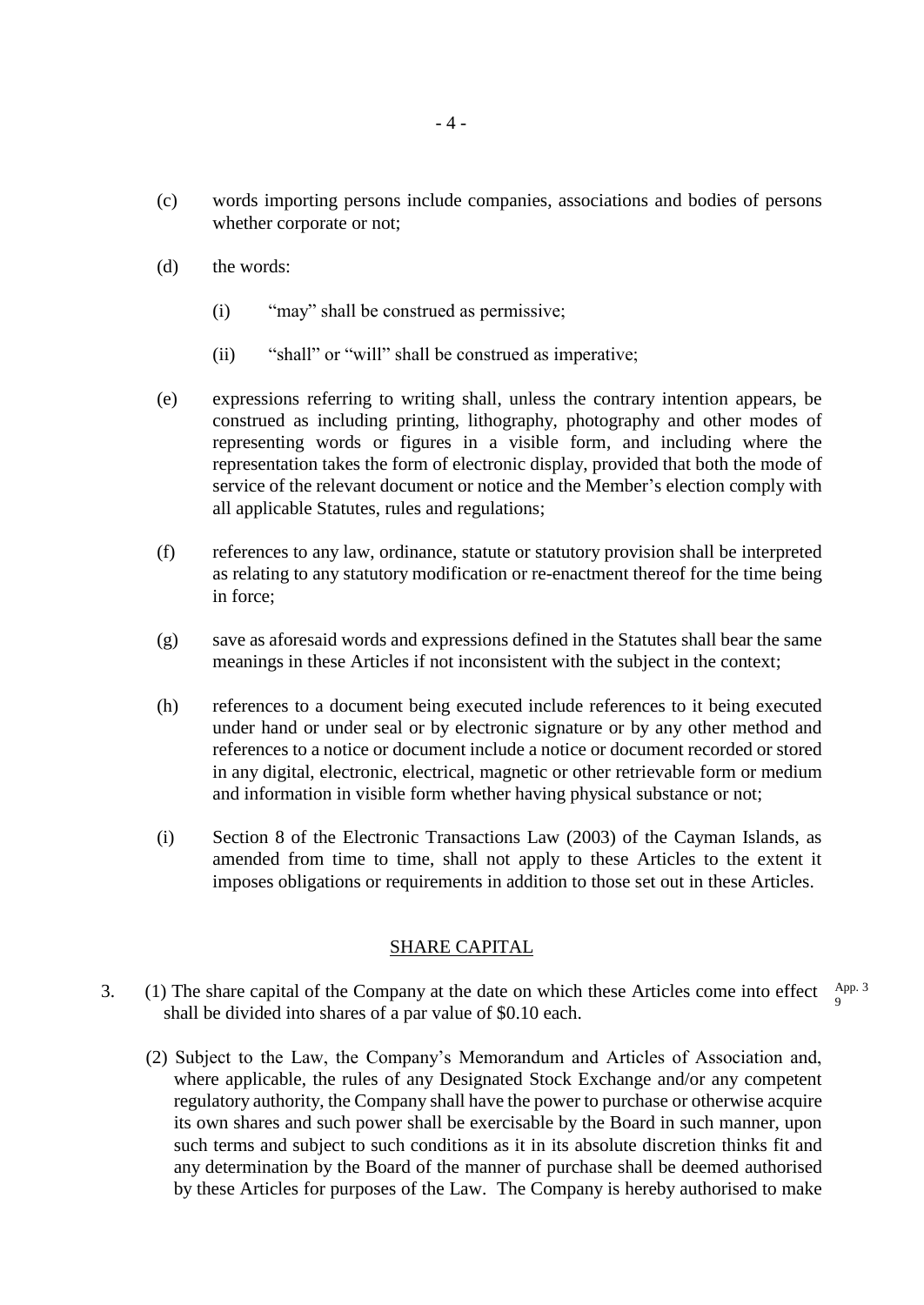payments in respect of the purchase of its shares out of capital or out of any other account or fund which can be authorised for this purpose in accordance with the Law.

- (3) Subject to compliance with the rules and regulations of the Designated Stock Exchange and any other relevant regulatory authority, the Company may provide financial assistance for the purpose of or in connection with a purchase made or to be made by any person of any shares in the Company.
- (4) No share shall be issued to bearer.

## ALTERATION OF CAPITAL

- 4. The Company may from time to time by ordinary resolution in accordance with the Law alter the conditions of its Memorandum of Association to:
	- (a) increase its capital by such sum, to be divided into shares of such amounts, as the resolution shall prescribe;
	- (b) consolidate and divide all or any of its capital into shares of larger amount than its existing shares;

App. 3 10(1)  $10(2)$ 

- (c) divide its shares into several classes and without prejudice to any special rights previously conferred on the holders of existing shares attach thereto respectively any preferential, deferred, qualified or special rights, privileges, conditions or such restrictions which in the absence of any such determination by the Company in general meeting, as the Directors may determine provided always that where the Company issues shares which do not carry voting rights, the words "non-voting" shall appear in the designation of such shares and where the equity capital includes shares with different voting rights, the designation of each class of shares, other than those with the most favourable voting rights, must include the words "restricted voting" or "limited voting";
- (d) sub-divide its shares, or any of them, into shares of smaller amount than is fixed by the Company's Memorandum of Association (subject, nevertheless, to the Law), and may by such resolution determine that, as between the holders of the shares resulting from such sub-division, one or more of the shares may have any such preferred, deferred or other rights or be subject to any such restrictions as compared with the other or others as the Company has power to attach to unissued or new shares;
- (e) cancel any shares which, at the date of the passing of the resolution, have not been taken, or agreed to be taken, by any person, and diminish the amount of its capital by the amount of the shares so cancelled or, in the case of shares, without par value, diminish the number of shares into which its capital is divided.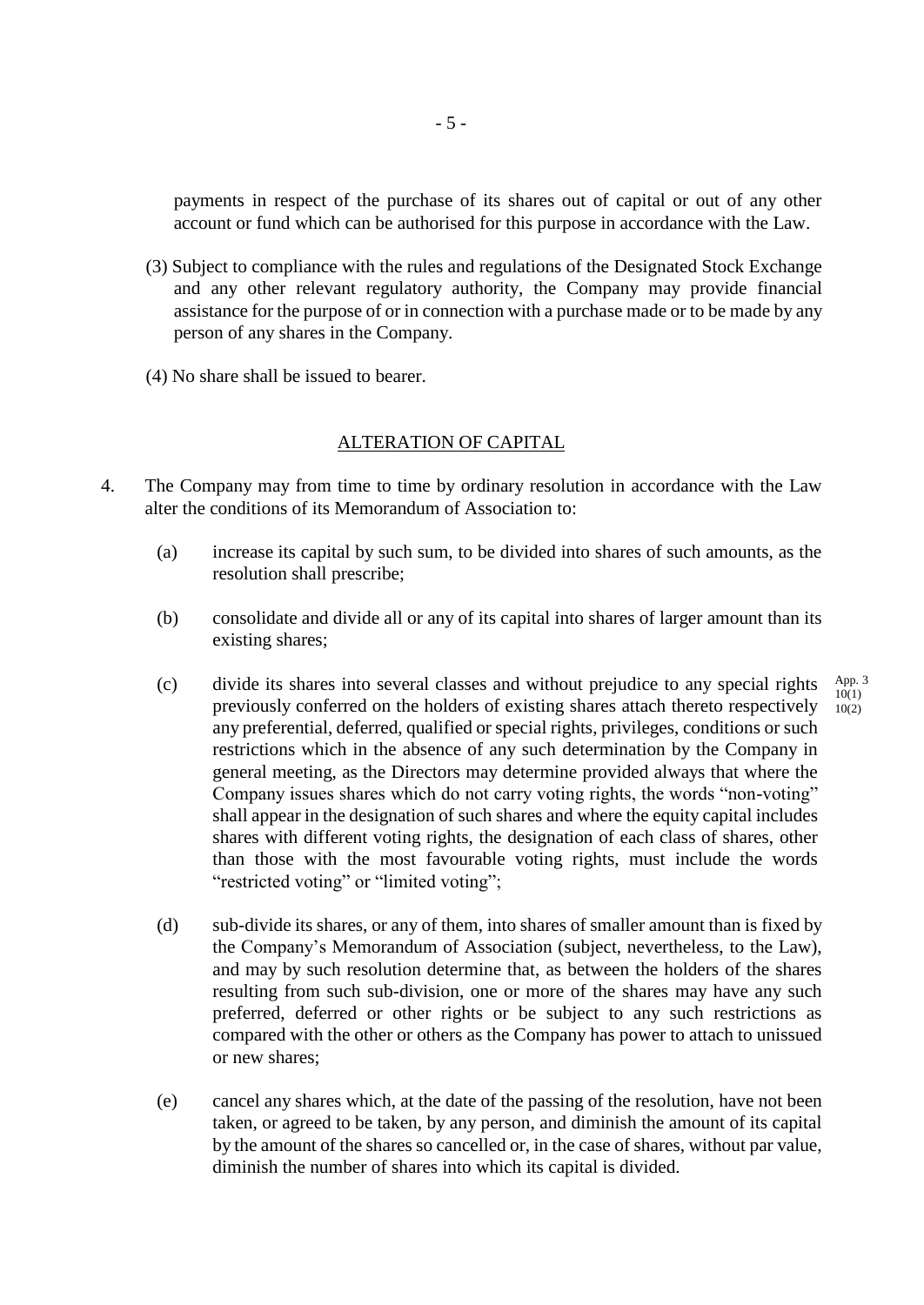- 5. The Board may settle as it considers expedient any difficulty which arises in relation to any consolidation and division under the last preceding Article and in particular but without prejudice to the generality of the foregoing may issue certificates in respect of fractions of shares or arrange for the sale of the shares representing fractions and the distribution of the net proceeds of sale (after deduction of the expenses of such sale) in due proportion amongst the Members who would have been entitled to the fractions, and for this purpose the Board may authorise some person to transfer the shares representing fractions to their purchaser or resolve that such net proceeds be paid to the Company for the Company's benefit. Such purchaser will not be bound to see to the application of the purchase money nor will his title to the shares be affected by any irregularity or invalidity in the proceedings relating to the sale.
- 6. The Company may from time to time by special resolution, subject to any confirmation or consent required by the Law, reduce its share capital or any capital redemption reserve or other undistributable reserve in any manner permitted by law.
- 7. Except so far as otherwise provided by the conditions of issue, or by these Articles, any capital raised by the creation of new shares shall be treated as if it formed part of the original capital of the Company, and such shares shall be subject to the provisions contained in these Articles with reference to the payment of calls and instalments, transfer and transmission, forfeiture, lien, cancellation, surrender, voting and otherwise.

## SHARE RIGHTS

- 8. (1) Subject to the provisions of the Law and the Company's Memorandum and Articles of Association and to any special rights conferred on the holders of any shares or class of shares, any share in the Company (whether forming part of the present capital or not) may be issued with or have attached thereto such rights or restrictions whether in regard to dividend, voting, return of capital or otherwise as the Company may by ordinary resolution determine or, if there has not been any such determination or so far as the same shall not make specific provision, as the Board may determine. App. 3 6(1)
	- (2) Subject to the provisions of the Law, the rules of any Designated Stock Exchange and the Memorandum and Articles of Association of the Company, and to any special rights conferred on the holders of any shares or attaching to any class of shares, shares may be issued on the terms that they may be, or at the option of the Company or the holder are, liable to be redeemed on such terms and in such manner, including out of capital, as the Board may deem fit.
- 9. Subject to the Law, any preference shares may be issued or converted into shares that, at a determinable date or at the option of the Company or the holder, are liable to be redeemed on such terms and in such manner as the Company before the issue or conversion may by ordinary resolution of the Members determine. Where the Company purchases for redemption a redeemable share, purchases not made through the market or by tender shall be limited to a maximum price as may from time to time be determined by the Company in App. 3 8(1) 8(2)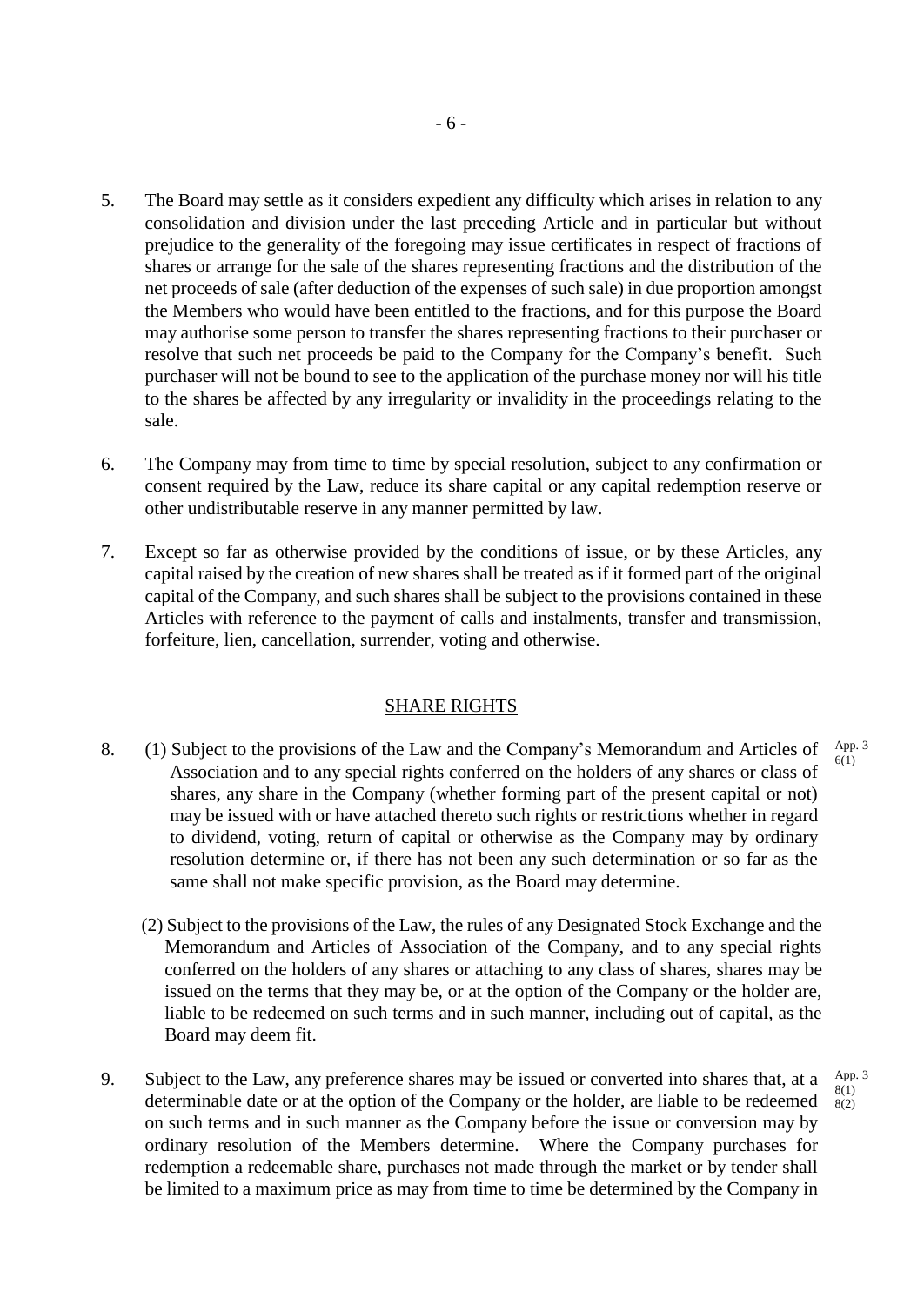general meeting, either generally or with regard to specific purchases. If purchases are by tender, tenders shall be available to all Members alike.

#### VARIATION OF RIGHTS

- 10. Subject to the Law and without prejudice to Article 8, all or any of the special rights for the time being attached to the shares or any class of shares may, unless otherwise provided by the terms of issue of the shares of that class, from time to time (whether or not the Company is being wound up) be varied, modified or abrogated either with the consent in writing of the holders of not less than three-fourths in nominal value of the issued shares of that class or with the sanction of a special resolution passed at a separate general meeting of the holders of the shares of that class. To every such separate general meeting all the provisions of these Articles relating to general meetings of the Company shall, *mutatis mutandis*, apply, but so that: 2(1)
	- (a) the necessary quorum (other than at an adjourned meeting) shall be two persons (or in the case of a Member being a corporation, its duly authorized representative) holding or representing by proxy not less than one-third in nominal value of the issued shares of that class and at any adjourned meeting of such holders, two holders present in person or (in the case of a Member being a corporation) its duly authorized representative or by proxy (whatever the number of shares held by them) shall be a quorum; and 6(2)
	- (b) every holder of shares of the class shall be entitled to one vote for every such share held by him.
- 11. The special rights conferred upon the holders of any shares or class of shares shall not, unless otherwise expressly provided in the rights attaching to or the terms of issue of such shares, be deemed to be varied, modified or abrogated by the creation or issue of further shares ranking *pari passu* therewith.

#### SHARES

12. (1) Subject to the Law, these Articles, any direction that may be given by the Company in general meeting and, where applicable, the rules of any Designated Stock Exchange and without prejudice to any special rights or restrictions for the time being attached to any shares or any class of shares, the unissued shares of the Company (whether forming part of the original or any increased capital) shall be at the disposal of the Board, which may offer, allot, grant options over or otherwise dispose of them to such persons, at such times and for such consideration and upon such terms and conditions as the Board may in its absolute discretion determine but so that no shares shall be issued at a discount. Neither the Company nor the Board shall be obliged, when making or granting any allotment of, offer of, option over or disposal of shares, to make, or make available, any

App. 3 6(1) App. 13B

App. 3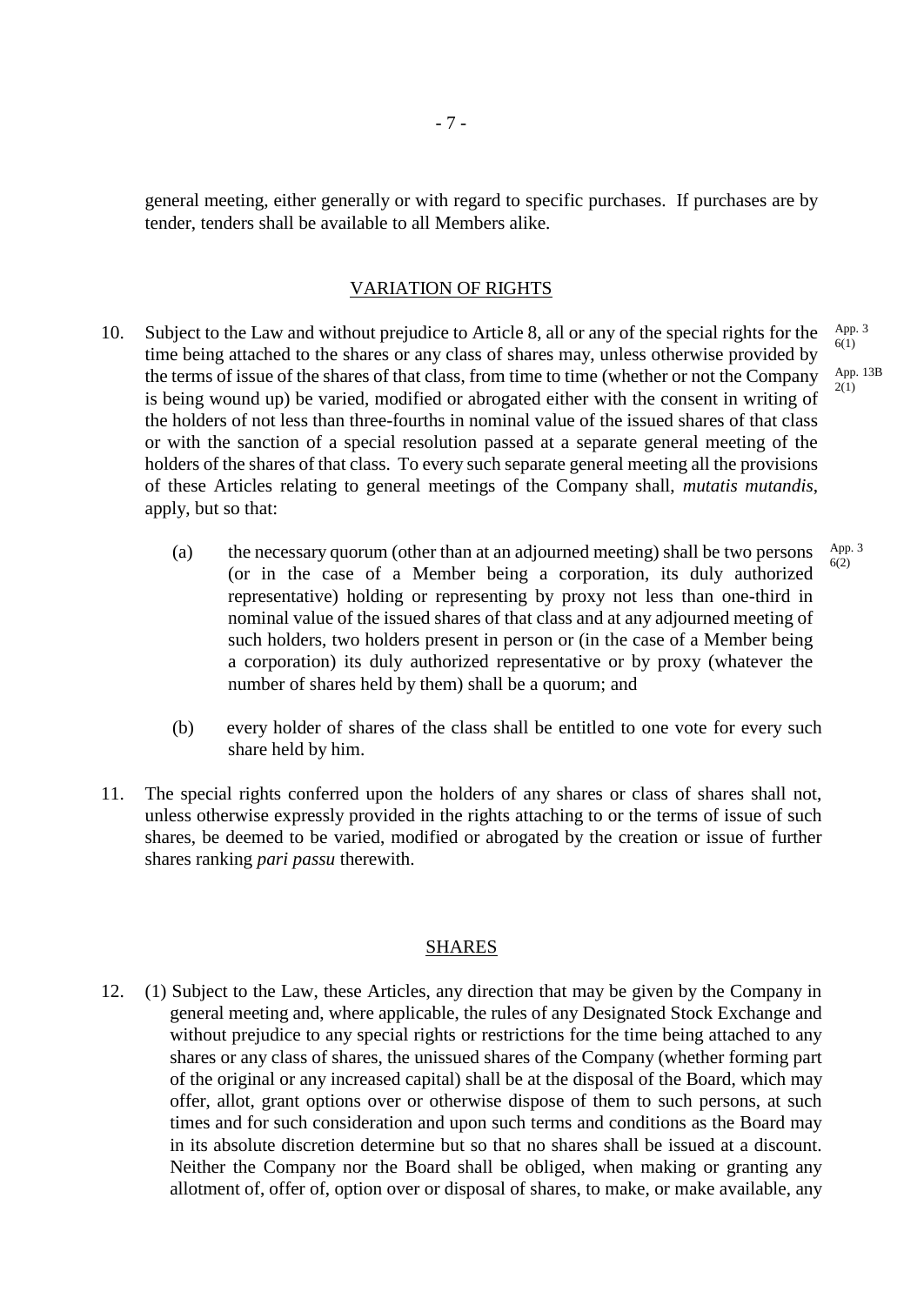such allotment, offer, option or shares to Members or others with registered addresses in any particular territory or territories being a territory or territories where, in the absence of a registration statement or other special formalities, this would or might, in the opinion of the Board, be unlawful or impracticable. Members affected as a result of the foregoing sentence shall not be, or be deemed to be, a separate class of members for any purpose whatsoever.

- (2) The Board may issue warrants or convertible securities or securities of similar nature conferring the right upon the holders thereof to subscribe for any class of shares or securities in the capital of the Company on such terms as it may from time to time determine.
- 13. The Company may in connection with the issue of any shares exercise all powers of paying commission and brokerage conferred or permitted by the Law. Subject to the Law, the commission may be satisfied by the payment of cash or by the allotment of fully or partly paid shares or partly in one and partly in the other.
- 14. Except as required by law, no person shall be recognised by the Company as holding any share upon any trust and the Company shall not be bound by or required in any way to recognise (even when having notice thereof) any equitable, contingent, future or partial interest in any share or any fractional part of a share or (except only as otherwise provided by these Articles or by law) any other rights in respect of any share except an absolute right to the entirety thereof in the registered holder.
- 15. Subject to the Law and these Articles, the Board may at any time after the allotment of shares but before any person has been entered in the Register as the holder, recognise a renunciation thereof by the allottee in favour of some other person and may accord to any allottee of a share a right to effect such renunciation upon and subject to such terms and conditions as the Board considers fit to impose.

## SHARE CERTIFICATES

16. Every share certificate shall be issued under the Seal or a facsimile thereof or with the Seal printed thereon and shall specify the number and class and distinguishing numbers (if any) of the shares to which it relates, and the amount paid up thereon and may otherwise be in such form as the Directors may from time to time determine. No certificate shall be issued representing shares of more than one class. The Board may by resolution determine, either generally or in any particular case or cases, that any signatures on any such certificates (or certificates in respect of other securities) need not be autographic but may be affixed to such certificates by some mechanical means or may be printed thereon. App. 3

2(1)

17. (1) In the case of a share held jointly by several persons, the Company shall not be bound to issue more than one certificate therefor and delivery of a certificate to one of several joint holders shall be sufficient delivery to all such holders.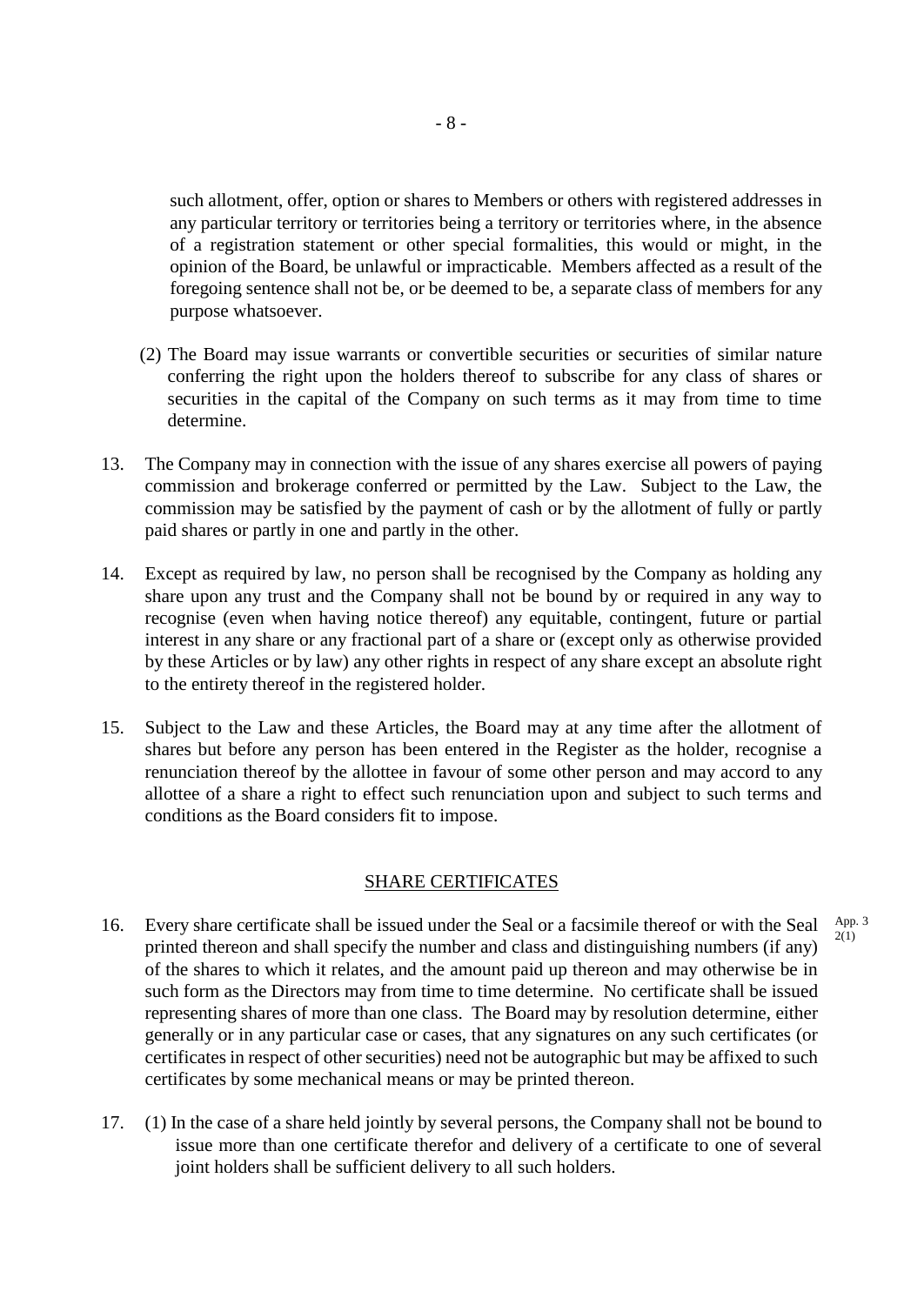- (2) Where a share stands in the names of two or more persons, the person first named in the Register shall as regards service of notices and, subject to the provisions of these Articles, all or any other matters connected with the Company, except the transfer of the shares, be deemed the sole holder thereof.
- 18. Every person whose name is entered, upon an allotment of shares, as a Member in the Register shall be entitled, without payment, to receive one certificate for all such shares of any one class or several certificates each for one or more of such shares of such class upon payment for every certificate after the first of such reasonable out-of-pocket expenses as the Board from time to time determines.
- 19. Share certificates shall be issued within the relevant time limit as prescribed by the Law or as the Designated Stock Exchange may from time to time determine, whichever is the shorter, after allotment or, except in the case of a transfer which the Company is for the time being entitled to refuse to register and does not register, after lodgment of a transfer with the Company.
- 20. (1) Upon every transfer of shares the certificate held by the transferor shall be given up to be cancelled, and shall forthwith be cancelled accordingly, and a new certificate shall be issued to the transferee in respect of the shares transferred to him at such fee as is provided in paragraph (2) of this Article. If any of the shares included in the certificate so given up shall be retained by the transferor a new certificate for the balance shall be issued to him at the aforesaid fee payable by the transferor to the Company in respect thereof.
	- (2) The fee referred to in paragraph (1) above shall be an amount not exceeding the relevant maximum amount as the Designated Stock Exchange may from time to time determine provided that the Board may at any time determine a lower amount for such fee.

App. 3 2(2)

21. If a share certificate shall be damaged or defaced or alleged to have been lost, stolen or destroyed a new certificate representing the same shares may be issued to the relevant Member upon request and on payment of such fee as the Designated Stock Exchange may determine to be the maximum fee payable or such lesser sum as the Board may determine and, subject to compliance with such terms (if any) as to evidence and indemnity and to payment of the costs and reasonable out-of-pocket expenses of the Company in investigating such evidence and preparing such indemnity as the Board may think fit and, in case of damage or defacement, on delivery of the old certificate to the Company provided always that where share warrants have been issued, no new share warrant shall be issued to replace one that has been lost unless the Directors are satisfied beyond reasonable doubt that the original has been destroyed.

#### LIEN

22. The Company shall have a first and paramount lien on every share (not being a fully paid share) for all moneys (whether presently payable or not) called or payable at a fixed time in App. 3 1(2)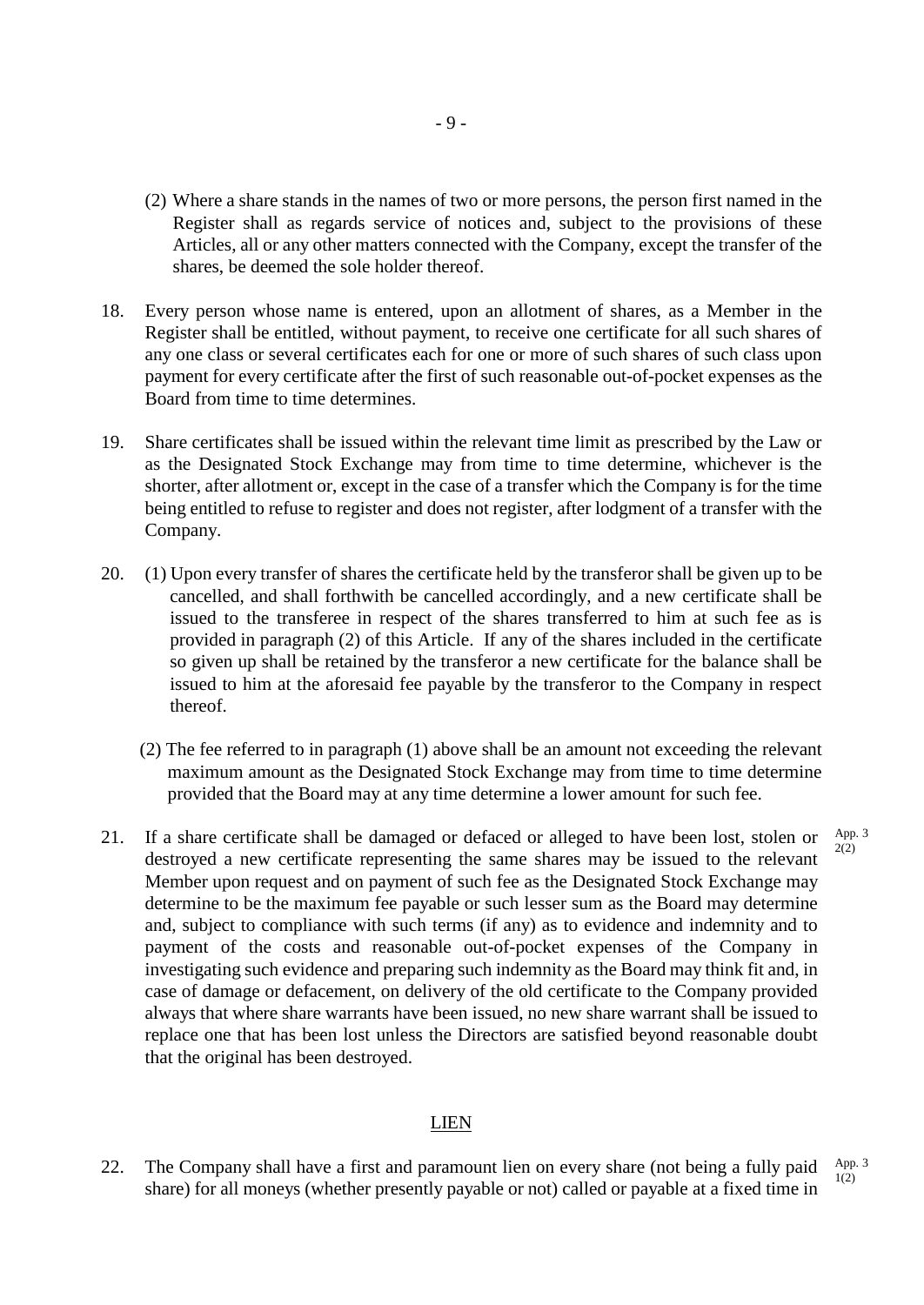respect of that share. The Company shall also have a first and paramount lien on every share (not being a fully paid share) registered in the name of a Member (whether or not jointly with other Members) for all amounts of money presently payable by such Member or his estate to the Company whether the same shall have been incurred before or after notice to the Company of any equitable or other interest of any person other than such member, and whether the period for the payment or discharge of the same shall have actually arrived or not, and notwithstanding that the same are joint debts or liabilities of such Member or his estate and any other person, whether a Member or not. The Company's lien on a share shall extend to all dividends or other moneys payable thereon or in respect thereof. The Board may at any time, generally or in any particular case, waive any lien that has arisen or declare any share exempt in whole or in part, from the provisions of this Article.

- 23. Subject to these Articles, the Company may sell in such manner as the Board determines any share on which the Company has a lien, but no sale shall be made unless some sum in respect of which the lien exists is presently payable, or the liability or engagement in respect of which such lien exists is liable to be presently fulfilled or discharged nor until the expiration of fourteen (14) clear days after a notice in writing, stating and demanding payment of the sum presently payable, or specifying the liability or engagement and demanding fulfilment or discharge thereof and giving notice of the intention to sell in default, has been served on the registered holder for the time being of the share or the person entitled thereto by reason of his death or bankruptcy.
- 24. The net proceeds of the sale shall be received by the Company and applied in or towards payment or discharge of the debt or liability in respect of which the lien exists, so far as the same is presently payable, and any residue shall (subject to a like lien for debts or liabilities not presently payable as existed upon the share prior to the sale) be paid to the person entitled to the share at the time of the sale. To give effect to any such sale the Board may authorise some person to transfer the shares sold to the purchaser thereof. The purchaser shall be registered as the holder of the shares so transferred and he shall not be bound to see to the application of the purchase money, nor shall his title to the shares be affected by any irregularity or invalidity in the proceedings relating to the sale.

## CALLS ON SHARES

- 25. Subject to these Articles and to the terms of allotment, the Board may from time to time make calls upon the Members in respect of any moneys unpaid on their shares (whether on account of the nominal value of the shares or by way of premium), and each Member shall (subject to being given at least fourteen (14) clear days' Notice specifying the time and place of payment) pay to the Company as required by such notice the amount called on his shares. A call may be extended, postponed or revoked in whole or in part as the Board determines but no Member shall be entitled to any such extension, postponement or revocation except as a matter of grace and favour.
- 26. A call shall be deemed to have been made at the time when the resolution of the Board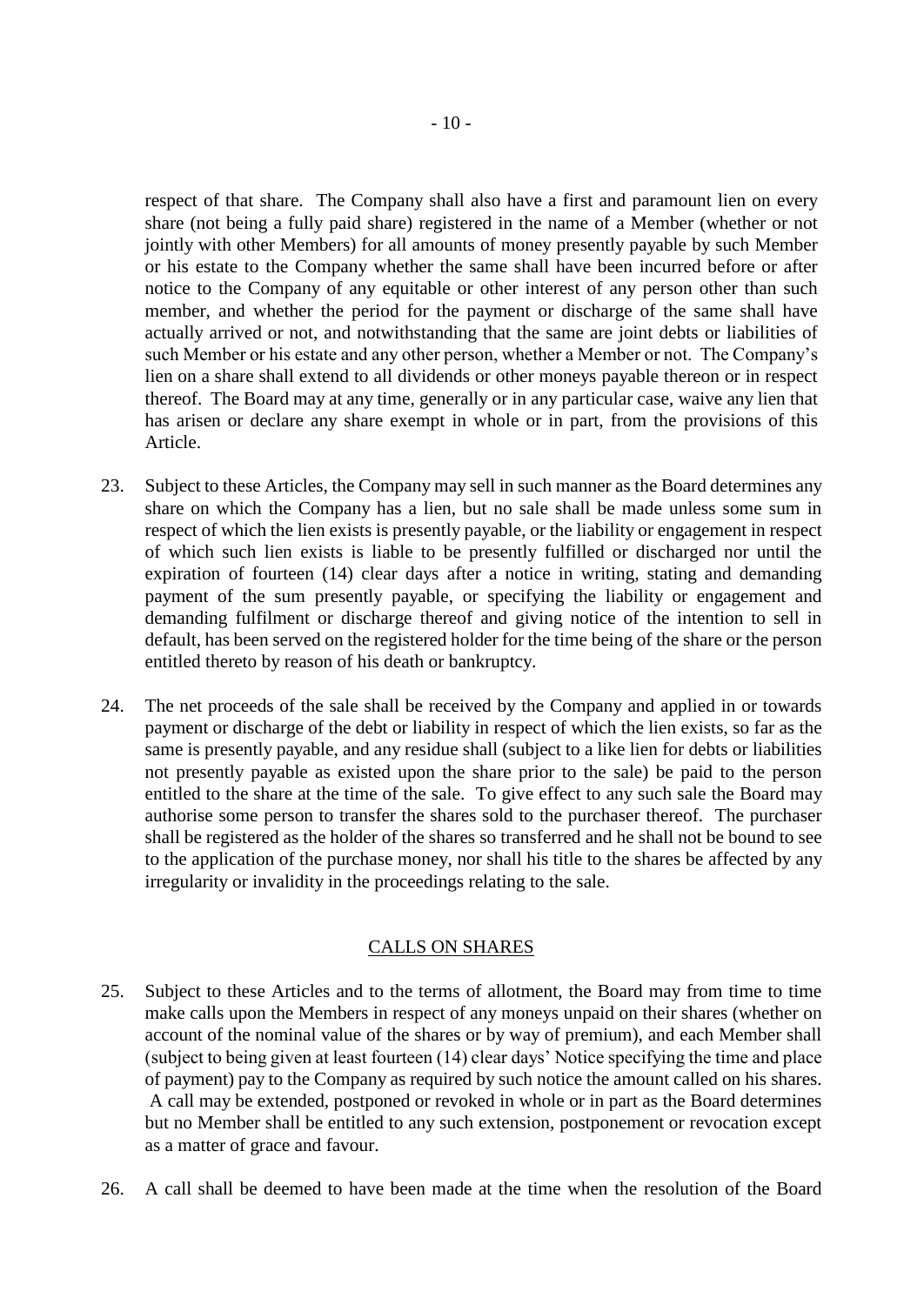authorising the call was passed and may be made payable either in one lump sum or by instalments.

- 27. A person upon whom a call is made shall remain liable for calls made upon him notwithstanding the subsequent transfer of the shares in respect of which the call was made. The joint holders of a share shall be jointly and severally liable to pay all calls and instalments due in respect thereof or other moneys due in respect thereof.
- 28. If a sum called in respect of a share is not paid before or on the day appointed for payment thereof, the person from whom the sum is due shall pay interest on the amount unpaid from the day appointed for payment thereof to the time of actual payment at such rate (not exceeding twenty per cent. (20%) per annum) as the Board may determine, but the Board may in its absolute discretion waive payment of such interest wholly or in part.
- 29. No Member shall be entitled to receive any dividend or bonus or to be present and vote (save as proxy for another Member) at any general meeting either personally or by proxy, or be reckoned in a quorum, or exercise any other privilege as a Member until all calls or instalments due by him to the Company, whether alone or jointly with any other person, together with interest and expenses (if any) shall have been paid.
- 30. On the trial or hearing of any action or other proceedings for the recovery of any money due for any call, it shall be sufficient to prove that the name of the Member sued is entered in the Register as the holder, or one of the holders, of the shares in respect of which such debt accrued, that the resolution making the call is duly recorded in the minute book, and that notice of such call was duly given to the Member sued, in pursuance of these Articles; and it shall not be necessary to prove the appointment of the Directors who made such call, nor any other matters whatsoever, but the proof of the matters aforesaid shall be conclusive evidence of the debt.
- 31. Any amount payable in respect of a share upon allotment or at any fixed date, whether in respect of nominal value or premium or as an instalment of a call, shall be deemed to be a call duly made and payable on the date fixed for payment and if it is not paid the provisions of these Articles shall apply as if that amount had become due and payable by virtue of a call duly made and notified.
- 32. On the issue of shares the Board may differentiate between the allottees or holders as to the amount of calls to be paid and the times of payment.

App. 3  $3(1)$ 

33. The Board may, if it thinks fit, receive from any Member willing to advance the same, and either in money or money's worth, all or any part of the moneys uncalled and unpaid or instalments payable upon any shares held by him and upon all or any of the moneys so advanced (until the same would, but for such advance, become presently payable) pay interest at such rate (if any) as the Board may decide. The Board may at any time repay the amount so advanced upon giving to such Member not less than one (1) month's Notice of its intention in that behalf, unless before the expiration of such notice the amount so advanced shall have been called up on the shares in respect of which it was advanced. Such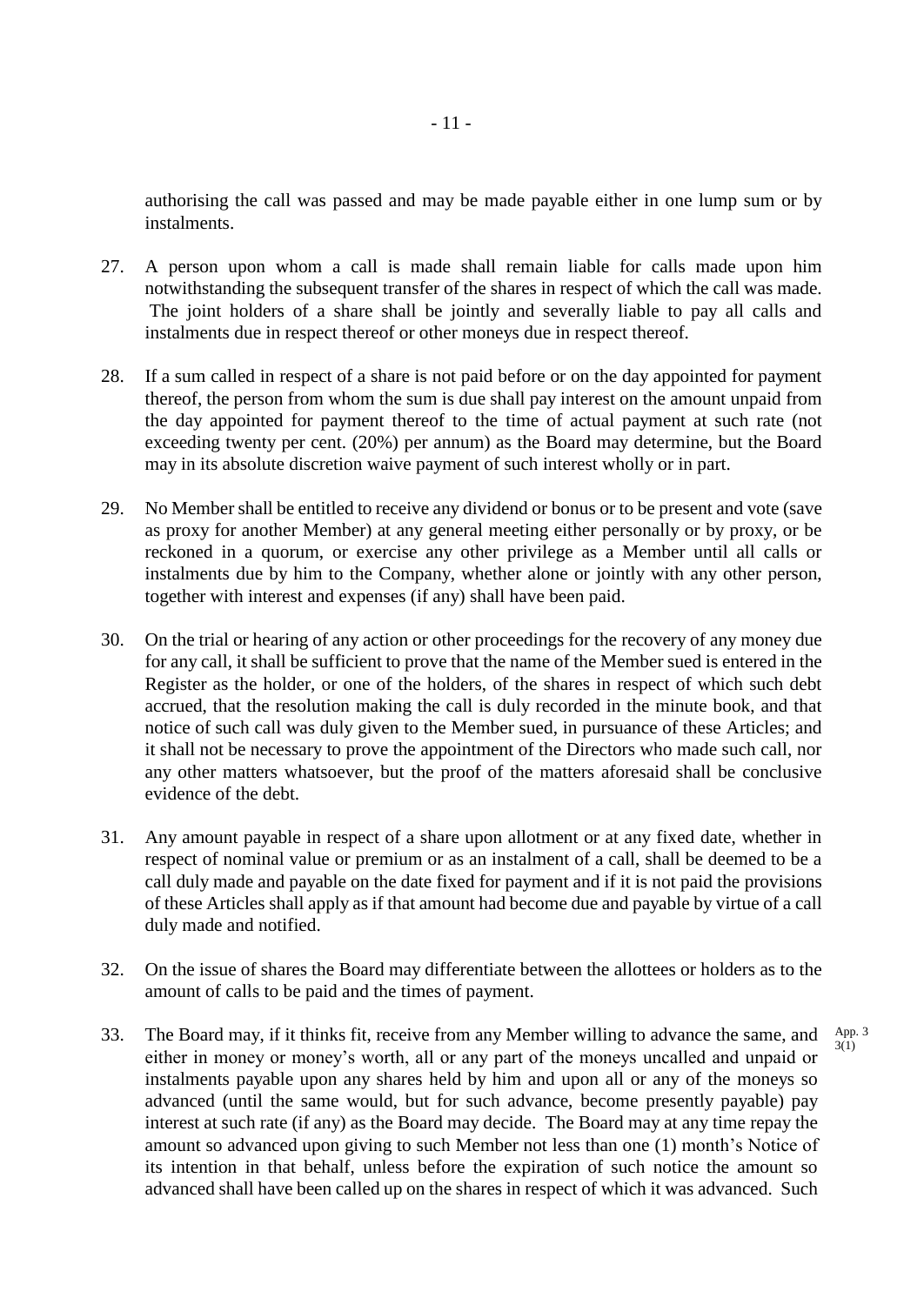payment in advance shall not entitle the holder of such share or shares to participate in respect thereof in a dividend subsequently declared.

## FORFEITURE OF SHARES

- 34. (1) If a call remains unpaid after it has become due and payable the Board may give to the person from whom it is due not less than fourteen (14) clear days' Notice:
	- (a) requiring payment of the amount unpaid together with any interest which may have accrued and which may still accrue up to the date of actual payment; and
	- (b) stating that if the Notice is not complied with the shares on which the call was made will be liable to be forfeited.
	- (2) If the requirements of any such Notice are not complied with, any share in respect of which such Notice has been given may at any time thereafter, before payment of all calls and interest due in respect thereof has been made, be forfeited by a resolution of the Board to that effect, and such forfeiture shall include all dividends and bonuses declared in respect of the forfeited share but not actually paid before the forfeiture.
- 35. When any share has been forfeited, notice of the forfeiture shall be served upon the person who was before forfeiture the holder of the share. No forfeiture shall be invalidated by any omission or neglect to give such Notice.
- 36. The Board may accept the surrender of any share liable to be forfeited hereunder and, in such case, references in these Articles to forfeiture will include surrender.
- 37. Any share so forfeited shall be deemed the property of the Company and may be sold, re-allotted or otherwise disposed of to such person, upon such terms and in such manner as the Board determines, and at any time before a sale, re-allotment or disposition the forfeiture may be annulled by the Board on such terms as the Board determines.
- 38. A person whose shares have been forfeited shall cease to be a Member in respect of the forfeited shares but nevertheless shall remain liable to pay the Company all moneys which at the date of forfeiture were presently payable by him to the Company in respect of the shares, with (if the Directors shall in their discretion so require) interest thereon from the date of forfeiture until payment at such rate (not exceeding twenty per cent. (20%) per annum) as the Board determines. The Board may enforce payment thereof if it thinks fit, and without any deduction or allowance for the value of the forfeited shares, at the date of forfeiture, but his liability shall cease if and when the Company shall have received payment in full of all such moneys in respect of the shares. For the purposes of this Article any sum which, by the terms of issue of a share, is payable thereon at a fixed time which is subsequent to the date of forfeiture, whether on account of the nominal value of the share or by way of premium, shall notwithstanding that time has not yet arrived be deemed to be payable at the date of forfeiture, and the same shall become due and payable immediately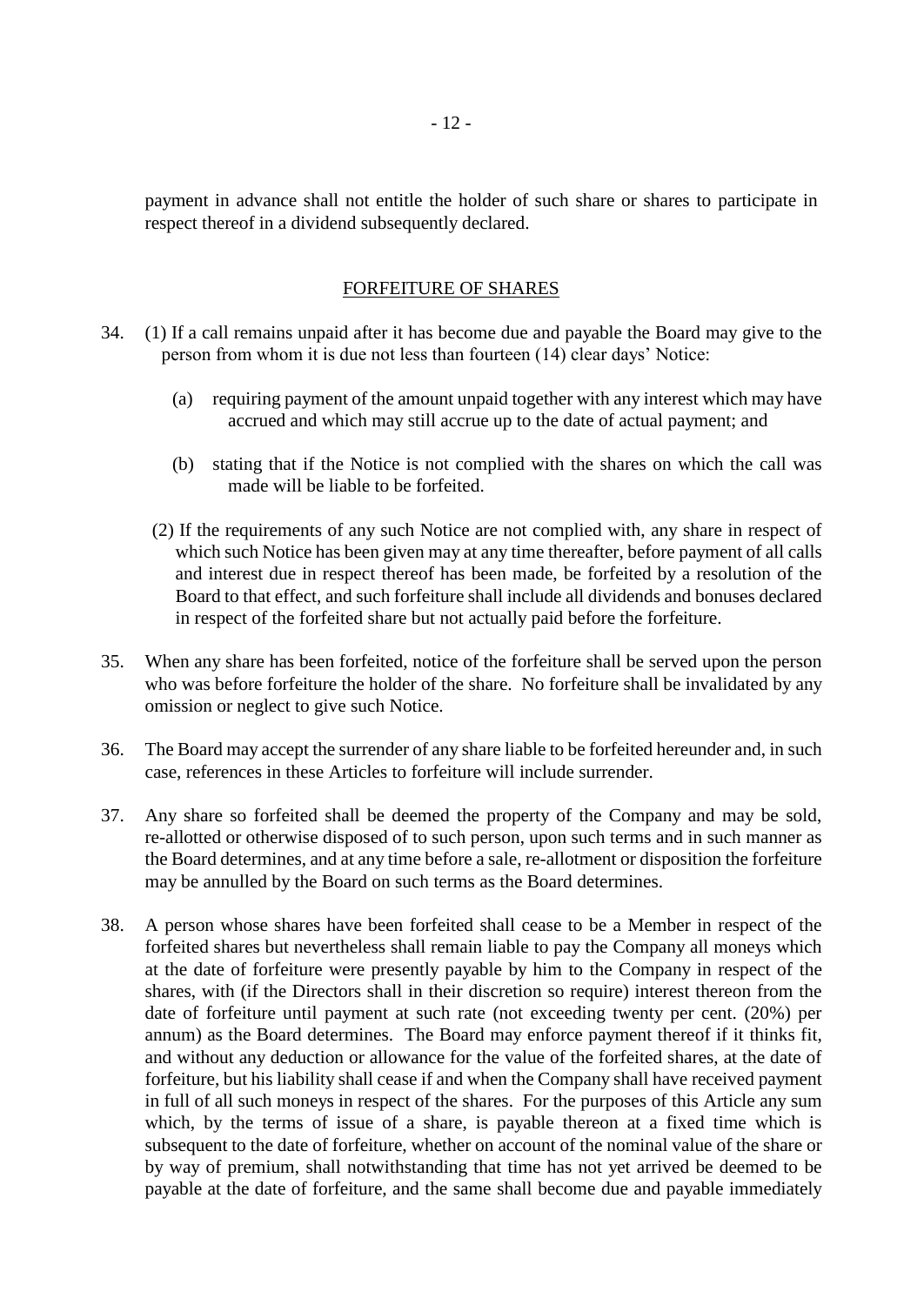upon the forfeiture, but interest thereon shall only be payable in respect of any period between the said fixed time and the date of actual payment.

- 39. A declaration by a Director or the Secretary that a share has been forfeited on a specified date shall be conclusive evidence of the facts therein stated as against all persons claiming to be entitled to the share, and such declaration shall (subject to the execution of an instrument of transfer by the Company if necessary) constitute a good title to the share, and the person to whom the share is disposed of shall be registered as the holder of the share and shall not be bound to see to the application of the consideration (if any), nor shall his title to the share be affected by any irregularity in or invalidity of the proceedings in reference to the forfeiture, sale or disposal of the share. When any share shall have been forfeited, notice of the declaration shall be given to the Member in whose name it stood immediately prior to the forfeiture, and an entry of the forfeiture, with the date thereof, shall forthwith be made in the register, but no forfeiture shall be in any manner invalidated by any omission or neglect to give such notice or make any such entry.
- 40. Notwithstanding any such forfeiture as aforesaid the Board may at any time, before any shares so forfeited shall have been sold, re-allotted or otherwise disposed of, permit the shares forfeited to be bought back upon the terms of payment of all calls and interest due upon and expenses incurred in respect of the share, and upon such further terms (if any) as it thinks fit.
- 41. The forfeiture of a share shall not prejudice the right of the Company to any call already made or instalment payable thereon.
- 42. The provisions of these Articles as to forfeiture shall apply in the case of non-payment of any sum which, by the terms of issue of a share, becomes payable at a fixed time, whether on account of the nominal value of the share or by way of premium, as if the same had been payable by virtue of a call duly made and notified.

## REGISTER OF MEMBERS

- 43. (1) The Company shall keep in one or more books a Register of its Members and shall enter therein the following particulars, that is to say:
	- (a) the name and address of each Member, the number and class of shares held by him and the amount paid or agreed to be considered as paid on such shares;
	- (b) the date on which each person was entered in the Register; and
	- (c) the date on which any person ceased to be a Member.
	- (2) The Company may keep an overseas or local or other branch register of Members resident in any place, and the Board may make and vary such regulations as it determines in respect of the keeping of any such register and maintaining a Registration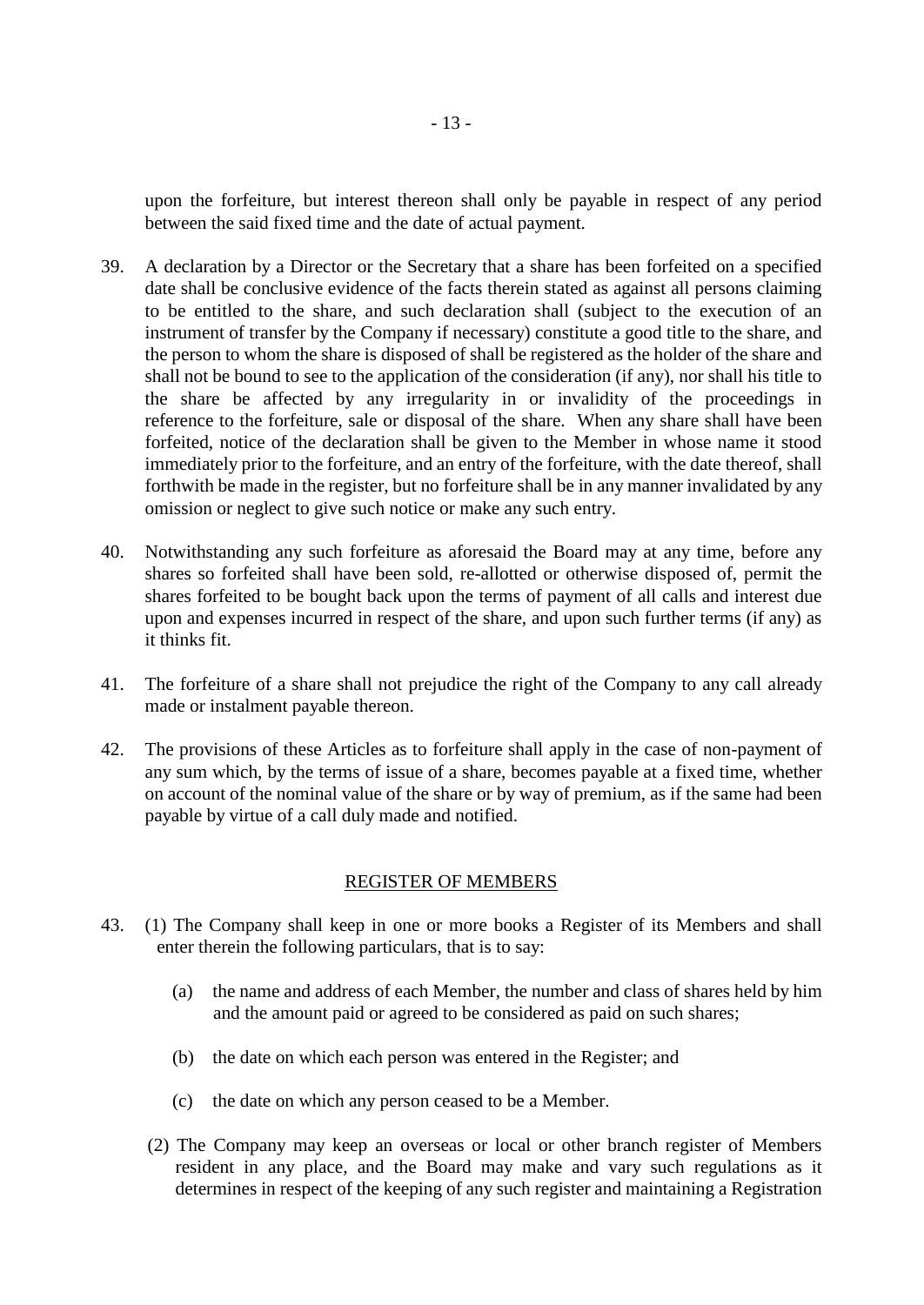Office in connection therewith.

44. The Register and branch register of Members, as the case may be, shall be open to inspection for at least two (2) hours on every business day by Members without charge or by any other person, upon a maximum payment of \$2.50 or such lesser sum specified by the Board, at the Office or such other place at which the Register is kept in accordance with the Law or, if appropriate, upon a maximum payment of \$10.00 or such lesser sum specified by the Board at the Registration Office. The Register including any overseas or local or other branch register of Members may, after notice has been given by advertisement in any newspapers in accordance with the requirements of any Designated Stock Exchange or by any electronic means in such manner as may be accepted by the Designated Stock Exchange to that effect, be closed at such times or for such periods not exceeding in the whole thirty (30) days in each year as the Board may determine and either generally or in respect of any class of shares.

#### RECORD DATES

- 45. Notwithstanding any other provision of these Articles the Company or the Directors may fix any date as the record date for:
	- (a) determining the Members entitled to receive any dividend, distribution, allotment or issue and such record date may be on, or at any time not more than thirty (30) days before or after, any date on which such dividend, distribution, allotment or issue is declared, paid or made;
	- (b) determining the Members entitled to receive notice of and to vote at any general meeting of the Company.

#### TRANSFER OF SHARES

- 46. Subject to these Articles, any Member may transfer all or any of his shares by an instrument of transfer in the usual or common form or in a form prescribed by the Designated Stock Exchange or in any other form approved by the Board and may be under hand or, if the transferor or transferee is a clearing house or its nominee(s), by hand or by machine imprinted signature or by such other manner of execution as the Board may approve from time to time.
- 47. The instrument of transfer shall be executed by or on behalf of the transferor and the transferee provided that the Board may dispense with the execution of the instrument of transfer by the transferee in any case which it thinks fit in its discretion to do so. Without prejudice to the last preceding Article, the Board may also resolve, either generally or in any particular case, upon request by either the transferor or transferee, to accept mechanically executed transfers. The transferor shall be deemed to remain the holder of the share until the name of the transferee is entered in the Register in respect thereof. Nothing in these Articles shall preclude the Board from recognising a renunciation of the allotment or provisional

App. 13B 3(2)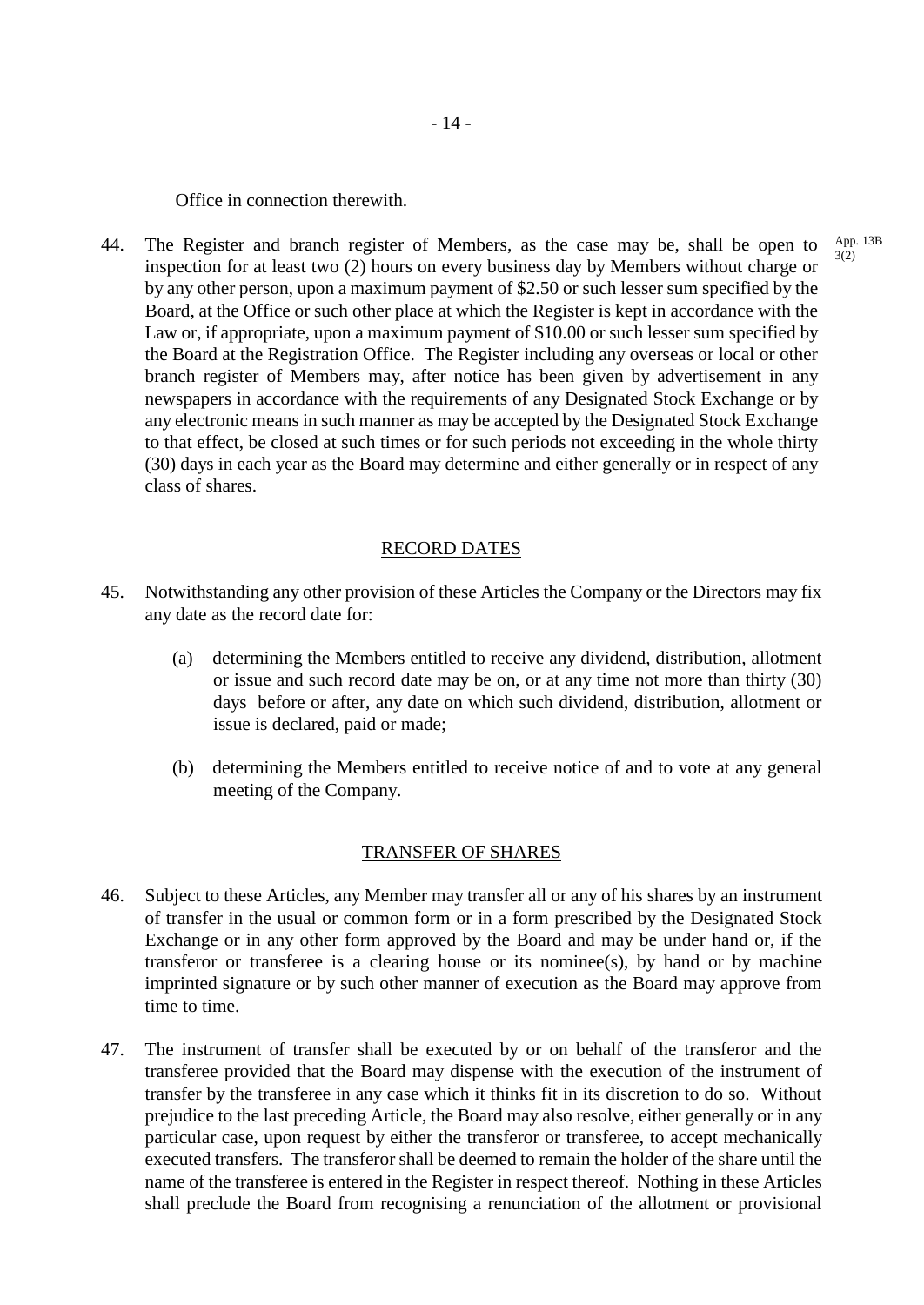allotment of any share by the allottee in favour of some other person.

- 48. (1) The Board may, in its absolute discretion, and without giving any reason therefor, refuse to register a transfer of any share (not being a fully paid up share) to a person of whom it does not approve, or any share issued under any share incentive scheme for employees upon which a restriction on transfer imposed thereby still subsists, and it may also, without prejudice to the foregoing generality, refuse to register a transfer of any share to more than four (4) joint holders or a transfer of any share (not being a fully paid up share) on which the Company has a lien.
	- (2) No transfer shall be made to an infant or to a person of unsound mind or under other legal disability.
	- (3) The Board in so far as permitted by any applicable law may, in its absolute discretion, at any time and from time to time transfer any share upon the Register to any branch register or any share on any branch register to the Register or any other branch register. In the event of any such transfer, the shareholder requesting such transfer shall bear the cost of effecting the transfer unless the Board otherwise determines.
	- (4) Unless the Board otherwise agrees (which agreement may be on such terms and subject to such conditions as the Board in its absolute discretion may from time to time determine, and which agreement the Board shall, without giving any reason therefor, be entitled in its absolute discretion to give or withhold), no shares upon the Register shall be transferred to any branch register nor shall shares on any branch register be transferred to the Register or any other branch register and all transfers and other documents of title shall be lodged for registration, and registered, in the case of any shares on a branch register, at the relevant Registration Office, and, in the case of any shares on the Register, at the Office or such other place at which the Register is kept in accordance with the Law.
- 49. Without limiting the generality of the last preceding Article, the Board may decline to recognise any instrument of transfer unless:-
	- (a) a fee of such maximum sum as the Designated Stock Exchange may determine to be payable or such lesser sum as the Board may from time to time require is paid to the Company in respect thereof; App. 3 1(1)
	- (b) the instrument of transfer is in respect of only one class of share;
	- (c) the instrument of transfer is lodged at the Office or such other place at which the Register is kept in accordance with the Law or the Registration Office (as the case may be) accompanied by the relevant share certificate(s) and such other evidence as the Board may reasonably require to show the right of the transferor to make the transfer (and, if the instrument of transfer is executed by some other person on his behalf, the authority of that person so to do); and
	- (d) if applicable, the instrument of transfer is duly and properly stamped.

App. 3 1(2) 1(3)

App. 3 1(1)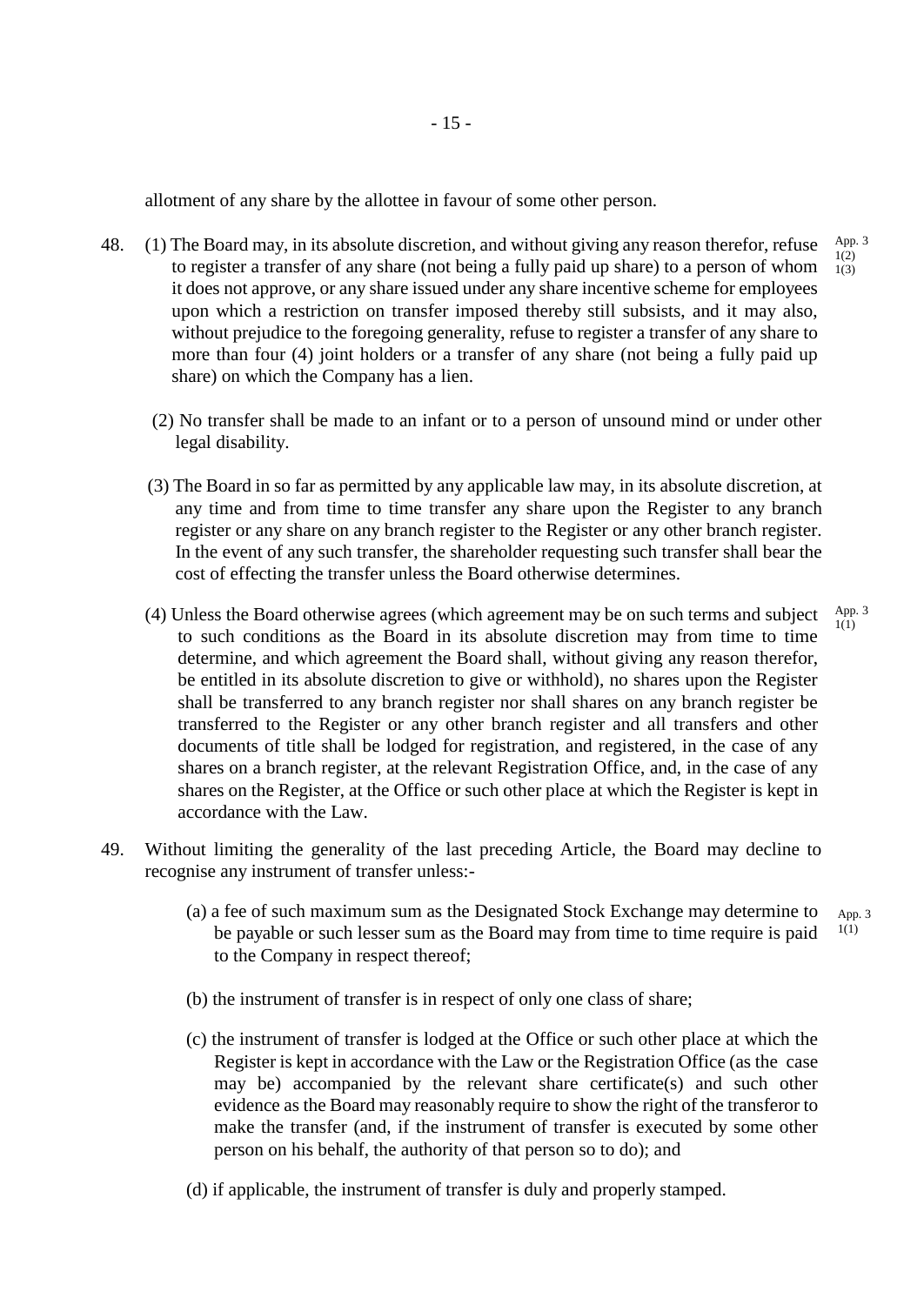- 50. If the Board refuses to register a transfer of any share, it shall, within two (2) months after the date on which the transfer was lodged with the Company, send to each of the transferor and transferee notice of the refusal.
- 51. The registration of transfers of shares or of any class of shares may, after notice has been given by advertisement in any newspapers or by any other means in accordance with the requirements of any Designated Stock Exchange to that effect be suspended at such times and for such periods (not exceeding in the whole thirty (30) days in any year) as the Board may determine.

#### TRANSMISSION OF SHARES

- 52. If a Member dies, the survivor or survivors where the deceased was a joint holder, and his legal personal representatives where he was a sole or only surviving holder, will be the only persons recognised by the Company as having any title to his interest in the shares; but nothing in this Article will release the estate of a deceased Member (whether sole or joint) from any liability in respect of any share which had been solely or jointly held by him.
- 53. Any person becoming entitled to a share in consequence of the death or bankruptcy or winding-up of a Member may, upon such evidence as to his title being produced as may be required by the Board, elect either to become the holder of the share or to have some person nominated by him registered as the transferee thereof. If he elects to become the holder he shall notify the Company in writing either at the Registration Office or Office, as the case may be, to that effect. If he elects to have another person registered he shall execute a transfer of the share in favour of that person. The provisions of these Articles relating to the transfer and registration of transfers of shares shall apply to such notice or transfer as aforesaid as if the death or bankruptcy of the Member had not occurred and the notice or transfer were a transfer signed by such Member.
- 54. A person becoming entitled to a share by reason of the death or bankruptcy or winding-up of a Member shall be entitled to the same dividends and other advantages to which he would be entitled if he were the registered holder of the share. However, the Board may, if it thinks fit, withhold the payment of any dividend payable or other advantages in respect of such share until such person shall become the registered holder of the share or shall have effectually transferred such share, but, subject to the requirements of Article 72(2) being met, such a person may vote at meetings.

#### UNTRACEABLE MEMBERS

55. (1) Without prejudice to the rights of the Company under paragraph (2) of this Article, the Company may cease sending cheques for dividend entitlements or dividend warrants by post if such cheques or warrants have been left uncashed on two consecutive occasions. However, the Company may exercise the power to cease sending cheques for dividend entitlements or dividend warrants after the first occasion on which such a cheque or App. 3 13(1)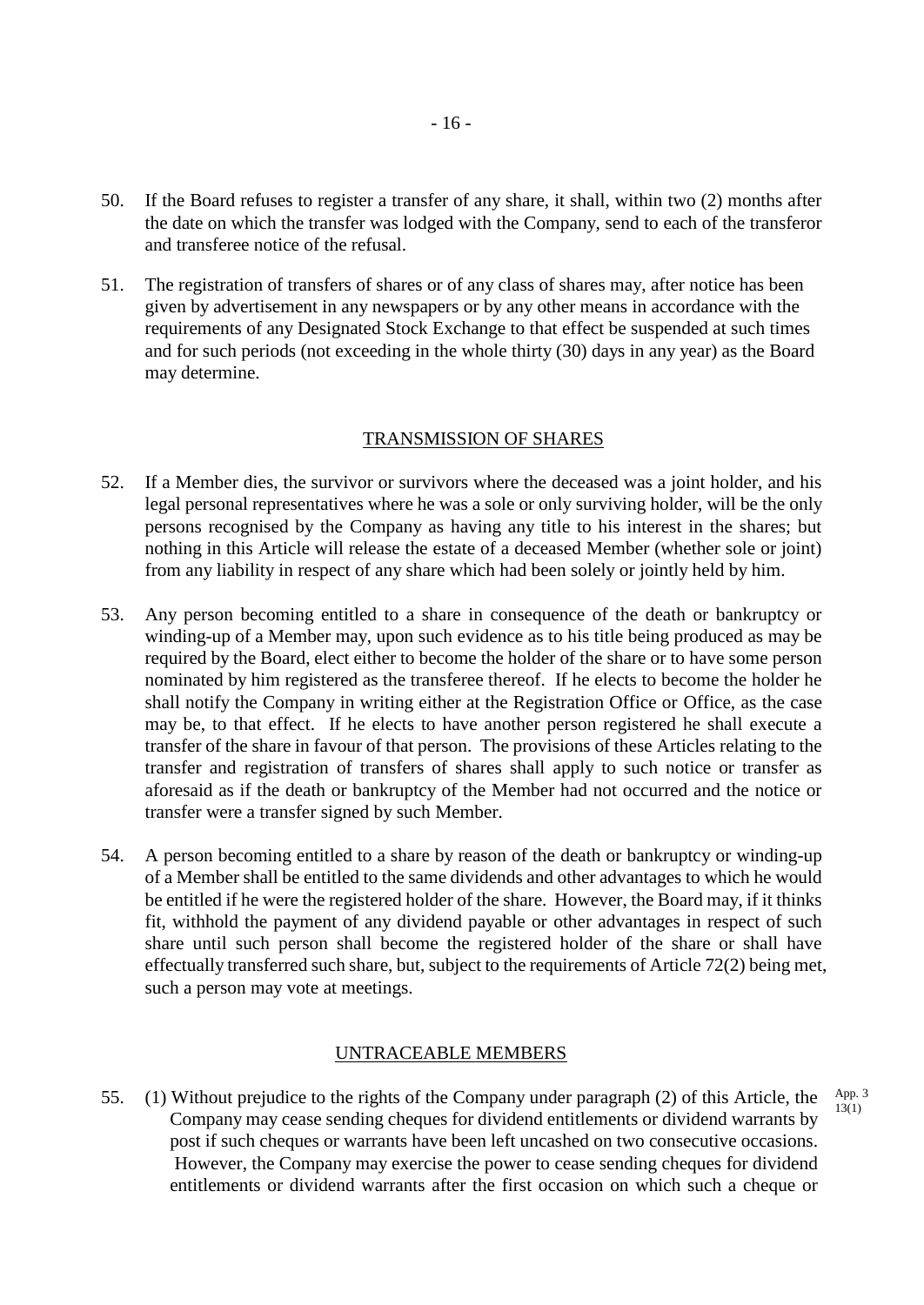warrant is returned undelivered.

- (2) The Company shall have the power to sell, in such manner as the Board thinks fit, any shares of a Member who is untraceable, but no such sale shall be made unless: App. 3 13(2)(a) 13(2)(b)
	- (a) all cheques or warrants in respect of dividends of the shares in question, being not less than three in total number, for any sum payable in cash to the holder of such shares in respect of them sent during the relevant period in the manner authorised by the Articles have remained uncashed;
	- (b) so far as it is aware at the end of the relevant period, the Company has not at any time during the relevant period received any indication of the existence of the Member who is the holder of such shares or of a person entitled to such shares by death, bankruptcy or operation of law; and
	- (c) the Company, if so required by the rules governing the listing of shares on the Designated Stock Exchange, has given notice to, and caused advertisement in newspapers in accordance with the requirements of, the Designated Stock Exchange to be made of its intention to sell such shares in the manner required by the Designated Stock Exchange, and a period of three (3) months or such shorter period as may be allowed by the Designated Stock Exchange has elapsed since the date of such advertisement.

For the purpose of the foregoing, the "relevant period" means the period commencing twelve (12) years before the date of publication of the advertisement referred to in paragraph (c) of this Article and ending at the expiry of the period referred to in that paragraph.

(3) To give effect to any such sale the Board may authorise some person to transfer the said shares and an instrument of transfer signed or otherwise executed by or on behalf of such person shall be as effective as if it had been executed by the registered holder or the person entitled by transmission to such shares, and the purchaser shall not be bound to see to the application of the purchase money nor shall his title to the shares be affected by any irregularity or invalidity in the proceedings relating to the sale. The net proceeds of the sale will belong to the Company and upon receipt by the Company of such net proceeds it shall become indebted to the former Member for an amount equal to such net proceeds. No trust shall be created in respect of such debt and no interest shall be payable in respect of it and the Company shall not be required to account for any money earned from the net proceeds which may be employed in the business of the Company or as it thinks fit. Any sale under this Article shall be valid and effective notwithstanding that the Member holding the shares sold is dead, bankrupt or otherwise under any legal disability or incapacity.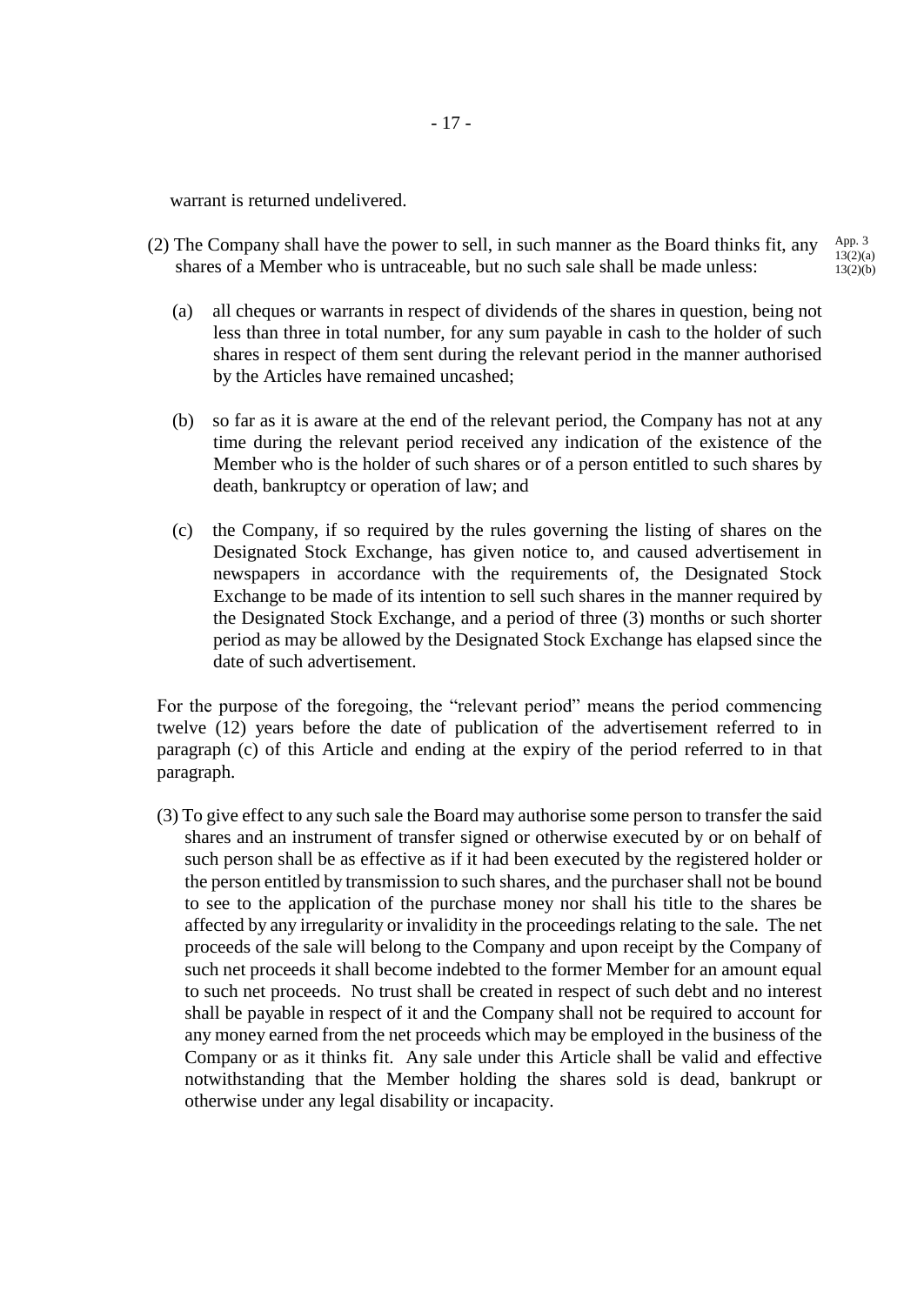## GENERAL MEETINGS

- 56. An annual general meeting of the Company shall be held in each year other than the year of the Company's adoption of these Articles (within a period of not more than fifteen (15) months after the holding of the last preceding annual general meeting or not more than eighteen (18) months after the date of adoption of these Articles, unless a longer period would not infringe the rules of the Designated Stock Exchange, if any) at such time and place as may be determined by the Board. App. 13B 3(3) 4(2)
- 57. Each general meeting, other than an annual general meeting, shall be called an extraordinary general meeting. General meetings may be held in any part of the world as may be determined by the Board.
- 58. The Board may whenever it thinks fit call extraordinary general meetings. Any one or more Members holding at the date of deposit of the requisition not less than one-tenth of the paid up capital of the Company carrying the right of voting at general meetings of the Company shall at all times have the right, by written requisition to the Board or the Secretary of the Company, to require an extraordinary general meeting to be called by the Board for the transaction of any business specified in such requisition; and such meeting shall be held within two (2) months after the deposit of such requisition. If within twenty-one (21) days of such deposit the Board fails to proceed to convene such meeting the requisitionist(s) himself (themselves) may do so in the same manner, and all reasonable expenses incurred by the requisitionist(s) as a result of the failure of the Board shall be reimbursed to the requisitionist(s) by the Company.

## NOTICE OF GENERAL MEETINGS

- 59. (1) An annual general meeting shall be called by Notice of not less than twenty-one (21) clear days and not less than twenty (20) clear business days and any extraordinary general meeting at which the passing of a special resolution is to be considered shall be called by Notice of not less than twenty-one (21) clear days and not less than ten (10) clear business days. All other extraordinary general meetings may be called by Notice of not less than fourteen (14) clear days and not less than ten (10) clear business days but if permitted by the rules of the Designated Stock Exchange, a general meeting may be called by shorter notice, subject to the Law, if it is so agreed:
	- (a) in the case of a meeting called as an annual general meeting, by all the Members entitled to attend and vote thereat; and
	- (b) in the case of any other meeting, by a majority in number of the Members having the right to attend and vote at the meeting, being a majority together holding not less than ninety-five per cent. (95%) in nominal value of the issued shares giving that right.
	- (2) The notice shall specify the time and place of the meeting and particulars of resolutions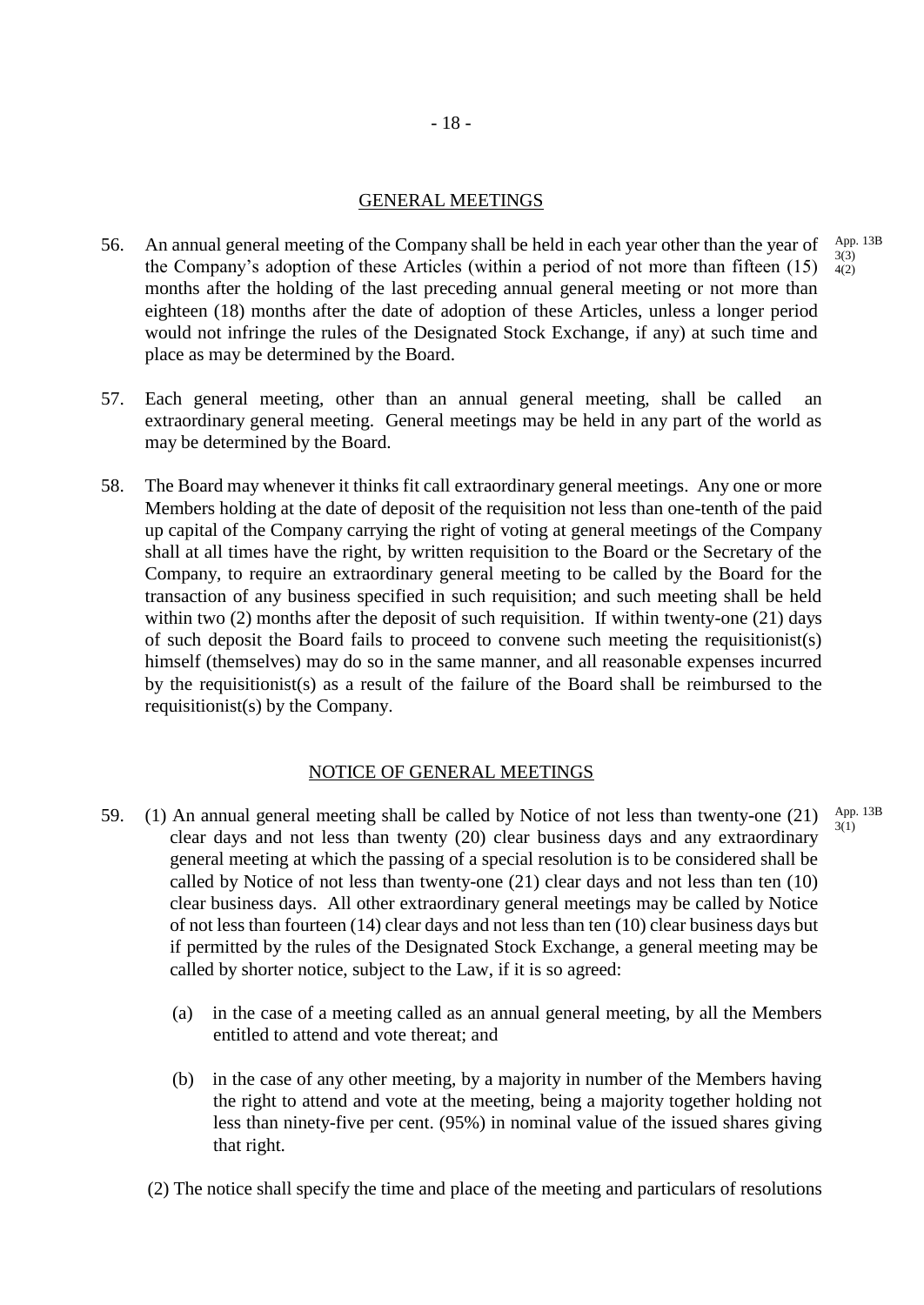to be considered at the meeting and, in case of special business, the general nature of the business. The notice convening an annual general meeting shall specify the meeting as such. Notice of every general meeting shall be given to all Members other than to such Members as, under the provisions of these Articles or the terms of issue of the shares they hold, are not entitled to receive such notices from the Company, to all persons entitled to a share in consequence of the death or bankruptcy or winding-up of a Member and to each of the Directors and the Auditors.

60. The accidental omission to give Notice of a meeting or (in cases where instruments of proxy are sent out with the Notice) to send such instrument of proxy to, or the non-receipt of such Notice or such instrument of proxy by, any person entitled to receive such Notice shall not invalidate any resolution passed or the proceedings at that meeting.

### PROCEEDINGS AT GENERAL MEETINGS

- 61. (1) All business shall be deemed special that is transacted at an extraordinary general meeting, and also all business that is transacted at an annual general meeting, with the exception of:
	- (a) the declaration and sanctioning of dividends;
	- (b) consideration and adoption of the accounts and balance sheet and the reports of the Directors and Auditors and other documents required to be annexed to the balance sheet;
	- (c) the election of Directors whether by rotation or otherwise in the place of those retiring;
	- (d) appointment of Auditors (where special notice of the intention for such appointment is not required by the Law) and other officers;
	- (e) the fixing of the remuneration of the Auditors, and the voting of remuneration or extra remuneration to the Directors;
	- (f) the granting of any mandate or authority to the Directors to offer, allot, grant options over or otherwise dispose of the unissued shares in the capital of the Company representing not more than twenty per cent. (20%) in nominal value of its existing issued share capital; and
	- (g) the granting of any mandate or authority to the Directors to repurchase securities of the Company.
	- (2) No business other than the appointment of a chairman of a meeting shall be transacted at any general meeting unless a quorum is present at the commencement of the business. Two (2) Members entitled to vote and present in person or by proxy or (in the case of a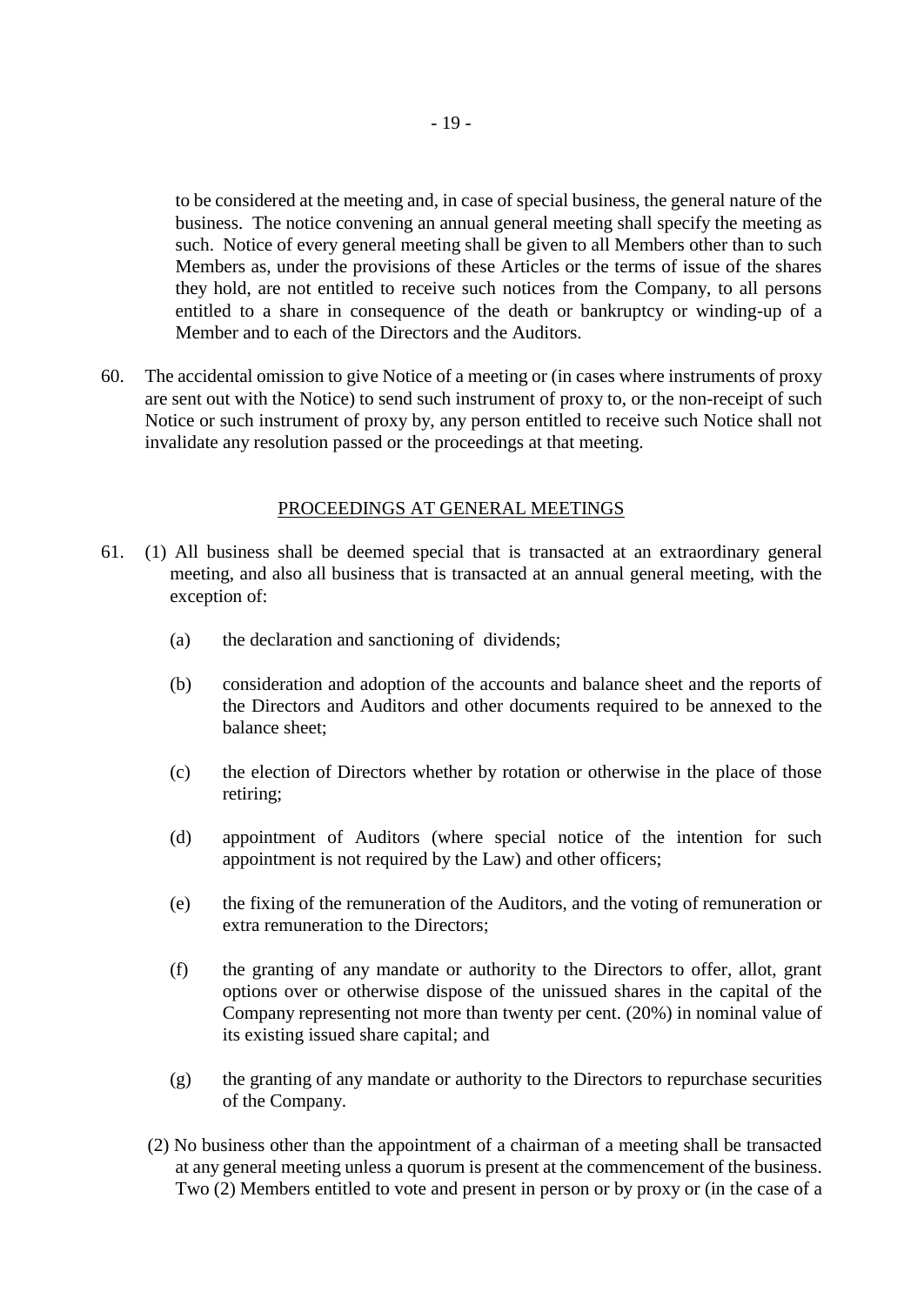Member being a corporation) by its duly authorised representative shall form a quorum for all purposes.

- 62. If within thirty (30) minutes (or such longer time not exceeding one hour as the chairman of the meeting may determine to wait) after the time appointed for the meeting a quorum is not present, the meeting, if convened on the requisition of Members, shall be dissolved. In any other case it shall stand adjourned to the same day in the next week at the same time and place or to such time and place as the Board may determine. If at such adjourned meeting a quorum is not present within half an hour from the time appointed for holding the meeting, the meeting shall be dissolved.
- 63. The chairman of the Company shall preside as chairman at every general meeting. If at any meeting the chairman, is not present within fifteen (15) minutes after the time appointed for holding the meeting, or is not willing to act as chairman, the Directors present shall choose one of their number to act, or if one Director only is present he shall preside as chairman if willing to act. If no Director is present, or if each of the Directors present declines to take the chair, or if the chairman chosen shall retire from the chair, the Members present in person or (in the case of a Member being a corporation) by its duly authorised representative or by proxy and entitled to vote shall elect one of their number to be chairman.
- 64. The chairman may, with the consent of any meeting at which a quorum is present (and shall if so directed by the meeting), adjourn the meeting from time to time and from place to place as the meeting shall determine, but no business shall be transacted at any adjourned meeting other than the business which might lawfully have been transacted at the meeting had the adjournment not taken place. When a meeting is adjourned for fourteen (14) days or more, at least seven (7) clear days' notice of the adjourned meeting shall be given specifying the time and place of the adjourned meeting but it shall not be necessary to specify in such notice the nature of the business to be transacted at the adjourned meeting and the general nature of the business to be transacted. Save as aforesaid, it shall be unnecessary to give notice of an adjournment.
- 65. If an amendment is proposed to any resolution under consideration but is in good faith ruled out of order by the chairman of the meeting, the proceedings on the substantive resolution shall not be invalidated by any error in such ruling. In the case of a resolution duly proposed as a special resolution, no amendment thereto (other than a mere clerical amendment to correct a patent error) may in any event be considered or voted upon.

## VOTING

66. Subject to any special rights or restrictions as to voting for the time being attached to any shares by or in accordance with these Articles, at any general meeting on a poll every Member present in person or by proxy or, in the case of a Member being a corporation, by its duly authorised representative shall have one vote for every fully paid share of which he is the holder but so that no amount paid up or credited as paid up on a share in advance of calls or instalments is treated for the foregoing purposes as paid up on the share. A resolution put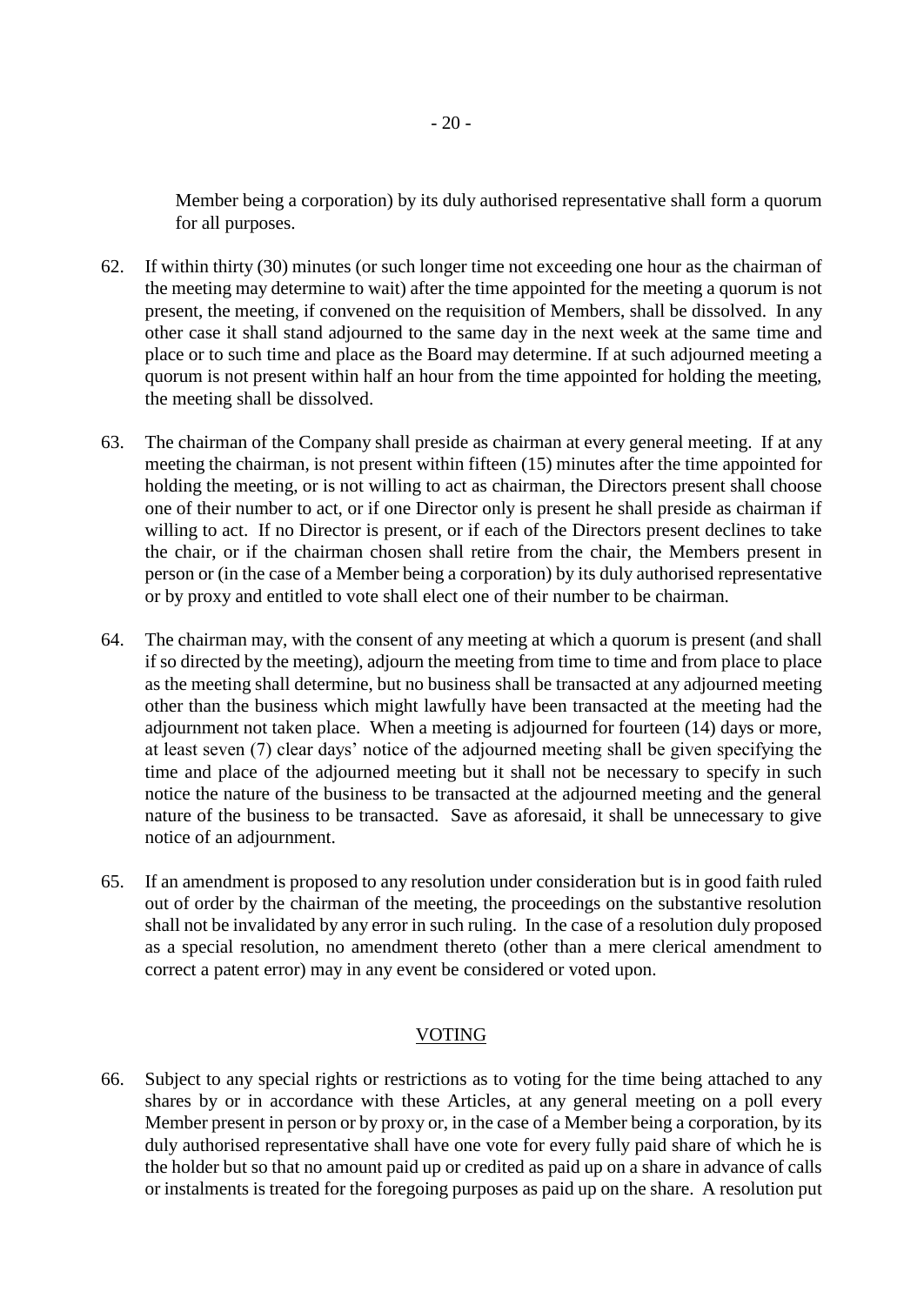to the vote of a meeting shall be decided by way of a poll.

- 67. The result of the poll shall be deemed to be the resolution of the meeting. The Company shall only be required to disclose the voting figures on a poll if such disclosure is required by the rules of the Designated Stock Exchange.
- 68. Votes may be given either personally or by proxy.
- 69. A person entitled to more than one vote need not use all his votes or cast all the votes he uses in the same way.
- 70. All questions submitted to a meeting shall be decided by a simple majority of votes except where a greater majority is required by these Articles or by the Law. In the case of an equality of votes, the chairman of such meeting shall be entitled to a second or casting vote in addition to any other vote he may have.
- 71. Where there are joint holders of any share any one of such joint holders may vote, either in person or by proxy, in respect of such share as if he were solely entitled thereto, but if more than one of such joint holders be present at any meeting the vote of the senior holder who tenders a vote, whether in person or by proxy, shall be accepted to the exclusion of the votes of the other joint holders, and for this purpose seniority shall be determined by the order in which the names stand in the Register in respect of the joint holding. Several executors or administrators of a deceased Member in whose name any share stands shall for the purposes of this Article be deemed joint holders thereof.
- 72. (1) A Member who is a patient for any purpose relating to mental health or in respect of whom an order has been made by any court having jurisdiction for the protection or management of the affairs of persons incapable of managing their own affairs may vote, by his receiver, committee, *curator bonis* or other person in the nature of a receiver, committee or *curator bonis* appointed by such court, and such receiver, committee, *curator bonis* or other person may vote on a poll by proxy, and may otherwise act and be treated as if he were the registered holder of such shares for the purposes of general meetings, provided that such evidence as the Board may require of the authority of the person claiming to vote shall have been deposited at the Office, head office or Registration Office, as appropriate, not less than forty-eight (48) hours before the time appointed for holding the meeting, or adjourned meeting, as the case may be.
	- (2) Any person entitled under Article 53 to be registered as the holder of any shares may vote at any general meeting in respect thereof in the same manner as if he were the registered holder of such shares, provided that forty-eight (48) hours at least before the time of the holding of the meeting or adjourned meeting, as the case may be, at which he proposes to vote, he shall satisfy the Board of his entitlement to such shares, or the Board shall have previously admitted his right to vote at such meeting in respect thereof.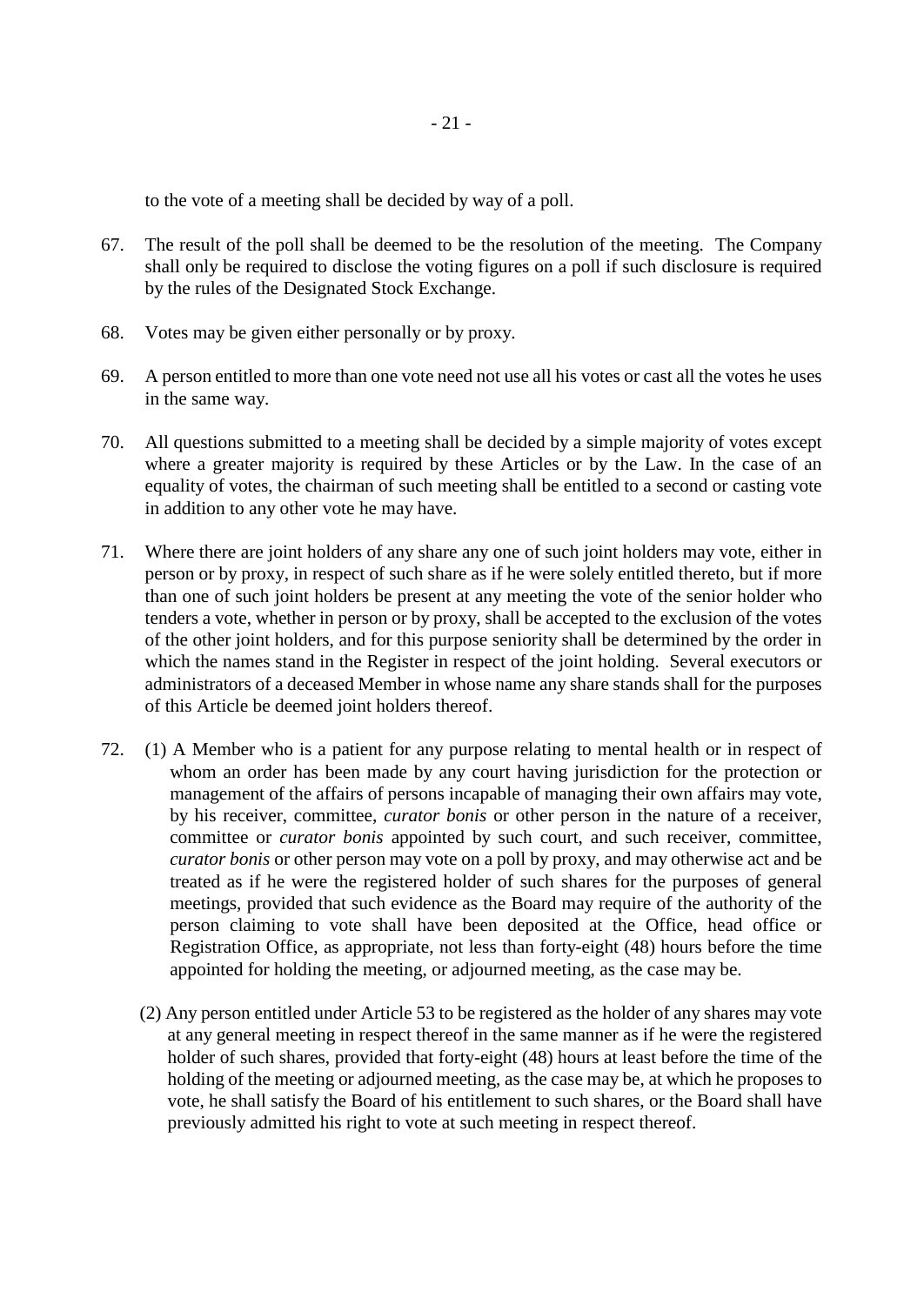- 73. (1) No Member shall, unless the Board otherwise determines, be entitled to attend and vote and to be reckoned in a quorum at any general meeting unless he is duly registered and all calls or other sums presently payable by him in respect of shares in the Company have been paid.
	- (2) Where the Company has knowledge that any Member is, under the rules of the Designated Stock Exchange, required to abstain from voting on any particular resolution of the Company or restricted to voting only for or only against any particular resolution of the Company, any votes cast by or on behalf of such Member in contravention of such requirement or restriction shall not be counted. 14

#### 74. If:

- (a) any objection shall be raised to the qualification of any voter; or
- (b) any votes have been counted which ought not to have been counted or which might have been rejected; or
- (c) any votes are not counted which ought to have been counted;

the objection or error shall not vitiate the decision of the meeting or adjourned meeting on any resolution unless the same is raised or pointed out at the meeting or, as the case may be, the adjourned meeting at which the vote objected to is given or tendered or at which the error occurs. Any objection or error shall be referred to the chairman of the meeting and shall only vitiate the decision of the meeting on any resolution if the chairman decides that the same may have affected the decision of the meeting. The decision of the chairman on such matters shall be final and conclusive.

#### PROXIES

- 75. Any Member entitled to attend and vote at a meeting of the Company shall be entitled to appoint another person as his proxy to attend and vote instead of him. A Member who is the holder of two or more shares may appoint more than one proxy to represent him and vote on his behalf at a general meeting of the Company or at a class meeting. A proxy need not be a Member. In addition, a proxy or proxies representing either a Member who is an individual or a Member which is a corporation shall be entitled to exercise the same powers on behalf of the Member which he or they represent as such Member could exercise.  $2(2)$
- 76. The instrument appointing a proxy shall be in writing under the hand of the appointor or of his attorney duly authorised in writing or, if the appointor is a corporation, either under its seal or under the hand of an officer, attorney or other person authorised to sign the same. In the case of an instrument of proxy purporting to be signed on behalf of a corporation by an officer thereof it shall be assumed, unless the contrary appears, that such officer was duly authorised to sign such instrument of proxy on behalf of the corporation without further evidence of the facts. App. 3 11(2)

App. 13B

App. 3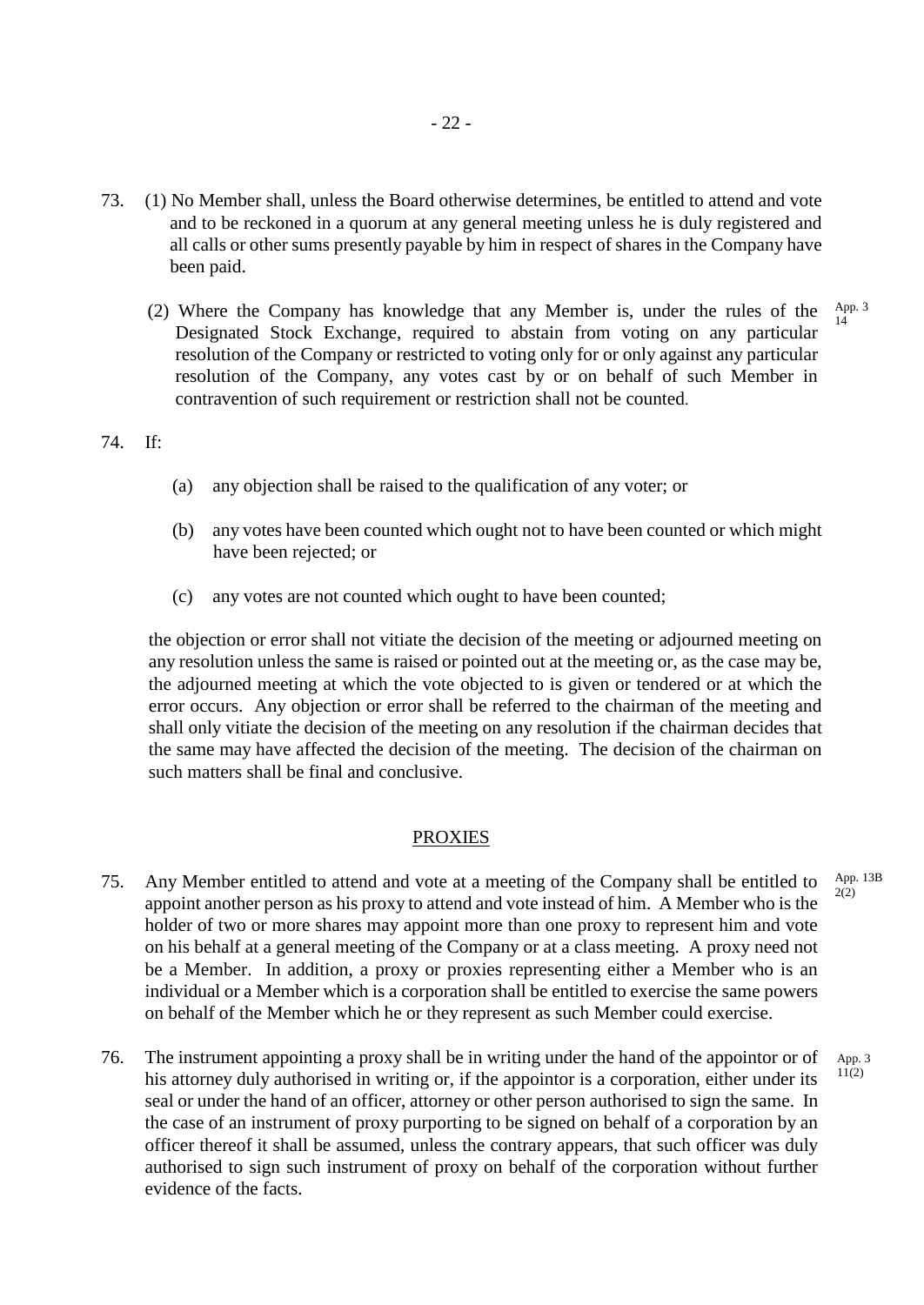- 77. The instrument appointing a proxy and (if required by the Board) the power of attorney or other authority (if any) under which it is signed, or a certified copy of such power or authority, shall be delivered to such place or one of such places (if any) as may be specified for that purpose in or by way of note to or in any document accompanying the notice convening the meeting (or, if no place is so specified at the Registration Office or the Office, as may be appropriate) not less than forty-eight (48) hours before the time appointed for holding the meeting or adjourned meeting at which the person named in the instrument proposes to vote. No instrument appointing a proxy shall be valid after the expiration of twelve (12) months from the date named in it as the date of its execution, except at an adjourned meeting in cases where the meeting was originally held within twelve (12) months from such date. Delivery of an instrument appointing a proxy shall not preclude a Member from attending and voting in person at the meeting convened and in such event, the instrument appointing a proxy shall be deemed to be revoked.
- 78. Instruments of proxy shall be in any common form or in such other form as the Board may approve (provided that this shall not preclude the use of the two-way form) and the Board may, if it thinks fit, send out with the notice of any meeting forms of instrument of proxy for use at the meeting. The instrument of proxy shall be deemed to confer authority to vote on any amendment of a resolution put to the meeting for which it is given as the proxy thinks fit. The instrument of proxy shall, unless the contrary is stated therein, be valid as well for any adjournment of the meeting as for the meeting to which it relates. App. 3  $11(1)$
- 79. A vote given in accordance with the terms of an instrument of proxy shall be valid notwithstanding the previous death or insanity of the principal, or revocation of the instrument of proxy or of the authority under which it was executed, provided that no intimation in writing of such death, insanity or revocation shall have been received by the Company at the Office or the Registration Office (or such other place as may be specified for the delivery of instruments of proxy in the notice convening the meeting or other document sent therewith) two (2) hours at least before the commencement of the meeting or adjourned meeting, at which the instrument of proxy is used.
- 80. Anything which under these Articles a Member may do by proxy he may likewise do by his duly appointed attorney and the provisions of these Articles relating to proxies and instruments appointing proxies shall apply *mutatis mutandis* in relation to any such attorney and the instrument under which such attorney is appointed.

## CORPORATIONS ACTING BY REPRESENTATIVES

81. (1) Any corporation which is a Member may by resolution of its directors or other governing body authorise such person as it thinks fit to act as its representative at any meeting of the Company or at any meeting of any class of Members. The person so authorised shall be entitled to exercise the same powers on behalf of such corporation as the corporation could exercise if it were an individual Member and such corporation shall for the purposes of these Articles be deemed to be present in person at any such meeting if a person so authorised is present thereat. App. 13B  $2(2)$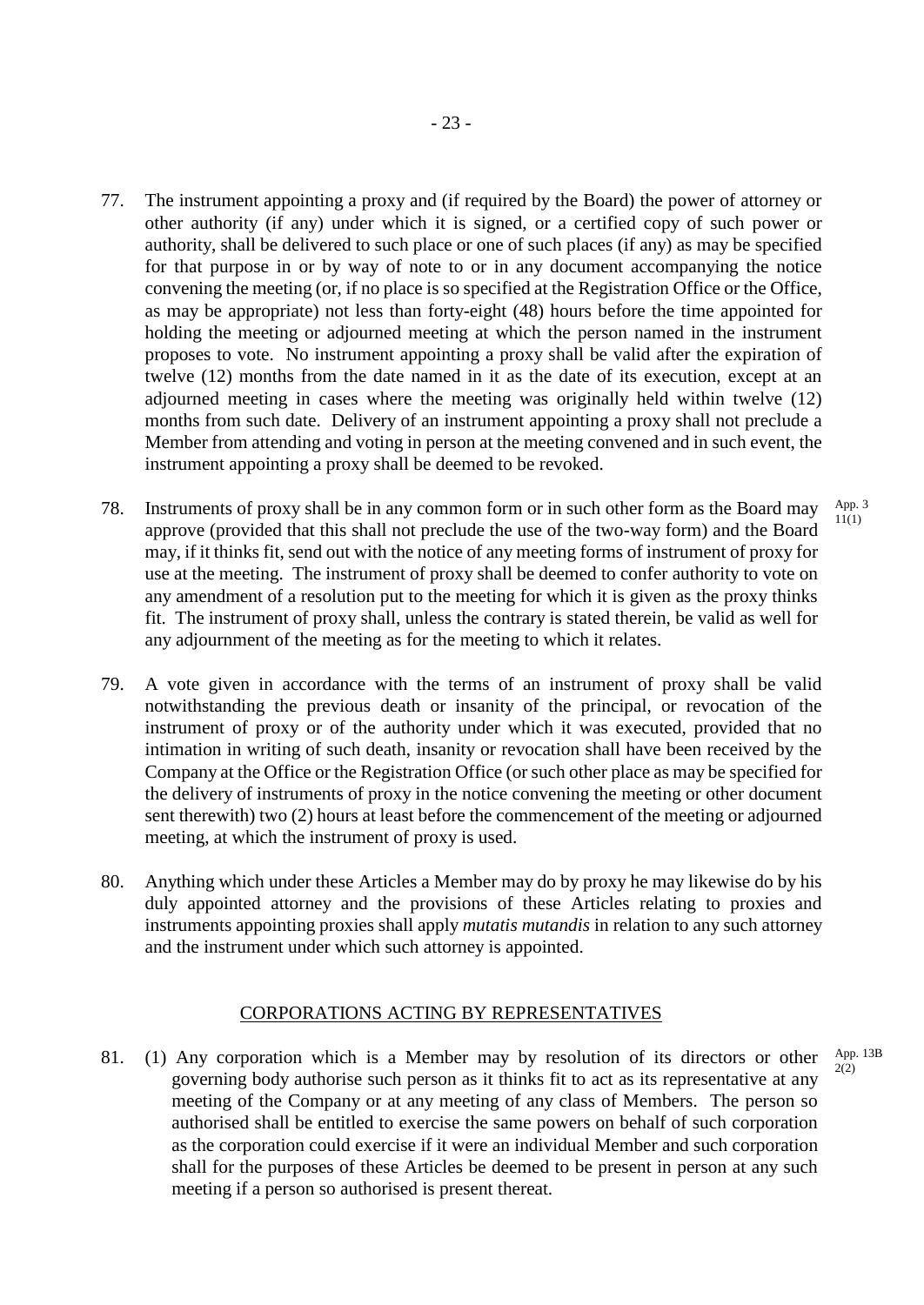- (2) If a clearing house (or its nominee(s)), being a corporation, is a Member, it may authorise such persons as it thinks fit to act as its representatives at any meeting of the Company or at any meeting of any class of Members provided that, if more than one person is so authorised, the authorisation shall specify the number and class of shares in respect of which each such representative is so authorised. Each person so authorised under the provisions of this Article shall be deemed to have been duly authorised without further evidence of the facts and be entitled to exercise the same rights and powers on behalf of the clearing house (or its nominee(s)) as if such person was the registered holder of the shares of the Company held by the clearing house (or its nominee(s)).
- (3) Any reference in these Articles to a duly authorised representative of a Member being a corporation shall mean a representative authorised under the provisions of this Article.

#### WRITTEN RESOLUTIONS OF MEMBERS

82. A resolution in writing signed (in such manner as to indicate, expressly or impliedly, unconditional approval) by or on behalf of all persons for the time being entitled to receive notice of and to attend and vote at general meetings of the Company shall, for the purposes of these Articles, be treated as a resolution duly passed at a general meeting of the Company and, where relevant, as a special resolution so passed. Any such resolution shall be deemed to have been passed at a meeting held on the date on which it was signed by the last Member to sign, and where the resolution states a date as being the date of his signature thereof by any Member the statement shall be prima facie evidence that it was signed by him on that date. Such a resolution may consist of several documents in the like form, each signed by one or more relevant Members.

#### BOARD OF DIRECTORS

- 83. (1) Unless otherwise determined by the Company in general meeting, the number of Directors shall not be less than two (2). There shall be no maximum number of Directors unless otherwise determined from time to time by the Members in general meeting. The Directors shall be elected or appointed in the first place by the subscribers to the Memorandum of Association or by a majority of them and thereafter in accordance with Article 84 called for such purpose and who shall hold office for such term as the Members may determine or, in the absence of such determination, in accordance with Article 84 or until their successors are elected or appointed or their office is otherwise vacated.
	- (2) Subject to the Articles and the Law, the Company may by ordinary resolution elect any person to be a Director either to fill a casual vacancy on the Board, or as an addition to the existing Board.

App. 13B 6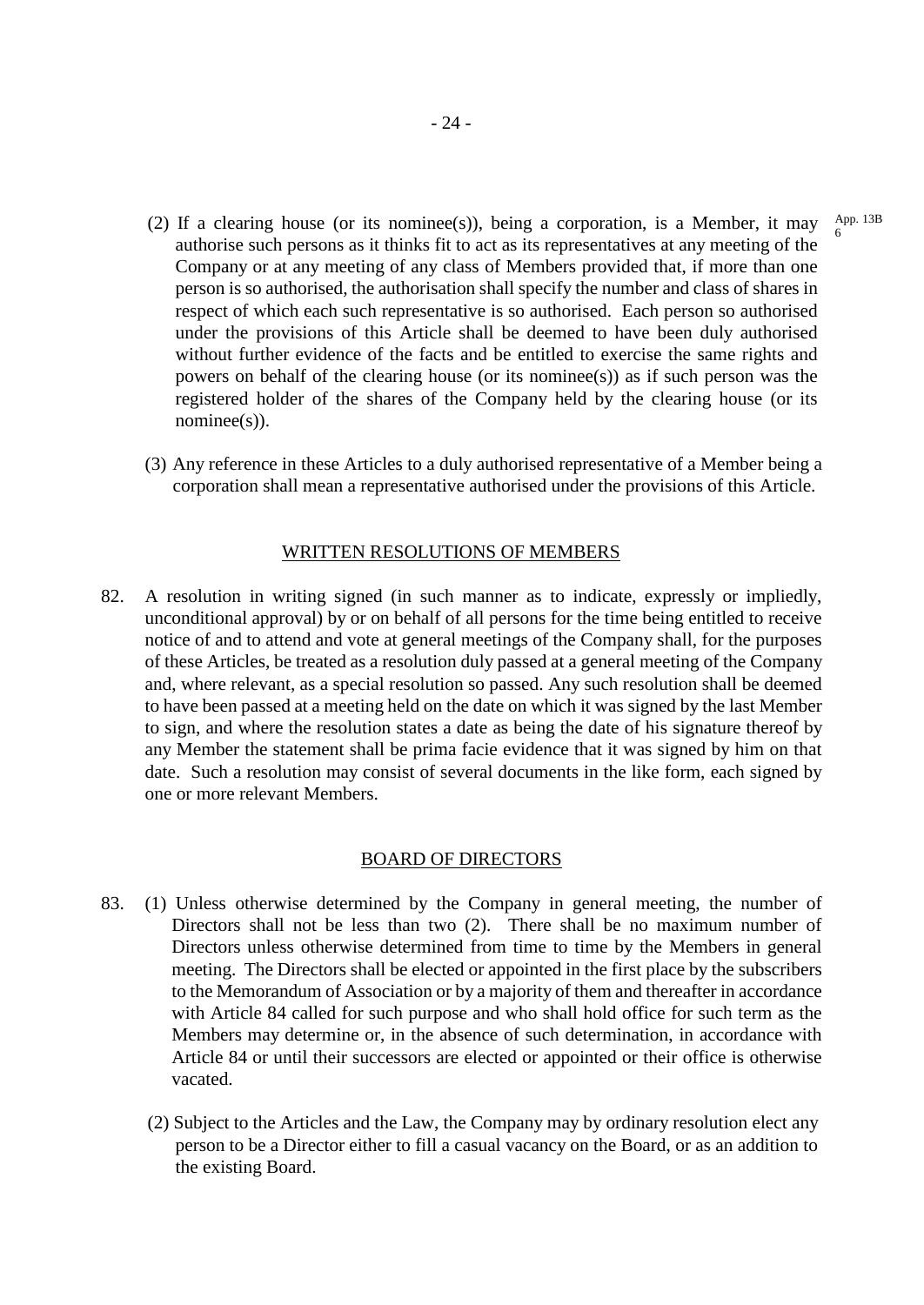- (3) The Directors shall have the power from time to time and at any time to appoint any person as a Director either to fill a casual vacancy on the Board or as an addition to the existing Board. Any Director appointed by the Board to fill a casual vacancy shall hold office until the first general meeting of Members after his appointment and be subject to re-election at such meeting and any Director appointed by the Board as an addition to the existing Board shall hold office only until the next following annual general meeting of the Company and shall then be eligible for re-election. App. 3  $4(2)$
- (4) Neither a Director nor an alternate Director shall be required to hold any shares of the Company by way of qualification and a Director or alternate Director (as the case may be) who is not a Member shall be entitled to receive notice of and to attend and speak at any general meeting of the Company and of all classes of shares of the Company.
- (5) The Members may, at any general meeting convened and held in accordance with these Articles, by ordinary resolution remove a Director at any time before the expiration of his period of office notwithstanding anything to the contrary in these Articles or in any agreement between the Company and such Director (but without prejudice to any claim for damages under any such agreement). App. 3 4(3)
	- App. 13B 5(1)
- (6) A vacancy on the Board created by the removal of a Director under the provisions of subparagraph (5) above may be filled by the election or appointment by ordinary resolution the Members at the meeting at which such Director is removed.
- (7) The Company may from time to time in general meeting by ordinary resolution increase or reduce the number of Directors but so that the number of Directors shall never be less than two (2).

#### RETIREMENT OF DIRECTORS

- 84. (1) Notwithstanding any other provisions in the Articles, at each annual general meeting one-third of the Directors for the time being (or, if their number is not a multiple of three (3), the number nearest to but not less than one-third) shall retire from office by rotation provided that every Director shall be subject to retirement at an annual general meeting at least once every three years.
	- (2) A retiring Director shall be eligible for re-election and shall continue to act as a Director throughout the meeting at which he retires. The Directors to retire by rotation shall include (so far as necessary to ascertain the number of directors to retire by rotation) any Director who wishes to retire and not to offer himself for re-election. Any further Directors so to retire shall be those of the other Directors subject to retirement by rotation who have been longest in office since their last re-election or appointment and so that as between persons who became or were last re-elected Directors on the same day those to retire shall (unless they otherwise agree among themselves) be determined by lot. Any Director appointed by the Board pursuant to Article 83(3) shall not be taken into account in determining which particular Directors or the number of Directors who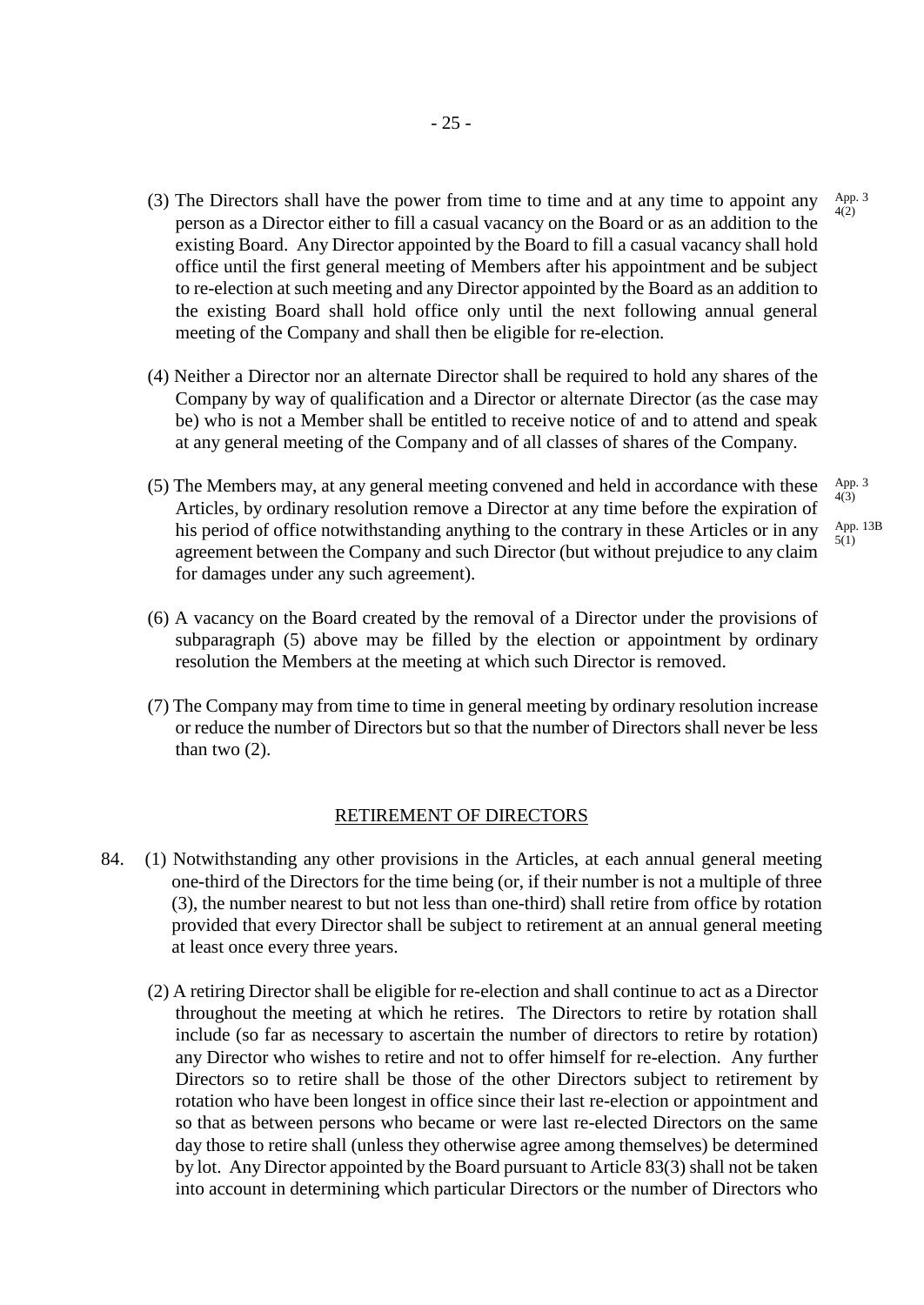are to retire by rotation.

85. No person other than a Director retiring at the meeting shall, unless recommended by the Directors for election, be eligible for election as a Director at any general meeting unless a Notice signed by a Member (other than the person to be proposed) duly qualified to attend and vote at the meeting for which such notice is given of his intention to propose such person for election and also a Notice signed by the person to be proposed of his willingness to be elected shall have been lodged at the head office or at the Registration Office provided that the minimum length of the period, during which such Notice(s) are given, shall be at least seven (7) days and that (if the Notices are submitted after the despatch of the notice of the general meeting appointed for such election) the period for lodgment of such Notice(s) shall commence on the day after the despatch of the notice of the general meeting appointed for such election and end no later than seven (7) days prior to the date of such general meeting.

### DISQUALIFICATION OF DIRECTORS

- 86. The office of a Director shall be vacated if the Director:
	- (1) resigns his office by notice in writing delivered to the Company at the Office or tendered at a meeting of the Board;
	- (2) becomes of unsound mind or dies;
	- (3) without special leave of absence from the Board, is absent from meetings of the Board for six consecutive months, and his alternate Director, if any, shall not during such period have attended in his stead and the Board resolves that his office be vacated;
	- (4) becomes bankrupt or has a receiving order made against him or suspends payment or compounds with his creditors;
	- (5) is prohibited by law from being a Director; or
	- (6) ceases to be a Director by virtue of any provision of the Statutes or is removed from office pursuant to these Articles.

#### EXECUTIVE DIRECTORS

87. The Board may from time to time appoint any one or more of its body to be a managing director, joint managing director or deputy managing director or to hold any other employment or executive office with the Company for such period (subject to their continuance as Directors) and upon such terms as the Board may determine and the Board may revoke or terminate any of such appointments. Any such revocation or termination as aforesaid shall be without prejudice to any claim for damages that such Director may have against the Company or the Company may have against such Director. A Director appointed

App. 3 4(4)  $4(5)$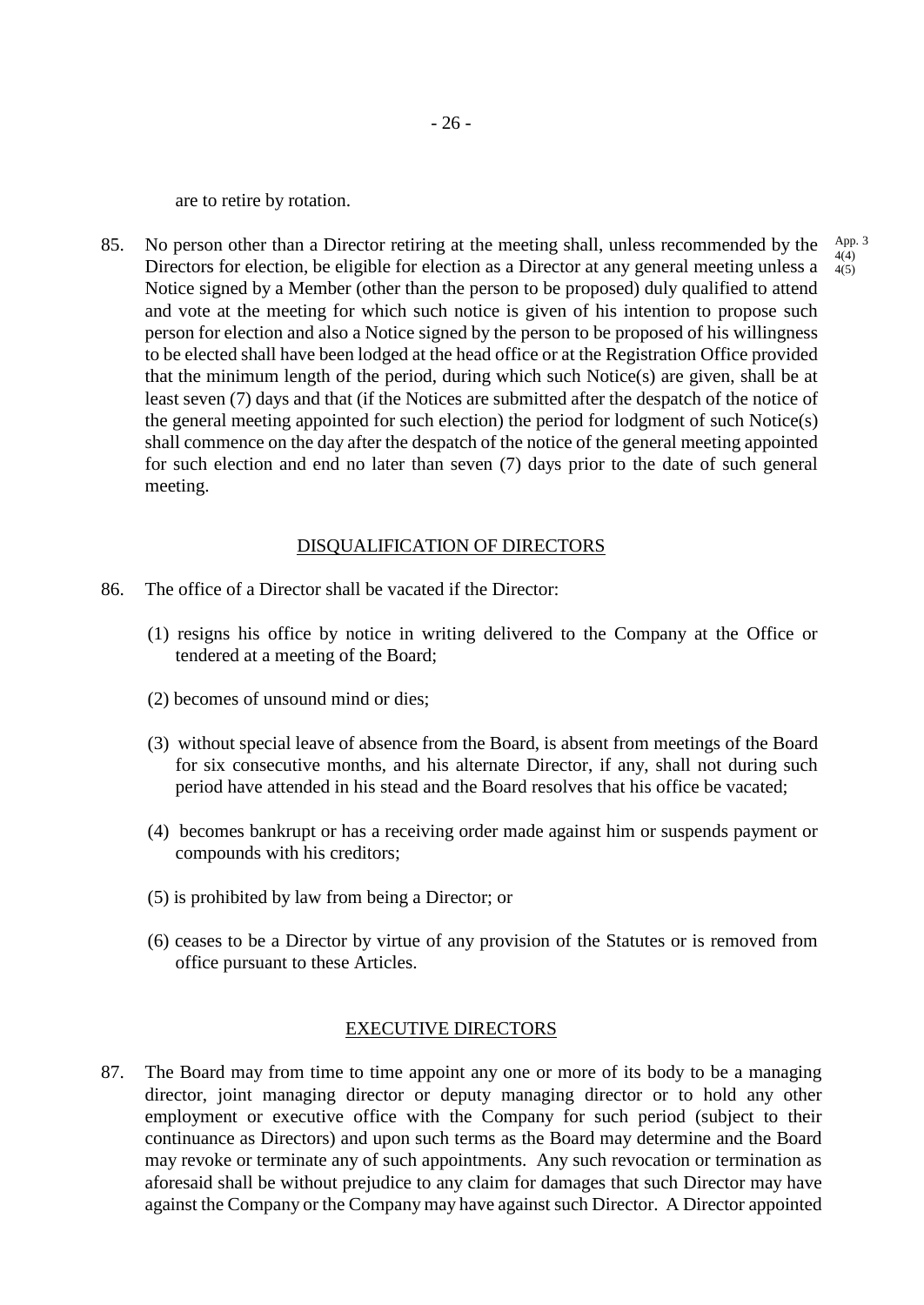to an office under this Article shall be subject to the same provisions as to removal as the other Directors of the Company, and he shall (subject to the provisions of any contract between him and the Company) ipso facto and immediately cease to hold such office if he shall cease to hold the office of Director for any cause.

88. Notwithstanding Articles 93, 94, 95 and 96, an executive director appointed to an office under Article 87 hereof shall receive such remuneration (whether by way of salary, commission, participation in profits or otherwise or by all or any of those modes) and such other benefits (including pension and/or gratuity and/or other benefits on retirement) and allowances as the Board may from time to time determine, and either in addition to or in lieu of his remuneration as a Director.

#### ALTERNATE DIRECTORS

- 89. Any Director may at any time by Notice delivered to the Office or head office or at a meeting of the Directors appoint any person (including another Director) to be his alternate Director. Any person so appointed shall have all the rights and powers of the Director or Directors for whom such person is appointed in the alternative provided that such person shall not be counted more than once in determining whether or not a quorum is present. An alternate Director may be removed at any time by the body which appointed him and, subject thereto, the office of alternate Director shall continue until the happening of any event which, if he were a Director, would cause him to vacate such office or if his appointer ceases for any reason to be a Director. Any appointment or removal of an alternate Director shall be effected by Notice signed by the appointor and delivered to the Office or head office or tendered at a meeting of the Board. An alternate Director may also be a Director in his own right and may act as alternate to more than one Director. An alternate Director shall, if his appointor so requests, be entitled to receive notices of meetings of the Board or of committees of the Board to the same extent as, but in lieu of, the Director appointing him and shall be entitled to such extent to attend and vote as a Director at any such meeting at which the Director appointing him is not personally present and generally at such meeting to exercise and discharge all the functions, powers and duties of his appointor as a Director and for the purposes of the proceedings at such meeting the provisions of these Articles shall apply as if he were a Director save that as an alternate for more than one Director his voting rights shall be cumulative.
- 90. An alternate Director shall only be a Director for the purposes of the Law and shall only be subject to the provisions of the Law insofar as they relate to the duties and obligations of a Director when performing the functions of the Director for whom he is appointed in the alternative and shall alone be responsible to the Company for his acts and defaults and shall not be deemed to be the agent of or for the Director appointing him. An alternate Director shall be entitled to contract and be interested in and benefit from contracts or arrangements or transactions and to be repaid expenses and to be indemnified by the Company to the same extent *mutatis mutandis* as if he were a Director but he shall not be entitled to receive from the Company any fee in his capacity as an alternate Director except only such part, if any, of the remuneration otherwise payable to his appointor as such appointor may by Notice to the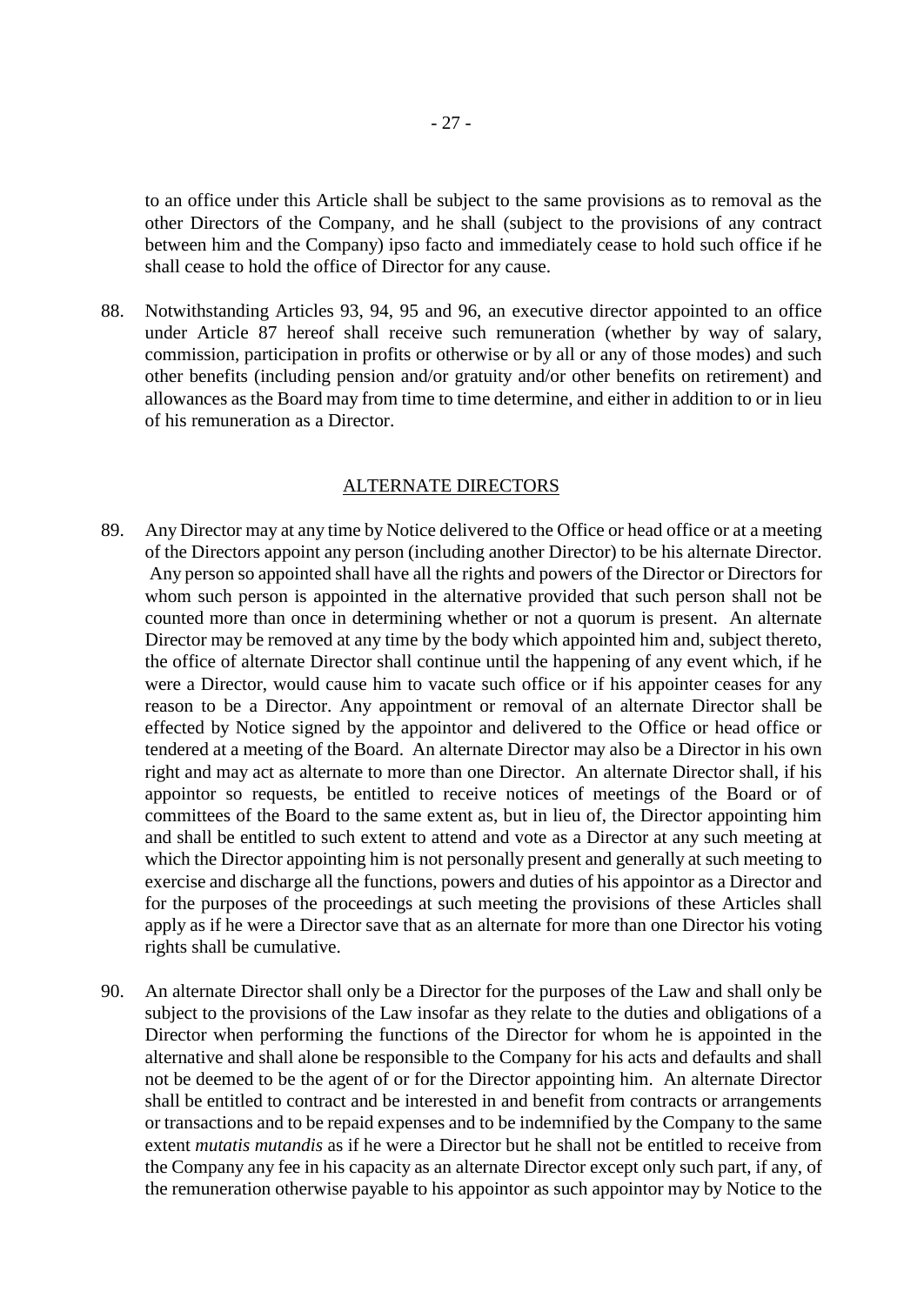Company from time to time direct.

- 91. Every person acting as an alternate Director shall have one vote for each Director for whom he acts as alternate (in addition to his own vote if he is also a Director). If his appointor is for the time being absent from Hong Kong or otherwise not available or unable to act, the signature of an alternate Director to any resolution in writing of the Board or a committee of the Board of which his appointor is a member shall, unless the notice of his appointment provides to the contrary, be as effective as the signature of his appointor.
- 92. An alternate Director shall ipso facto cease to be an alternate Director if his appointor ceases for any reason to be a Director, however, such alternate Director or any other person may be re-appointed by the Directors to serve as an alternate Director PROVIDED always that, if at any meeting any Director retires but is re-elected at the same meeting, any appointment of such alternate Director pursuant to these Articles which was in force immediately before his retirement shall remain in force as though he had not retired.

### DIRECTORS' FEES AND EXPENSES

- 93. The ordinary remuneration of the Directors shall from time to time be determined by the Company in general meeting and shall (unless otherwise directed by the resolution by which it is voted) be divided amongst the Board in such proportions and in such manner as the Board may agree or, failing agreement, equally, except that any Director who shall hold office for part only of the period in respect of which such remuneration is payable shall be entitled only to rank in such division for a proportion of remuneration related to the period during which he has held office. Such remuneration shall be deemed to accrue from day to day.
- 94. Each Director shall be entitled to be repaid or prepaid all travelling, hotel and incidental expenses reasonably incurred or expected to be incurred by him in attending meetings of the Board or committees of the Board or general meetings or separate meetings of any class of shares or of debentures of the Company or otherwise in connection with the discharge of his duties as a Director.
- 95. Any Director who, by request, goes or resides abroad for any purpose of the Company or who performs services which in the opinion of the Board go beyond the ordinary duties of a Director may be paid such extra remuneration (whether by way of salary, commission, participation in profits or otherwise) as the Board may determine and such extra remuneration shall be in addition to or in substitution for any ordinary remuneration provided for by or pursuant to any other Article.
- 96. The Board shall obtain the approval of the Company in general meeting before making any payment to any Director or past Director of the Company by way of compensation for loss of office, or as consideration for or in connection with his retirement from office (not being payment to which the Director is contractually entitled). App. 13B 5(4)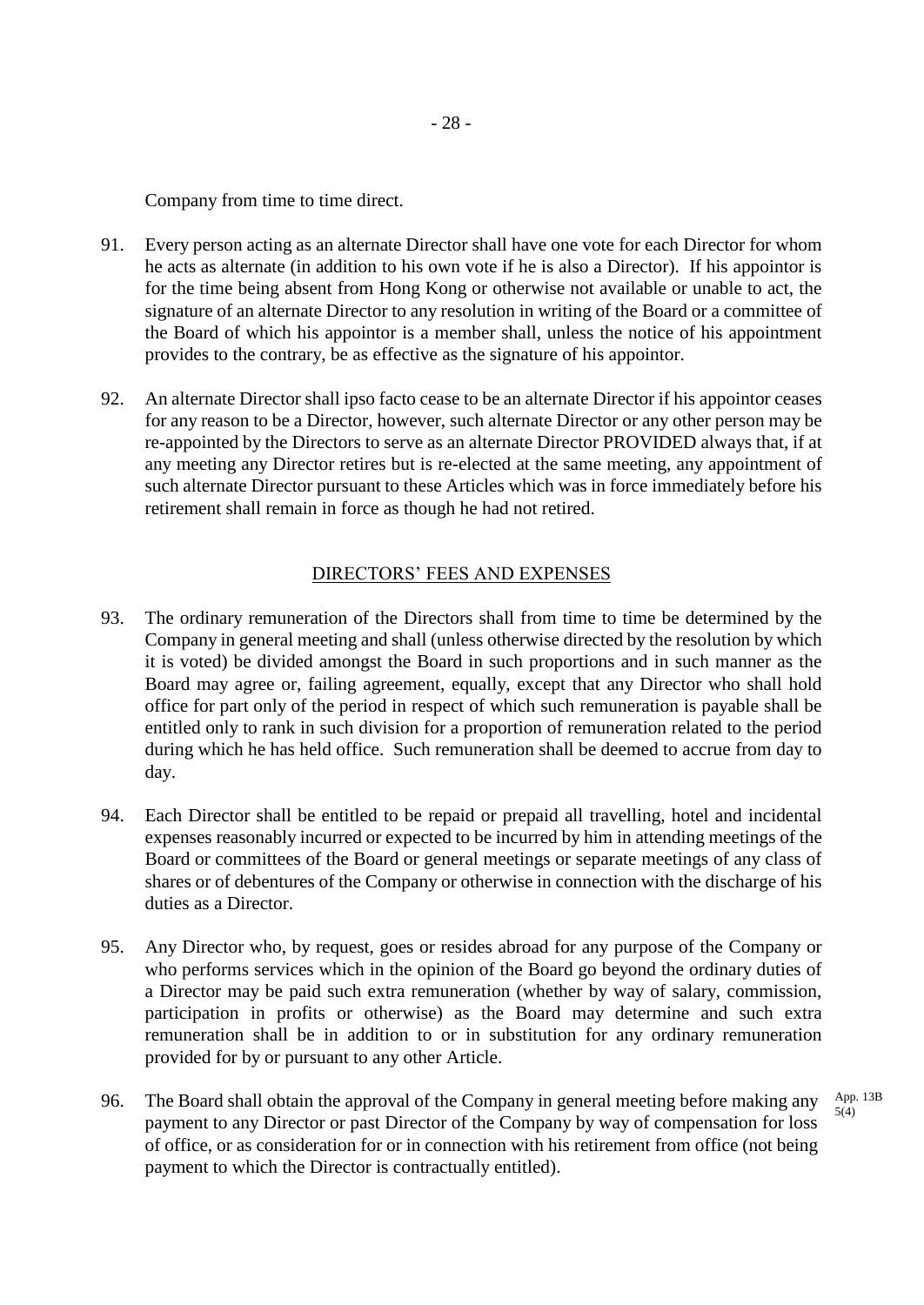### DIRECTORS' INTERESTS

#### 97. A Director may:

- (a) hold any other office or place of profit with the Company (except that of Auditor) in conjunction with his office of Director for such period and upon such terms as the Board may determine. Any remuneration (whether by way of salary, commission, participation in profits or otherwise) paid to any Director in respect of any such other office or place of profit shall be in addition to any remuneration provided for by or pursuant to any other Article;
- (b) act by himself or his firm in a professional capacity for the Company (otherwise than as Auditor) and he or his firm may be remunerated for professional services as if he were not a Director;
- (c) continue to be or become a director, managing director, joint managing director, deputy managing director, executive director, manager or other officer or member of any other company promoted by the Company or in which the Company may be interested as a vendor, shareholder or otherwise and (unless otherwise agreed) no such Director shall be accountable for any remuneration, profits or other benefits received by him as a director, managing director, joint managing director, deputy managing director, executive director, manager or other officer or member of or from his interests in any such other company. Subject as otherwise provided by these Articles the Directors may exercise or cause to be exercised the voting powers conferred by the shares in any other company held or owned by the Company, or exercisable by them as Directors of such other company in such manner in all respects as they think fit (including the exercise thereof in favour of any resolution appointing themselves or any of them directors, managing directors, joint managing directors, deputy managing directors, executive directors, managers or other officers of such company) or voting or providing for the payment of remuneration to the director, managing director, joint managing director, deputy managing director, executive director, manager or other officers of such other company and any Director may vote in favour of the exercise of such voting rights in manner aforesaid notwithstanding that he may be, or about to be, appointed a director, managing director, joint managing director, deputy managing director, executive director, manager or other officer of such a company, and that as such he is or may become interested in the exercise of such voting rights in manner aforesaid.
- 98. Subject to the Law and to these Articles, no Director or proposed or intending Director shall be disqualified by his office from contracting with the Company, either with regard to his tenure of any office or place of profit or as vendor, purchaser or in any other manner whatsoever, nor shall any such contract or any other contract or arrangement in which any Director is in any way interested be liable to be avoided, nor shall any Director so contracting or being so interested be liable to account to the Company or the Members for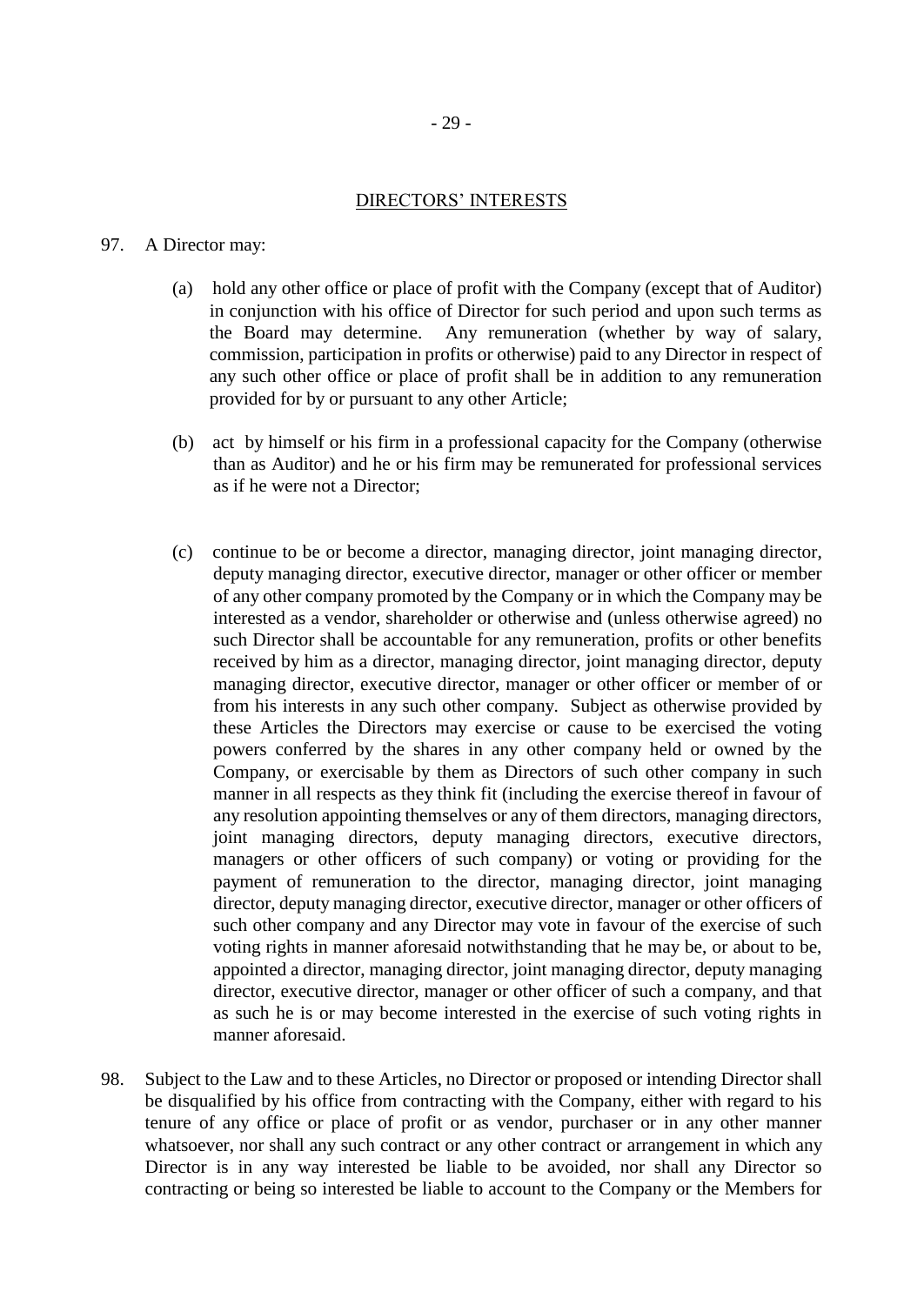any remuneration, profit or other benefits realised by any such contract or arrangement by reason of such Director holding that office or of the fiduciary relationship thereby established provided that such Director shall disclose the nature of his interest in any contract or arrangement in which he is interested in accordance with Article 99 herein.

- 99. A Director who to his knowledge is in any way, whether directly or indirectly, interested in a contract or arrangement or proposed contract or arrangement with the Company shall declare the nature of his interest at the meeting of the Board at which the question of entering into the contract or arrangement is first considered, if he knows his interest then exists, or in any other case at the first meeting of the Board after he knows that he is or has become so interested. For the purposes of this Article, a general Notice to the Board by a Director to the effect that: App. 13B 5(3)
	- (a) he is a member or officer of a specified company or firm and is to be regarded as interested in any contract or arrangement which may after the date of the Notice be made with that company or firm; or
	- (b) he is to be regarded as interested in any contract or arrangement which may after the date of the Notice be made with a specified person who is connected with him;

shall be deemed to be a sufficient declaration of interest under this Article in relation to any such contract or arrangement, provided that no such Notice shall be effective unless either it is given at a meeting of the Board or the Director takes reasonable steps to secure that it is brought up and read at the next Board meeting after it is given.

- 100. (1) A Director shall not vote (nor be counted in the quorum) on any resolution of the Board approving any contract or arrangement or any other proposal in which he or any of his associates is materially interested, but this prohibition shall not apply to any of the following matters namely: App. 3 4(1)
	- (i) any contract or arrangement for the giving to such Director or his associate(s) any security or indemnity in respect of money lent by him or any of his associate(s) or obligations incurred or undertaken by him or any of his associate(s) at the request of or for the benefit of the Company or any of its subsidiaries;
	- (ii) any contract or arrangement for the giving of any security or indemnity to a third party in respect of a debt or obligation of the Company or any of its subsidiaries for which the Director or his associate(s) has himself/themselves assumed responsibility in whole or in part whether alone or jointly under a guarantee or indemnity or by the giving of security;
	- (iii) any contract or arrangement concerning an offer of shares or debentures or other securities of or by the Company or any other company which the Company may promote or be interested in for subscription or purchase, where the Director or his associate(s) is/are or is/are to be interested as a participant in the underwriting or sub-underwriting of the offer;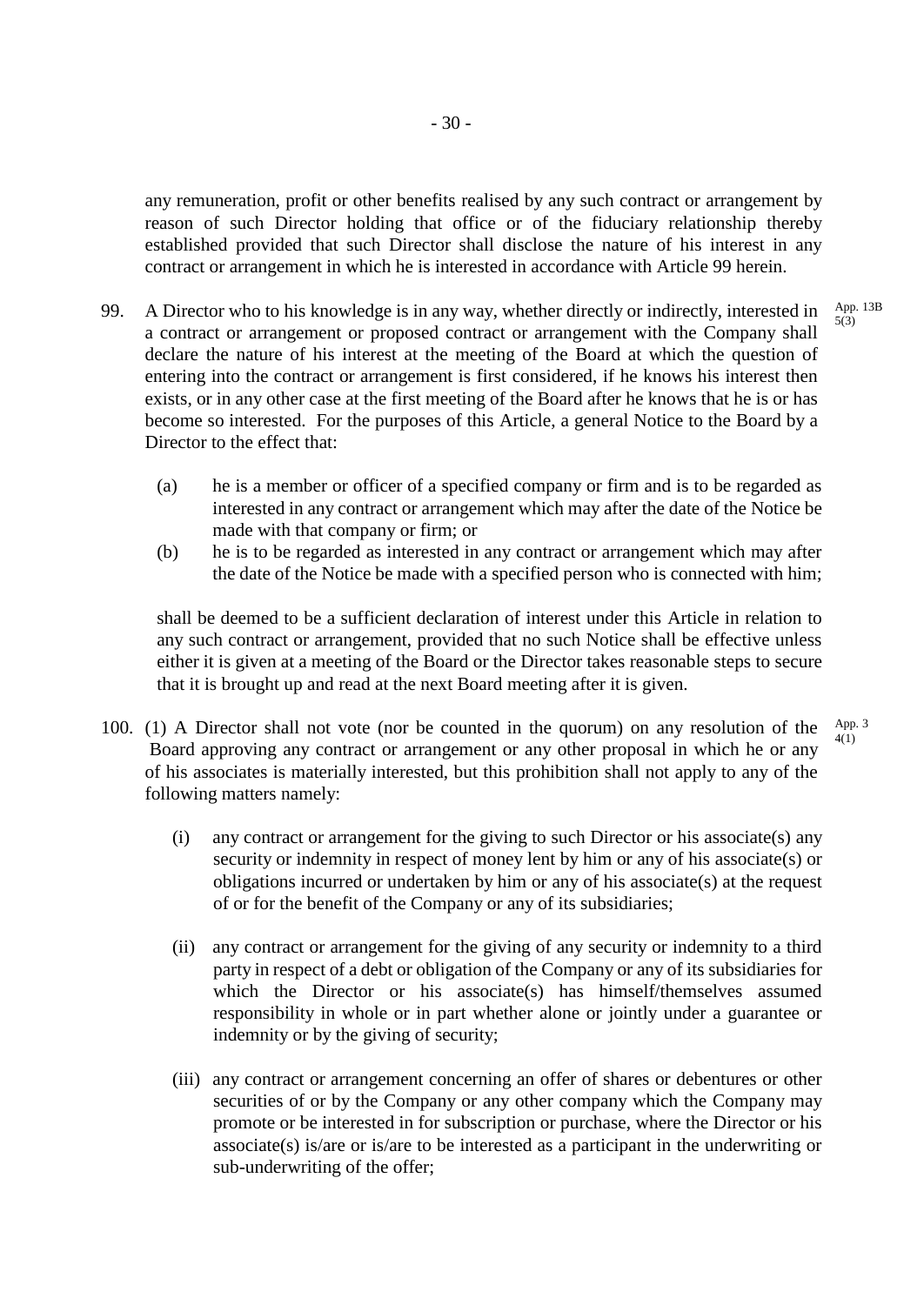- (iv) any contract or arrangement in which the Director or his associate(s) is/are interested in the same manner as other holders of shares or debentures or other securities of the Company by virtue only of his/their interest in shares or debentures or other securities of the Company;
- (v) any contract or arrangement concerning any other company in which the Director or his associate(s) is/are interested only, whether directly or indirectly, as an officer or executive or a shareholder or in which the Director and any of his associates are not in aggregate beneficially interested in five per cent. (5%) or more of the issued shares or of the voting rights of any class of shares of such company (or of any third company through which his interest or that of any of his associate is derived); or
- (vi) any proposal or arrangement concerning the adoption, modification or operation of a share option scheme, a pension fund or retirement, death or disability benefits scheme or other arrangement which relates both to Directors or his associate(s) and to employees of the Company or of any of its subsidiaries and does not provide in respect of any Director, or his associate(s), as such any privilege or advantage not accorded generally to the class of persons to which such scheme or fund relates.
- (2) A company shall be deemed to be a company in which a Director and/or his associate(s) owns five per cent. (5%) or more if and so long as (but only if and so long as) he and/or his associates, (either directly or indirectly) are the holders of or beneficially interested in five per cent. (5%) or more of any class of the equity share capital of such company or of the voting rights available to members of such company (or of any third company through which his interest or that of any of his associates is derived). For the purpose of this paragraph there shall be disregarded any shares held by a Director or his  $associate(s)$  as bare or custodian trustee and in which he or any of them has no beneficial interest, any shares comprised in a trust in which the interest of the Director or his associate(s) is/are in reversion or remainder if and so long as some other person is entitled to receive the income thereof, and any shares comprised in an authorised unit trust scheme in which the Director or his associate(s) is/are interested only as a unit holder.
- (3) Where a company in which a Director and/or his associate(s) holds five per cent. (5%) or more is materially interested in a transaction, then that Director and/or his associate(s) shall also be deemed materially interested in such transaction.
- (4) If any question shall arise at any meeting of the Board as to the materiality of the interest of a Director (other than the chairman of the meeting) or as to the entitlement of any Director (other than such chairman) to vote and such question is not resolved by his voluntarily agreeing to abstain from voting, such question shall be referred to the chairman of the meeting and his ruling in relation to such other Director shall be final and conclusive except in a case where the nature or extent of the interest of the Director concerned as known to such Director has not been fairly disclosed to the Board. If any question as aforesaid shall arise in respect of the chairman of the meeting such question shall be decided by a resolution of the Board (for which purpose such chairman shall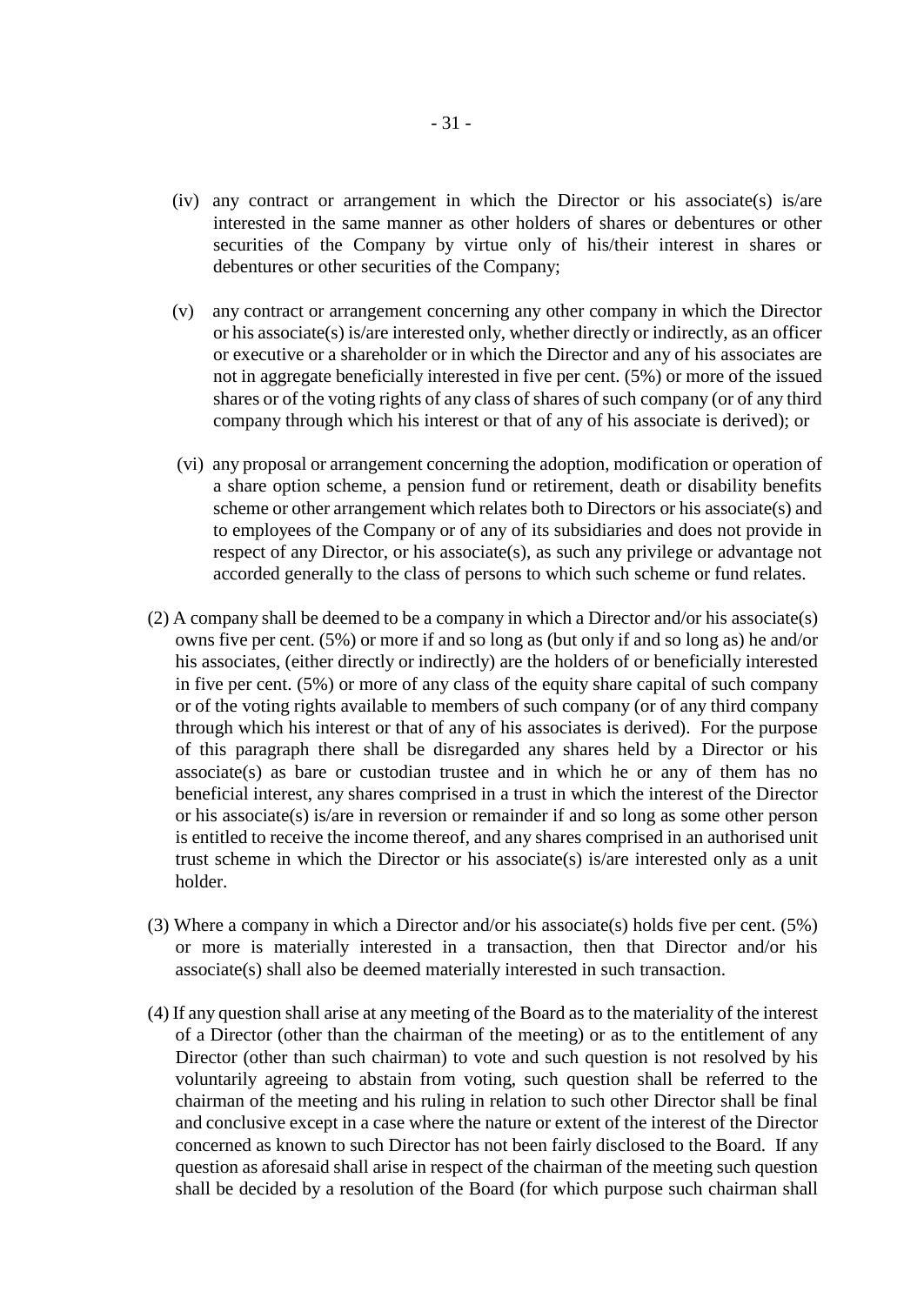not vote thereon) and such resolution shall be final and conclusive except in a case where the nature or extent of the interest of such chairman as known to such chairman has not been fairly disclosed to the Board.

#### GENERAL POWERS OF THE DIRECTORS

- 101. (1) The business of the Company shall be managed and conducted by the Board, which may pay all expenses incurred in forming and registering the Company and may exercise all powers of the Company (whether relating to the management of the business of the Company or otherwise) which are not by the Statutes or by these Articles required to be exercised by the Company in general meeting, subject nevertheless to the provisions of the Statutes and of these Articles and to such regulations being not inconsistent with such provisions, as may be prescribed by the Company in general meeting, but no regulations made by the Company in general meeting shall invalidate any prior act of the Board which would have been valid if such regulations had not been made. The general powers given by this Article shall not be limited or restricted by any special authority or power given to the Board by any other Article.
	- (2) Any person contracting or dealing with the Company in the ordinary course of business shall be entitled to rely on any written or oral contract or agreement or deed, document or instrument entered into or executed as the case may be by any two of the Directors acting jointly on behalf of the Company and the same shall be deemed to be validly entered into or executed by the Company as the case may be and shall, subject to any rule of law, be binding on the Company.
	- (3) Without prejudice to the general powers conferred by these Articles it is hereby expressly declared that the Board shall have the following powers:
		- (a) to give to any person the right or option of requiring at a future date that an allotment shall be made to him of any share at par or at such premium as may be agreed;
		- (b) to give to any Directors, officers or servants of the Company an interest in any particular business or transaction or participation in the profits thereof or in the general profits of the Company either in addition to or in substitution for a salary or other remuneration; and
		- (c) to resolve that the Company be deregistered in the Cayman Islands and continued in a named jurisdiction outside the Cayman Islands subject to the provisions of the Law.
	- (4) Except as would, if the Company were a company incorporated in Hong Kong, be permitted by Section 157H of the Companies Ordinance (Chapter 32 of the Laws of Hong Kong) as in force at the date of adoption of these Articles, and except as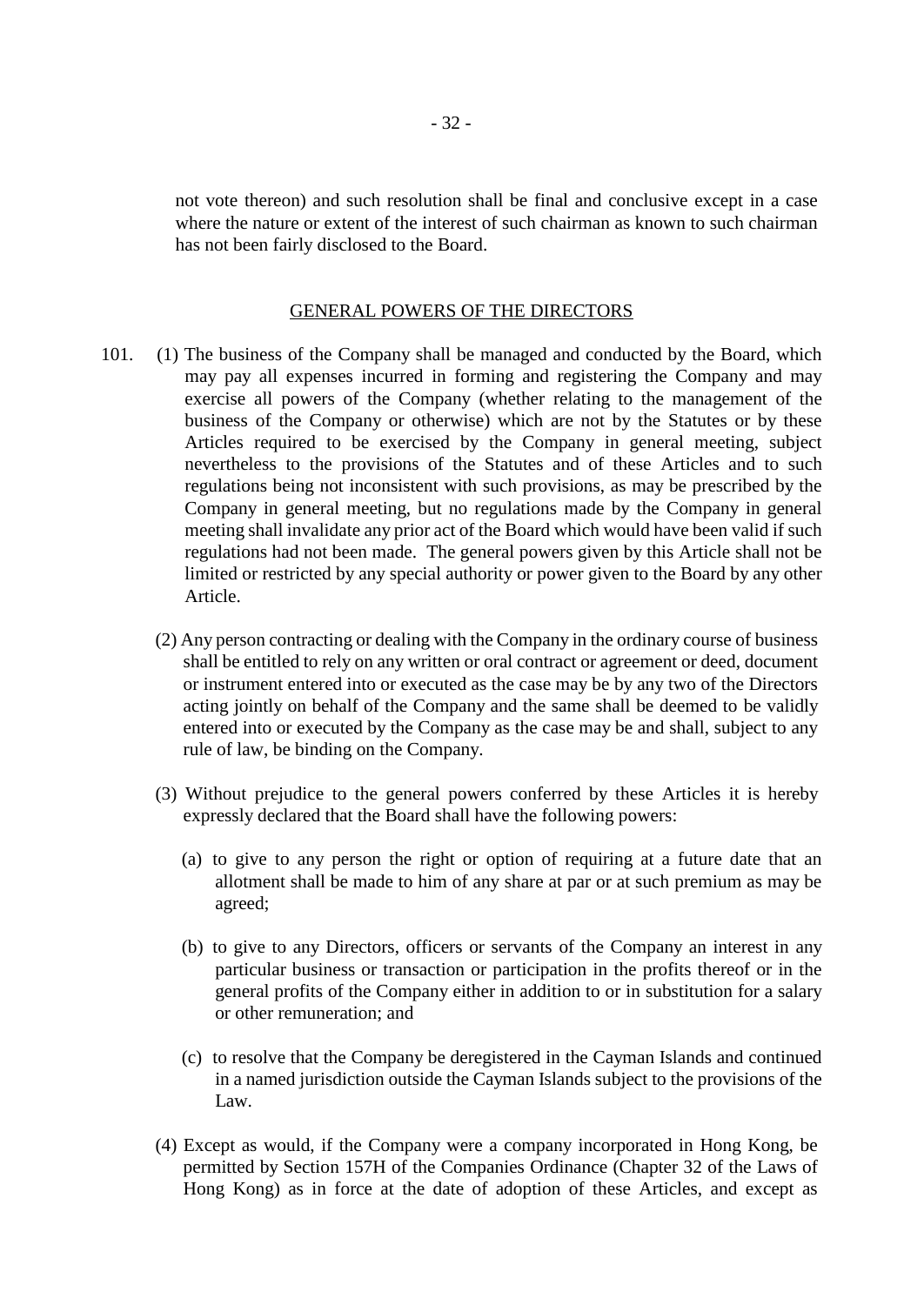permitted under the Law, the Company shall not directly or indirectly:

- (i) make a loan to a Director or a director of any holding company of the Company or to any of their respective associates (as defined by the rules, where applicable, of the Designated Stock Exchange);
- (ii) enter into any guarantee or provide any security in connection with a loan made by any person to a Director or such a director; or
- (iii)if any one or more of the Directors hold (jointly or severally or directly or indirectly) a controlling interest in another company, make a loan to that other company or enter into any guarantee or provide any security in connection with a loan made by any person to that other company.

Article 101(4) shall only have effect for so long as the shares of the Company are listed on The Stock Exchange of Hong Kong Limited.

- 102. The Board may establish any regional or local boards or agencies for managing any of the affairs of the Company in any place, and may appoint any persons to be members of such local boards, or any managers or agents, and may fix their remuneration (either by way of salary or by commission or by conferring the right to participation in the profits of the Company or by a combination of two or more of these modes) and pay the working expenses of any staff employed by them upon the business of the Company. The Board may delegate to any regional or local board, manager or agent any of the powers, authorities and discretions vested in or exercisable by the Board (other than its powers to make calls and forfeit shares), with power to sub-delegate, and may authorise the members of any of them to fill any vacancies therein and to act notwithstanding vacancies. Any such appointment or delegation may be made upon such terms and subject to such conditions as the Board may think fit, and the Board may remove any person appointed as aforesaid, and may revoke or vary such delegation, but no person dealing in good faith and without notice of any such revocation or variation shall be affected thereby.
- 103. The Board may by power of attorney appoint under the Seal any company, firm or person or any fluctuating body of persons, whether nominated directly or indirectly by the Board, to be the attorney or attorneys of the Company for such purposes and with such powers, authorities and discretions (not exceeding those vested in or exercisable by the Board under these Articles) and for such period and subject to such conditions as it may think fit, and any such power of attorney may contain such provisions for the protection and convenience of persons dealing with any such attorney as the Board may think fit, and may also authorise any such attorney to sub-delegate all or any of the powers, authorities and discretions vested in him. Such attorney or attorneys may, if so authorised under the Seal of the Company, execute any deed or instrument under their personal seal with the same effect as the affixation of the Company's Seal.
- 104. The Board may entrust to and confer upon a managing director, joint managing director, deputy managing director, an executive director or any Director any of the powers exercisable by it upon such terms and conditions and with such restrictions as it thinks fit,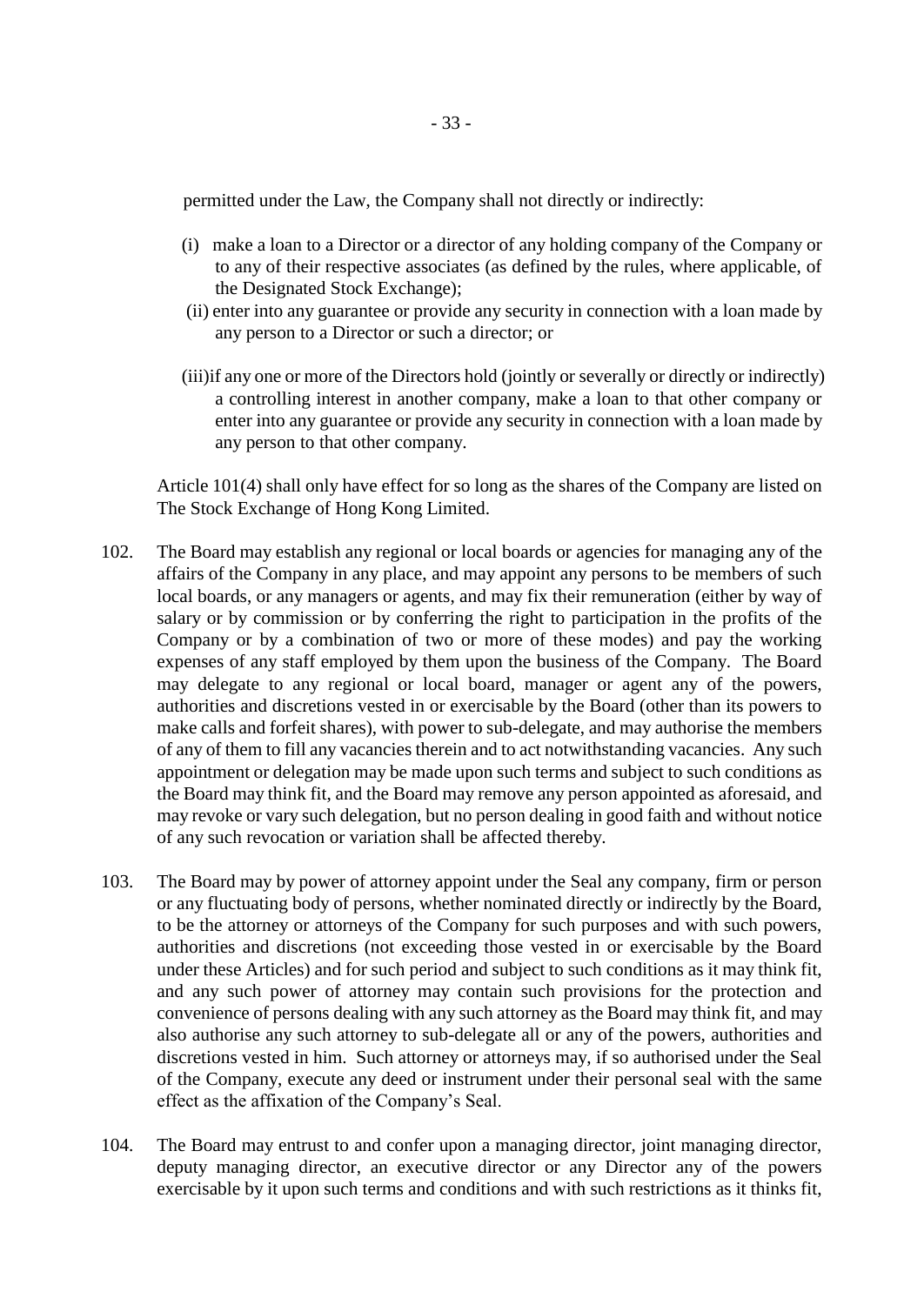and either collaterally with, or to the exclusion of, its own powers, and may from time to time revoke or vary all or any of such powers but no person dealing in good faith and without notice of such revocation or variation shall be affected thereby.

- 105. All cheques, promissory notes, drafts, bills of exchange and other instruments, whether negotiable or transferable or not, and all receipts for moneys paid to the Company shall be signed, drawn, accepted, endorsed or otherwise executed, as the case may be, in such manner as the Board shall from time to time by resolution determine. The Company's banking accounts shall be kept with such banker or bankers as the Board shall from time to time determine.
- 106. (1) The Board may establish or concur or join with other companies (being subsidiary companies of the Company or companies with which it is associated in business) in establishing and making contributions out of the Company's moneys to any schemes or funds for providing pensions, sickness or compassionate allowances, life assurance or other benefits for employees (which expression as used in this and the following paragraph shall include any Director or ex-Director who may hold or have held any executive office or any office of profit under the Company or any of its subsidiary companies) and ex-employees of the Company and their dependants or any class or classes of such person.
	- (2) The Board may pay, enter into agreements to pay or make grants of revocable or irrevocable, and either subject or not subject to any terms or conditions, pensions or other benefits to employees and ex-employees and their dependants, or to any of such persons, including pensions or benefits additional to those, if any, to which such employees or ex-employees or their dependants are or may become entitled under any such scheme or fund as mentioned in the last preceding paragraph. Any such pension or benefit may, as the Board considers desirable, be granted to an employee either before and in anticipation of or upon or at any time after his actual retirement.

#### BORROWING POWERS

- 107. The Board may exercise all the powers of the Company to raise or borrow money and to mortgage or charge all or any part of the undertaking, property and assets (present and future) and uncalled capital of the Company and, subject to the Law, to issue debentures, bonds and other securities, whether outright or as collateral security for any debt, liability or obligation of the Company or of any third party.
- 108. Debentures, bonds and other securities may be made assignable free from any equities between the Company and the person to whom the same may be issued.
- 109. Any debentures, bonds or other securities may be issued at a discount (other than shares), premium or otherwise and with any special privileges as to redemption, surrender, drawings, allotment of shares, attending and voting at general meetings of the Company, appointment of Directors and otherwise.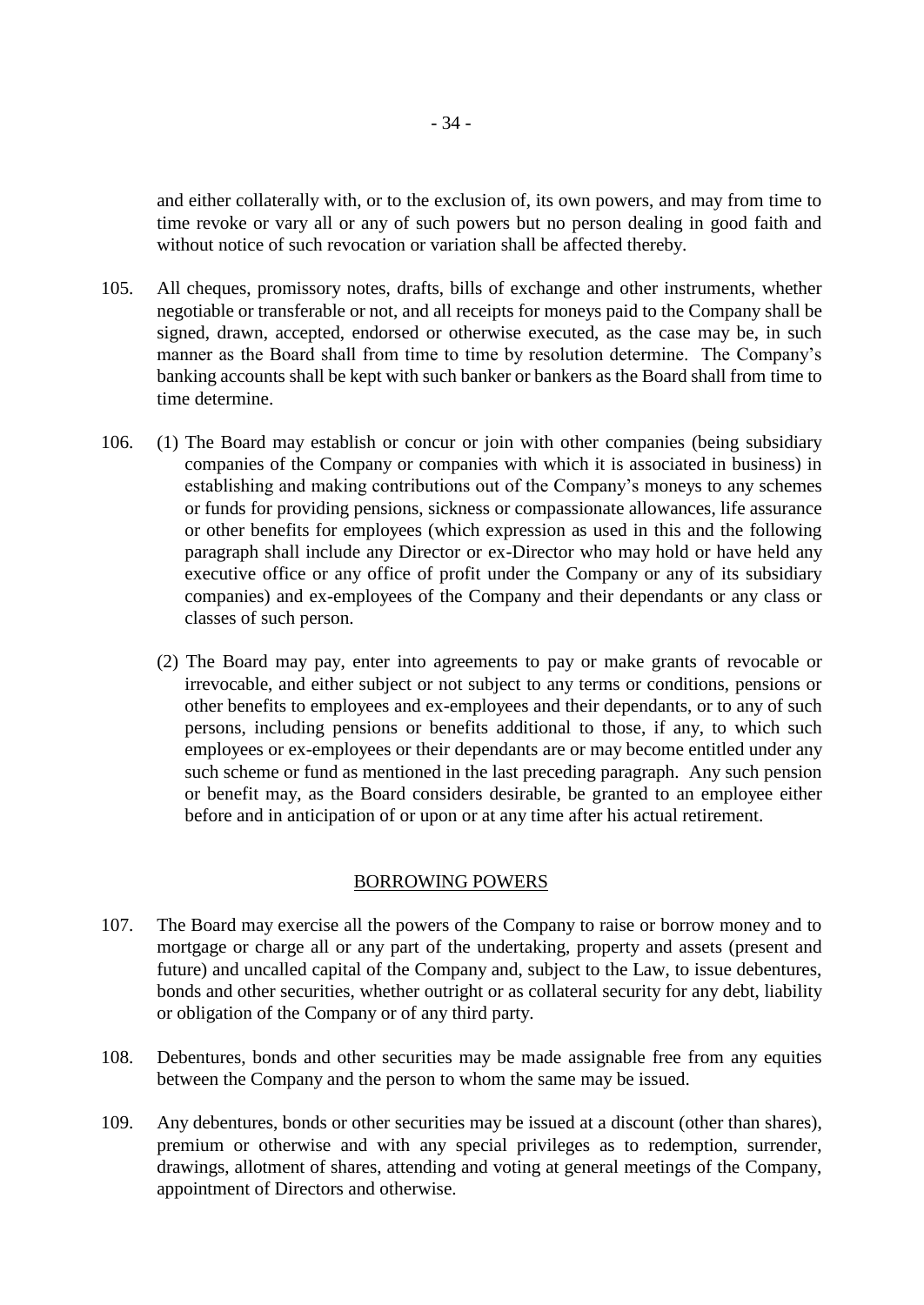- 110. (1) Where any uncalled capital of the Company is charged, all persons taking any subsequent charge thereon shall take the same subject to such prior charge, and shall not be entitled, by notice to the Members or otherwise, to obtain priority over such prior charge.
	- (2) The Board shall cause a proper register to be kept, in accordance with the provisions of the Law, of all charges specifically affecting the property of the Company and of any series of debentures issued by the Company and shall duly comply with the requirements of the Law in regard to the registration of charges and debentures therein specified and otherwise.

#### PROCEEDINGS OF THE DIRECTORS

- 111. The Board may meet for the despatch of business, adjourn and otherwise regulate its meetings as it considers appropriate. Questions arising at any meeting shall be determined by a majority of votes. In the case of any equality of votes the chairman of the meeting shall have an additional or casting vote.
- 112. A meeting of the Board may be convened by the Secretary on request of a Director or by any Director. The Secretary shall convene a meeting of the Board. Notice of a meeting of the Board shall be deemed to be duly given to a Director if it is given to such Director in writing or verbally (including in person or by telephone) or via electronic mail or by telephone or in such other manner as the Board may from time to time determine whenever he shall be required so to do by any Director.
- 113. (1) The quorum necessary for the transaction of the business of the Board may be fixed by the Board and, unless so fixed at any other number, shall be two (2). An alternate Director shall be counted in a quorum in the case of the absence of a Director for whom he is the alternate provided that he shall not be counted more than once for the purpose of determining whether or not a quorum is present.
	- (2) Directors may participate in any meeting of the Board by means of a conference telephone or other communications equipment through which all persons participating in the meeting can communicate with each other simultaneously and instantaneously and, for the purpose of counting a quorum, such participation shall constitute presence at a meeting as if those participating were present in person.
	- (3) Any Director who ceases to be a Director at a Board meeting may continue to be present and to act as a Director and be counted in the quorum until the termination of such Board meeting if no other Director objects and if otherwise a quorum of Directors would not be present.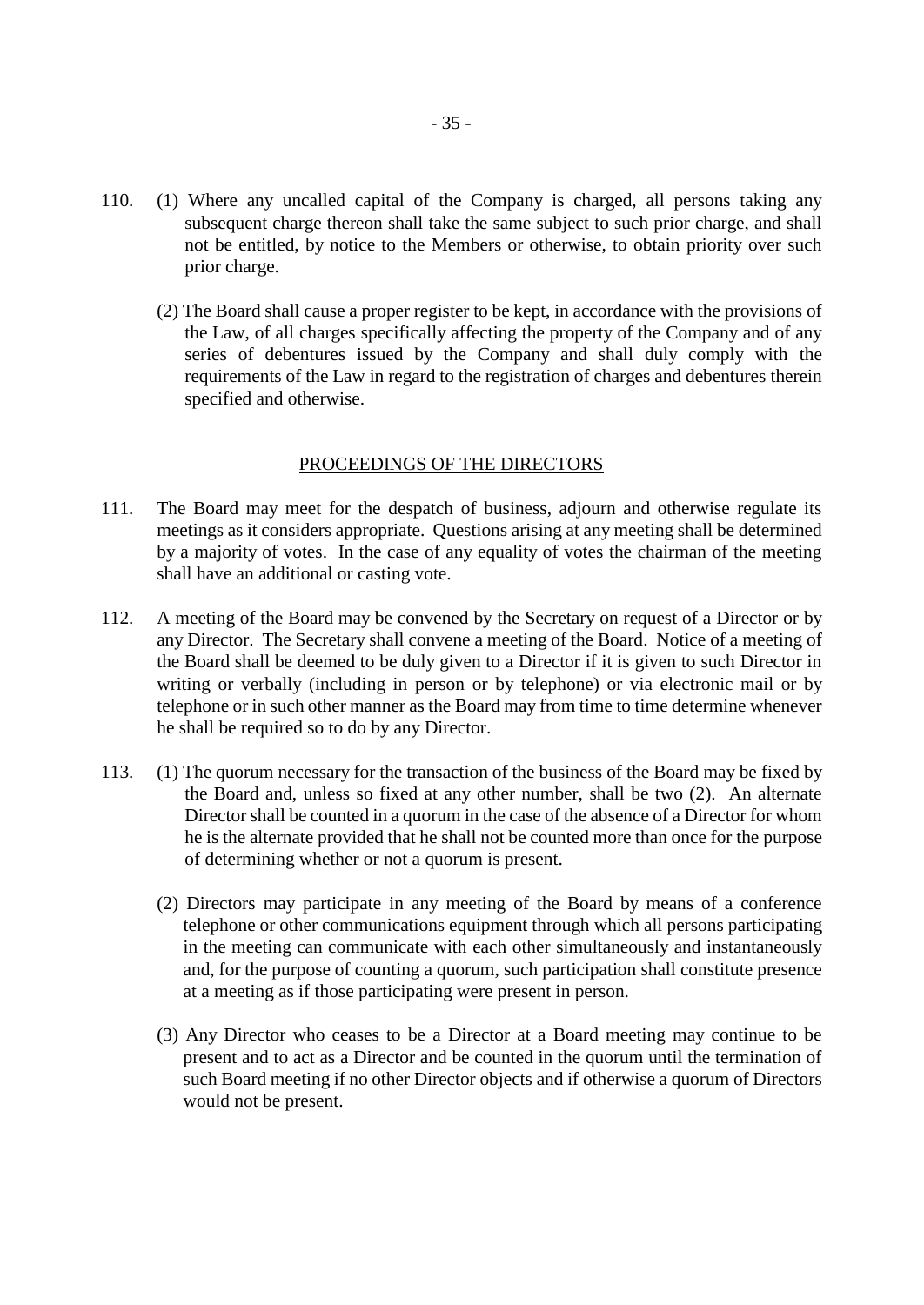- 114. The continuing Directors or a sole continuing Director may act notwithstanding any vacancy in the Board but, if and so long as the number of Directors is reduced below the minimum number fixed by or in accordance with these Articles, the continuing Directors or Director, notwithstanding that the number of Directors is below the number fixed by or in accordance with these Articles as the quorum or that there is only one continuing Director, may act for the purpose of filling vacancies in the Board or of summoning general meetings of the Company but not for any other purpose.
- 115. The Board may elect a chairman and one or more deputy chairman of its meetings and determine the period for which they are respectively to hold such office. If no chairman or deputy chairman is elected, or if at any meeting neither the chairman nor any deputy chairman is present within five (5) minutes after the time appointed for holding the same, the Directors present may choose one of their number to be chairman of the meeting.
- 116. A meeting of the Board at which a quorum is present shall be competent to exercise all the powers, authorities and discretions for the time being vested in or exercisable by the Board.
- 117. (1) The Board may delegate any of its powers, authorities and discretions to committees, consisting of such Director or Directors and other persons as it thinks fit, and they may, from time to time, revoke such delegation or revoke the appointment of and discharge any such committees either wholly or in part, and either as to persons or purposes. Any committee so formed shall, in the exercise of the powers, authorities and discretions so delegated, conform to any regulations which may be imposed on it by the Board.
	- (2) All acts done by any such committee in conformity with such regulations, and in fulfilment of the purposes for which it was appointed, but not otherwise, shall have like force and effect as if done by the Board, and the Board shall have power, with the consent of the Company in general meeting, to remunerate the members of any such committee, and charge such remuneration to the current expenses of the Company.
- 118. The meetings and proceedings of any committee consisting of two or more members shall be governed by the provisions contained in these Articles for regulating the meetings and proceedings of the Board so far as the same are applicable and are not superseded by any regulations imposed by the Board under the last preceding Article.
- 119. A resolution in writing signed by all the Directors except such as are temporarily unable to act through ill-health or disability, and all the alternate Directors, if appropriate, whose appointors are temporarily unable to act as aforesaid shall (provided that such number is sufficient to constitute a quorum and further provided that a copy of such resolution has been given or the contents thereof communicated to all the Directors for the time being entitled to receive notices of Board meetings in the same manner as notices of meetings are required to be given by these Articles) be as valid and effectual as if a resolution had been passed at a meeting of the Board duly convened and held. Such resolution may be contained in one document or in several documents in like form each signed by one or more of the Directors or alternate Directors and for this purpose a facsimile signature of a Director or an alternate Director shall be treated as valid.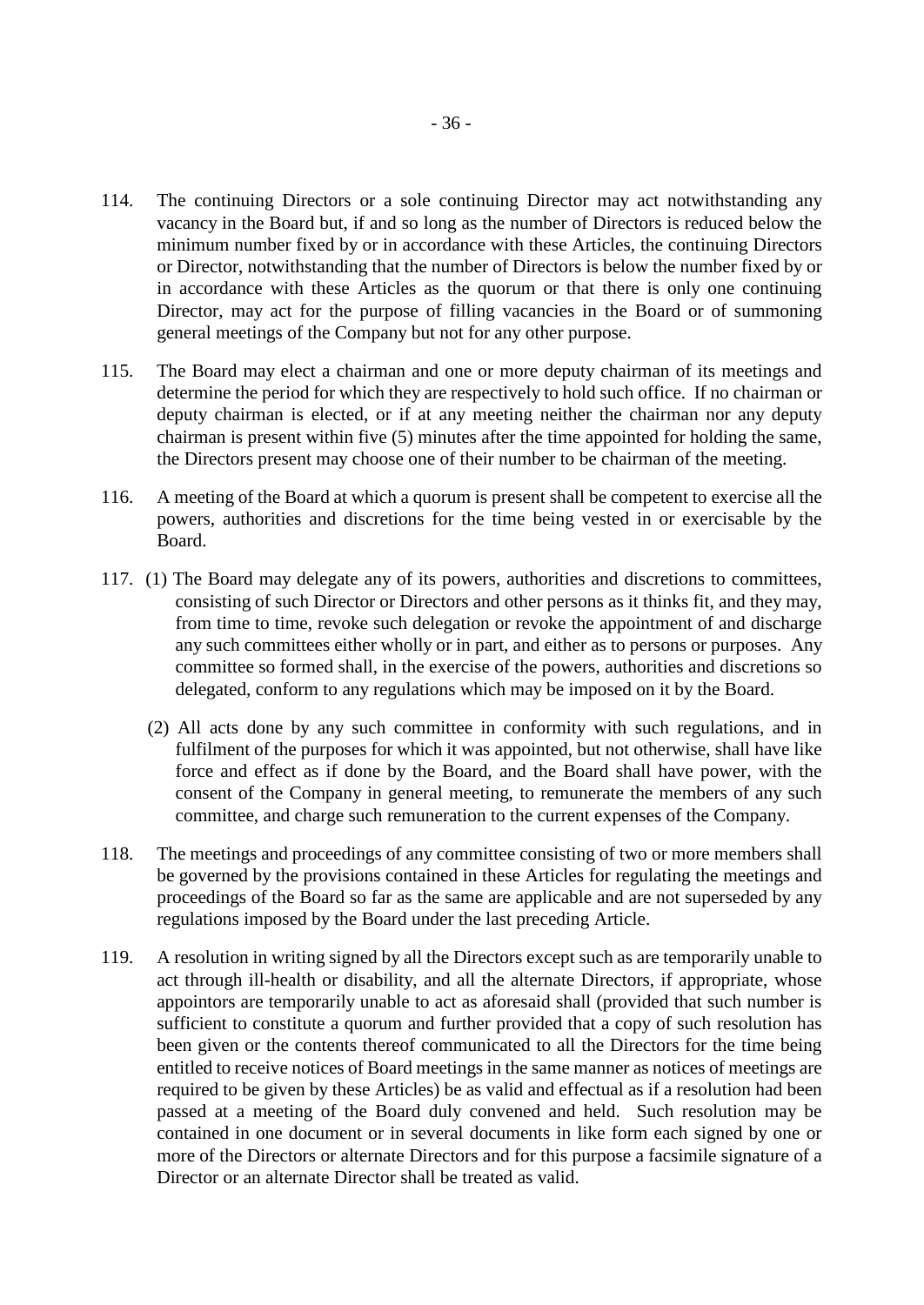120. All acts bona fide done by the Board or by any committee or by any person acting as a Director or members of a committee, shall, notwithstanding that it is afterwards discovered that there was some defect in the appointment of any member of the Board or such committee or person acting as aforesaid or that they or any of them were disqualified or had vacated office, be as valid as if every such person had been duly appointed and was qualified and had continued to be a Director or member of such committee.

#### MANAGERS

- 121. The Board may from time to time appoint a general manager, a manager or managers of the Company and may fix his or their remuneration either by way of salary or commission or by conferring the right to participation in the profits of the Company or by a combination of two or more of these modes and pay the working expenses of any of the staff of the general manager, manager or managers who may be employed by him or them upon the business of the Company.
- 122. The appointment of such general manager, manager or managers may be for such period as the Board may decide, and the Board may confer upon him or them all or any of the powers of the Board as they may think fit.
- 123. The Board may enter into such agreement or agreements with any such general manager, manager or managers upon such terms and conditions in all respects as the Board may in their absolute discretion think fit, including a power for such general manager, manager or managers to appoint an assistant manager or managers or other employees whatsoever under them for the purpose of carrying on the business of the Company.

#### **OFFICERS**

- 124. (1) The officers of the Company shall consist of a chairman, the Directors and Secretary and such additional officers (who may or may not be Directors) as the Board may from time to time determine, all of whom shall be deemed to be officers for the purposes of the Law and these Articles.
	- (2) The Directors shall, as soon as may be after each appointment or election of Directors, elect amongst the Directors a chairman and if more than one (1) Director is proposed for this office, the election to such office shall take place in such manner as the Directors may determine.
	- (3) The officers shall receive such remuneration as the Directors may from time to time determine.
- 125. (1) The Secretary and additional officers, if any, shall be appointed by the Board and shall hold office on such terms and for such period as the Board may determine. If thought fit, two (2) or more persons may be appointed as joint Secretaries. The Board may also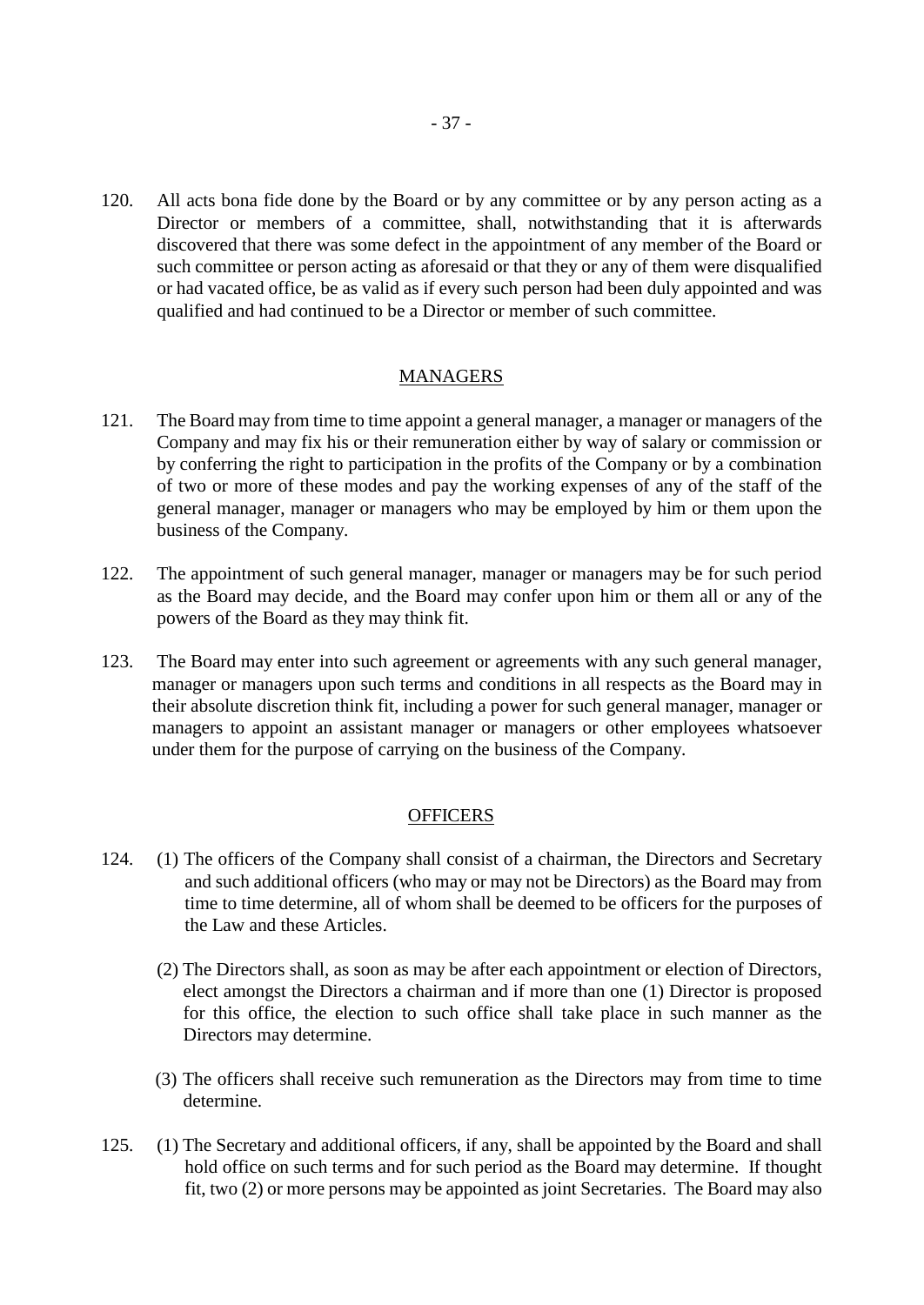appoint from time to time on such terms as it thinks fit one or more assistant or deputy Secretaries.

- (2) The Secretary shall attend all meetings of the Members and shall keep correct minutes of such meetings and enter the same in the proper books provided for the purpose. He shall perform such other duties as are prescribed by the Law or these Articles or as may be prescribed by the Board.
- 126. The officers of the Company shall have such powers and perform such duties in the management, business and affairs of the Company as may be delegated to them by the Directors from time to time.
- 127. A provision of the Law or of these Articles requiring or authorising a thing to be done by or to a Director and the Secretary shall not be satisfied by its being done by or to the same person acting both as Director and as or in place of the Secretary.

### REGISTER OF DIRECTORS AND OFFICERS

128. The Company shall cause to be kept in one or more books at its Office a Register of Directors and Officers in which there shall be entered the full names and addresses of the Directors and Officers and such other particulars as required by the Law or as the Directors may determine. The Company shall send to the Registrar of Companies in the Cayman Islands a copy of such register, and shall from time to time notify to the said Registrar of any change that takes place in relation to such Directors and Officers as required by the Law.

## MINUTES

- 129. (1) The Board shall cause minutes to be duly entered in books provided for the purpose:
	- (a) of all elections and appointments of officers;
	- (b) of the names of the Directors present at each meeting of the Directors and of any committee of the Directors;
	- (c) of all resolutions and proceedings of each general meeting of the Members, meetings of the Board and meetings of committees of the Board and where there are managers, of all proceedings of meetings of the managers.
	- (2) Minutes shall be kept by the Secretary at the head office.

## SEAL

130. (1) The Company shall have one or more Seals, as the Board may determine. For the App. 3 2(1)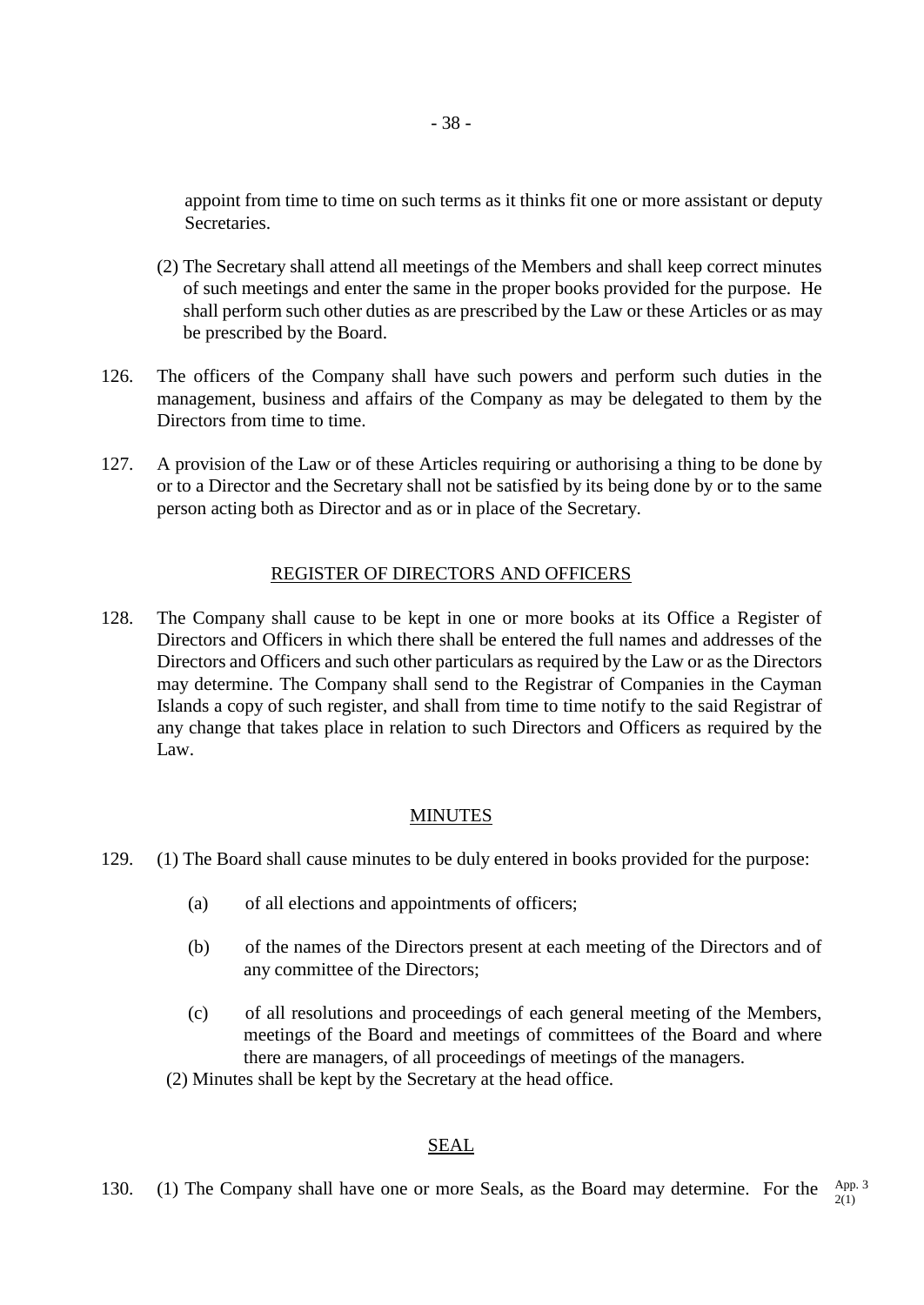purpose of sealing documents creating or evidencing securities issued by the Company, the Company may have a securities seal which is a facsimile of the Seal of the Company with the addition of the word "Securities" on its face or in such other form as the Board may approve. The Board shall provide for the custody of each Seal and no Seal shall be used without the authority of the Board or of a committee of the Board authorised by the Board in that behalf. Subject as otherwise provided in these Articles, any instrument to which a Seal is affixed shall be signed autographically by one Director and the Secretary or by two Directors or by such other person (including a Director) or persons as the Board may appoint, either generally or in any particular case, save that as regards any certificates for shares or debentures or other securities of the Company the Board may by resolution determine that such signatures or either of them shall be dispensed with or affixed by some method or system of mechanical signature. Every instrument executed in manner provided by this Article shall be deemed to be sealed and executed with the authority of the Board previously given.

(2) Where the Company has a Seal for use abroad, the Board may by writing under the Seal appoint any agent or committee abroad to be the duly authorised agent of the Company for the purpose of affixing and using such Seal and the Board may impose restrictions on the use thereof as may be thought fit. Wherever in these Articles reference is made to the Seal, the reference shall, when and so far as may be applicable, be deemed to include any such other Seal as aforesaid.

#### AUTHENTICATION OF DOCUMENTS

131. Any Director or the Secretary or any person appointed by the Board for the purpose may authenticate any documents affecting the constitution of the Company and any resolution passed by the Company or the Board or any committee, and any books, records, documents and accounts relating to the business of the Company, and to certify copies thereof or extracts therefrom as true copies or extracts, and if any books, records, documents or accounts are elsewhere than at the Office or the head office the local manager or other officer of the Company having the custody thereof shall be deemed to be a person so appointed by the Board. A document purporting to be a copy of a resolution, or an extract from the minutes of a meeting, of the Company or of the Board or any committee which is so certified shall be conclusive evidence in favour of all persons dealing with the Company upon the faith thereof that such resolution has been duly passed or, as the case may be, that such minutes or extract is a true and accurate record of proceedings at a duly constituted meeting.

#### DESTRUCTION OF DOCUMENTS

- 132. (1) The Company shall be entitled to destroy the following documents at the following times:
	- (a) any share certificate which has been cancelled at any time after the expiry of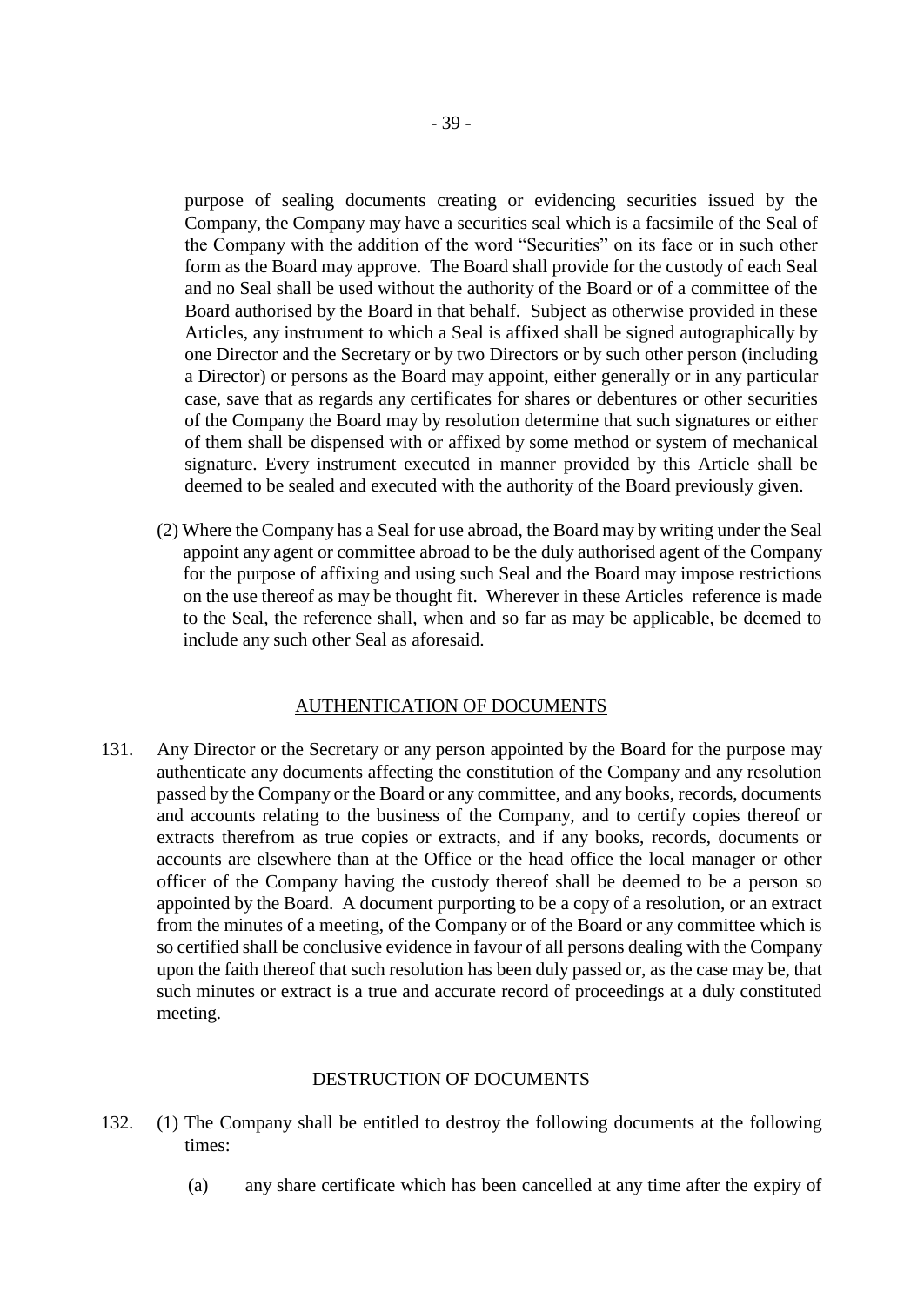one (1) year from the date of such cancellation;

- (b) any dividend mandate or any variation or cancellation thereof or any notification of change of name or address at any time after the expiry of two (2) years from the date such mandate variation cancellation or notification was recorded by the Company;
- (c) any instrument of transfer of shares which has been registered at any time after the expiry of seven (7) years from the date of registration;
- (d) any allotment letters after the expiry of seven (7) years from the date of issue thereof; and
- (e) copies of powers of attorney, grants of probate and letters of administration at any time after the expiry of seven (7) years after the account to which the relevant power of attorney, grant of probate or letters of administration related has been closed;

and it shall conclusively be presumed in favour of the Company that every entry in the Register purporting to be made on the basis of any such documents so destroyed was duly and properly made and every share certificate so destroyed was a valid certificate duly and properly cancelled and that every instrument of transfer so destroyed was a valid and effective instrument duly and properly registered and that every other document destroyed hereunder was a valid and effective document in accordance with the recorded particulars thereof in the books or records of the Company. Provided always that: (1) the foregoing provisions of this Article shall apply only to the destruction of a document in good faith and without express notice to the Company that the preservation of such document was relevant to a claim; (2) nothing contained in this Article shall be construed as imposing upon the Company any liability in respect of the destruction of any such document earlier than as aforesaid or in any case where the conditions of proviso (1) above are not fulfilled; and (3) references in this Article to the destruction of any document include references to its disposal in any manner.

(2) Notwithstanding any provision contained in these Articles, the Directors may, if permitted by applicable law, authorise the destruction of documents set out in sub-paragraphs (a) to (e) of paragraph (1) of this Article and any other documents in relation to share registration which have been microfilmed or electronically stored by the Company or by the share registrar on its behalf provided always that this Article shall apply only to the destruction of a document in good faith and without express notice to the Company and its share registrar that the preservation of such document was relevant to a claim.

#### DIVIDENDS AND OTHER PAYMENTS

133. Subject to the Law, the Company in general meeting may from time to time declare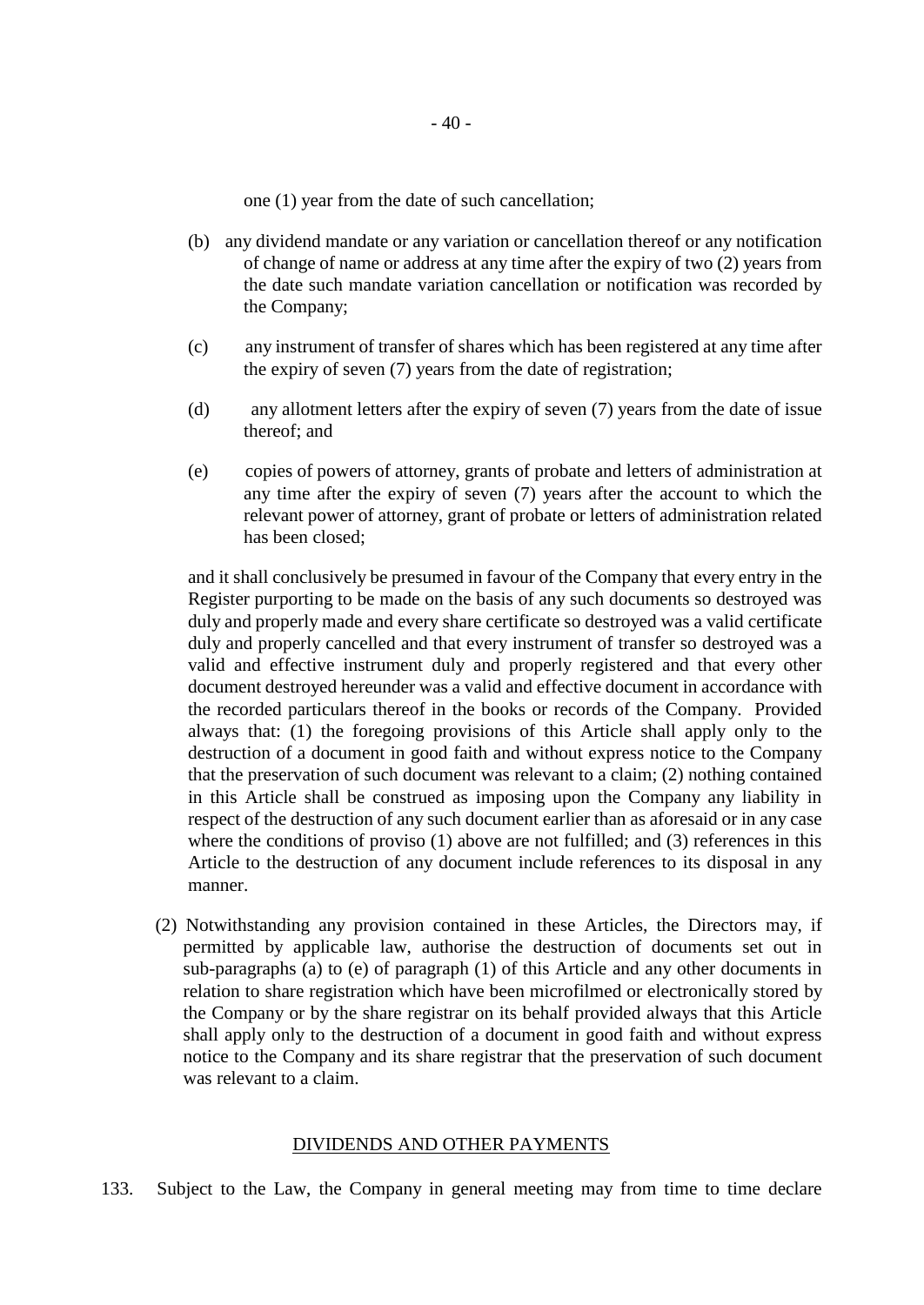dividends in any currency to be paid to the Members but no dividend shall be declared in excess of the amount recommended by the Board.

- 134. Dividends may be declared and paid out of the profits of the Company, realised or unrealised, or from any reserve set aside from profits which the Directors determine is no longer needed. With the sanction of an ordinary resolution dividends may also be declared and paid out of share premium account or any other fund or account which can be authorised for this purpose in accordance with the Law.
- 135. Except in so far as the rights attaching to, or the terms of issue of, any share otherwise provide:
	- (a) all dividends shall be declared and paid according to the amounts paid up on the shares in respect of which the dividend is paid, but no amount paid up on a share in advance of calls shall be treated for the purposes of this Article as paid up on the share; and App. 3  $3(1)$
	- (b) all dividends shall be apportioned and paid pro rata according to the amounts paid up on the shares during any portion or portions of the period in respect of which the dividend is paid.
- 136. The Board may from time to time pay to the Members such interim dividends as appear to the Board to be justified by the profits of the Company and in particular (but without prejudice to the generality of the foregoing) if at any time the share capital of the Company is divided into different classes, the Board may pay such interim dividends in respect of those shares in the capital of the Company which confer on the holders thereof deferred or non-preferential rights as well as in respect of those shares which confer on the holders thereof preferential rights with regard to dividend and provided that the Board acts bona fide the Board shall not incur any responsibility to the holders of shares conferring any preference for any damage that they may suffer by reason of the payment of an interim dividend on any shares having deferred or non-preferential rights and may also pay any fixed dividend which is payable on any shares of the Company half-yearly or on any other dates, whenever such profits, in the opinion of the Board, justifies such payment.
- 137. The Board may deduct from any dividend or other moneys payable to a Member by the Company on or in respect of any shares all sums of money (if any) presently payable by him to the Company on account of calls or otherwise.
- 138. No dividend or other moneys payable by the Company on or in respect of any share shall bear interest against the Company.
- 139. Any dividend, interest or other sum payable in cash to the holder of shares may be paid by cheque or warrant sent through the post addressed to the holder at his registered address or, in the case of joint holders, addressed to the holder whose name stands first in the Register in respect of the shares at his address as appearing in the Register or addressed to such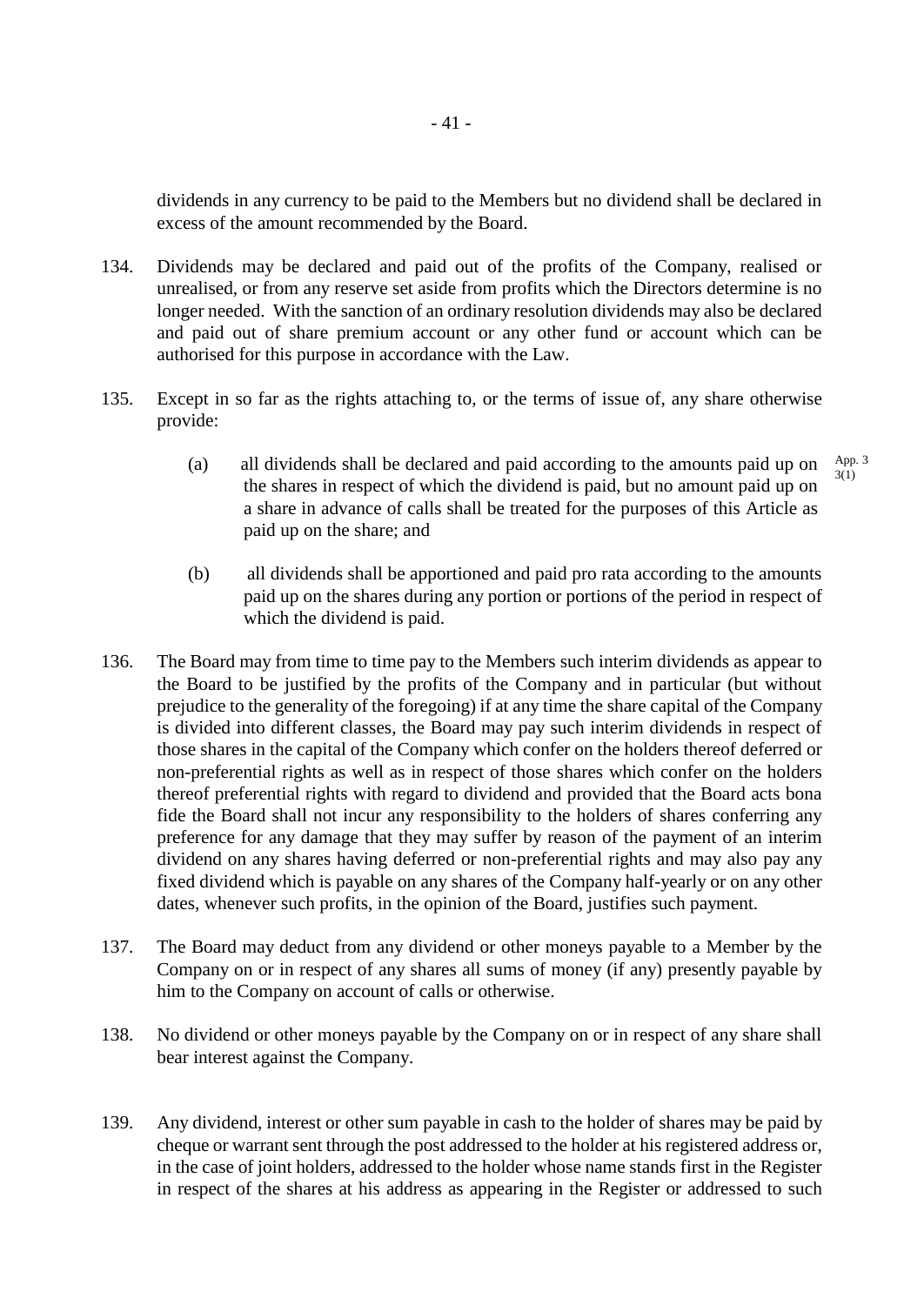person and at such address as the holder or joint holders may in writing direct. Every such cheque or warrant shall, unless the holder or joint holders otherwise direct, be made payable to the order of the holder or, in the case of joint holders, to the order of the holder whose name stands first on the Register in respect of such shares, and shall be sent at his or their risk and payment of the cheque or warrant by the bank on which it is drawn shall constitute a good discharge to the Company notwithstanding that it may subsequently appear that the same has been stolen or that any endorsement thereon has been forged. Any one of two or more joint holders may give effectual receipts for any dividends or other moneys payable or property distributable in respect of the shares held by such joint holders.

> App. 3 3(2)

- 140. All dividends or bonuses unclaimed for one (1) year after having been declared may be invested or otherwise made use of by the Board for the benefit of the Company until claimed. Any dividend or bonuses unclaimed after a period of six (6) years from the date of declaration shall be forfeited and shall revert to the Company. The payment by the Board of any unclaimed dividend or other sums payable on or in respect of a share into a separate account shall not constitute the Company a trustee in respect thereof.
- 141. Whenever the Board or the Company in general meeting has resolved that a dividend be paid or declared, the Board may further resolve that such dividend be satisfied wholly or in part by the distribution of specific assets of any kind and in particular of paid up shares, debentures or warrants to subscribe securities of the Company or any other company, or in any one or more of such ways, and where any difficulty arises in regard to the distribution the Board may settle the same as it thinks expedient, and in particular may issue certificates in respect of fractions of shares, disregard fractional entitlements or round the same up or down, and may fix the value for distribution of such specific assets, or any part thereof, and may determine that cash payments shall be made to any Members upon the footing of the value so fixed in order to adjust the rights of all parties, and may vest any such specific assets in trustees as may seem expedient to the Board and may appoint any person to sign any requisite instruments of transfer and other documents on behalf of the persons entitled to the dividend, and such appointment shall be effective and binding on the Members. The Board may resolve that no such assets shall be made available to Members with registered addresses in any particular territory or territories where, in the absence of a registration statement or other special formalities, such distribution of assets would or might, in the opinion of the Board, be unlawful or impracticable and in such event the only entitlement of the Members aforesaid shall be to receive cash payments as aforesaid. Members affected as a result of the foregoing sentence shall not be or be deemed to be a separate class of Members for any purpose whatsoever.
- 142. (1) Whenever the Board or the Company in general meeting has resolved that a dividend be paid or declared on any class of the share capital of the Company, the Board may further resolve either:
	- (a) that such dividend be satisfied wholly or in part in the form of an allotment of shares credited as fully paid up, provided that the Members entitled thereto will be entitled to elect to receive such dividend (or part thereof if the Board so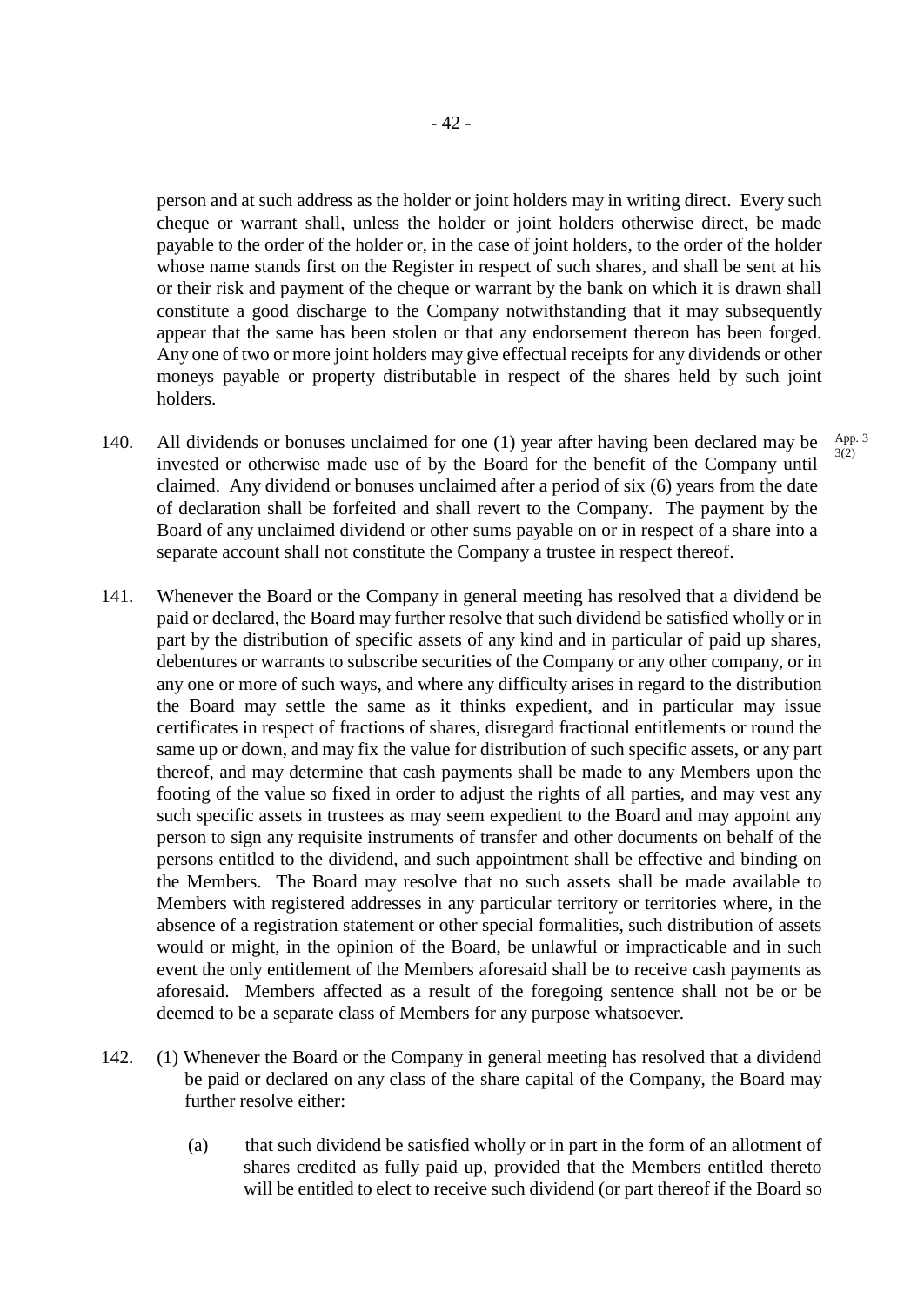determines) in cash in lieu of such allotment. In such case, the following provisions shall apply:

- (i) the basis of any such allotment shall be determined by the Board;
- (ii) the Board, after determining the basis of allotment, shall give not less than two (2) weeks' Notice to the holders of the relevant shares of the right of election accorded to them and shall send with such notice forms of election and specify the procedure to be followed and the place at which and the latest date and time by which duly completed forms of election must be lodged in order to be effective;
- (iii) the right of election may be exercised in respect of the whole or part of that portion of the dividend in respect of which the right of election has been accorded; and
- (iv) the dividend (or that part of the dividend to be satisfied by the allotment of shares as aforesaid) shall not be payable in cash on shares in respect whereof the cash election has not been duly exercised ("the non-elected shares") and in satisfaction thereof shares of the relevant class shall be allotted credited as fully paid up to the holders of the non-elected shares on the basis of allotment determined as aforesaid and for such purpose the Board shall capitalise and apply out of any part of the undivided profits of the Company (including profits carried and standing to the credit of any reserves or other special account, share premium account, capital redemption reserve other than the Subscription Rights Reserve (as defined below)) as the Board may determine, such sum as may be required to pay up in full the appropriate number of shares of the relevant class for allotment and distribution to and amongst the holders of the non-elected shares on such basis; or
- (b) that the Members entitled to such dividend shall be entitled to elect to receive an allotment of shares credited as fully paid up in lieu of the whole or such part of the dividend as the Board may think fit. In such case, the following provisions shall apply:
	- (i) the basis of any such allotment shall be determined by the Board;
	- (ii) the Board, after determining the basis of allotment, shall give not less than two (2) weeks' Notice to the holders of the relevant shares of the right of election accorded to them and shall send with such notice forms of election and specify the procedure to be followed and the place at which and the latest date and time by which duly completed forms of election must be lodged in order to be effective;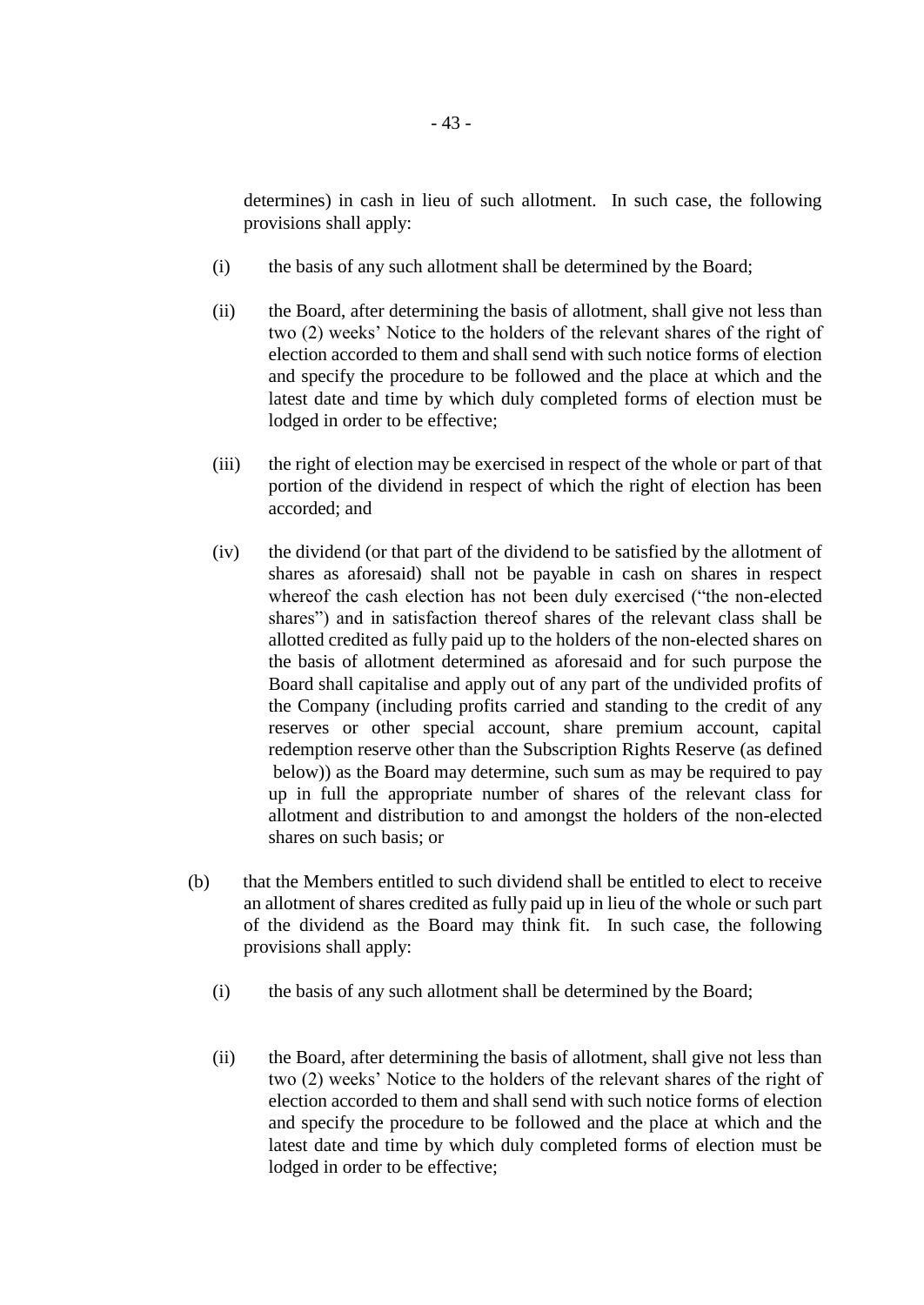- (iii) the right of election may be exercised in respect of the whole or part of that portion of the dividend in respect of which the right of election has been accorded; and
- (iv) the dividend (or that part of the dividend in respect of which a right of election has been accorded) shall not be payable in cash on shares in respect whereof the share election has been duly exercised ("the elected shares") and in lieu thereof shares of the relevant class shall be allotted credited as fully paid up to the holders of the elected shares on the basis of allotment determined as aforesaid and for such purpose the Board shall capitalise and apply out of any part of the undivided profits of the Company (including profits carried and standing to the credit of any reserves or other special account, share premium account, capital redemption reserve other than the Subscription Rights Reserve (as defined below)) as the Board may determine, such sum as may be required to pay up in full the appropriate number of shares of the relevant class for allotment and distribution to and amongst the holders of the elected shares on such basis.
- (2) (a) The shares allotted pursuant to the provisions of paragraph (1) of this Article shall rank *pari passu* in all respects with shares of the same class (if any) then in issue save only as regards participation in the relevant dividend or in any other distributions, bonuses or rights paid, made, declared or announced prior to or contemporaneously with the payment or declaration of the relevant dividend unless, contemporaneously with the announcement by the Board of their proposal to apply the provisions of sub-paragraph (a) or (b) of paragraph (2) of this Article in relation to the relevant dividend or contemporaneously with their announcement of the distribution, bonus or rights in question, the Board shall specify that the shares to be allotted pursuant to the provisions of paragraph (1) of this Article shall rank for participation in such distribution, bonus or rights.
	- (b) The Board may do all acts and things considered necessary or expedient to give effect to any capitalisation pursuant to the provisions of paragraph (1) of this Article, with full power to the Board to make such provisions as it thinks fit in the case of shares becoming distributable in fractions (including provisions whereby, in whole or in part, fractional entitlements are aggregated and sold and the net proceeds distributed to those entitled, or are disregarded or rounded up or down or whereby the benefit of fractional entitlements accrues to the Company rather than to the Members concerned). The Board may authorise any person to enter into on behalf of all Members interested, an agreement with the Company providing for such capitalisation and matters incidental thereto and any agreement made pursuant to such authority shall be effective and binding on all concerned.
	- (3) The Company may upon the recommendation of the Board by ordinary resolution resolve in respect of any one particular dividend of the Company that notwithstanding the provisions of paragraph (1) of this Article a dividend may be satisfied wholly in the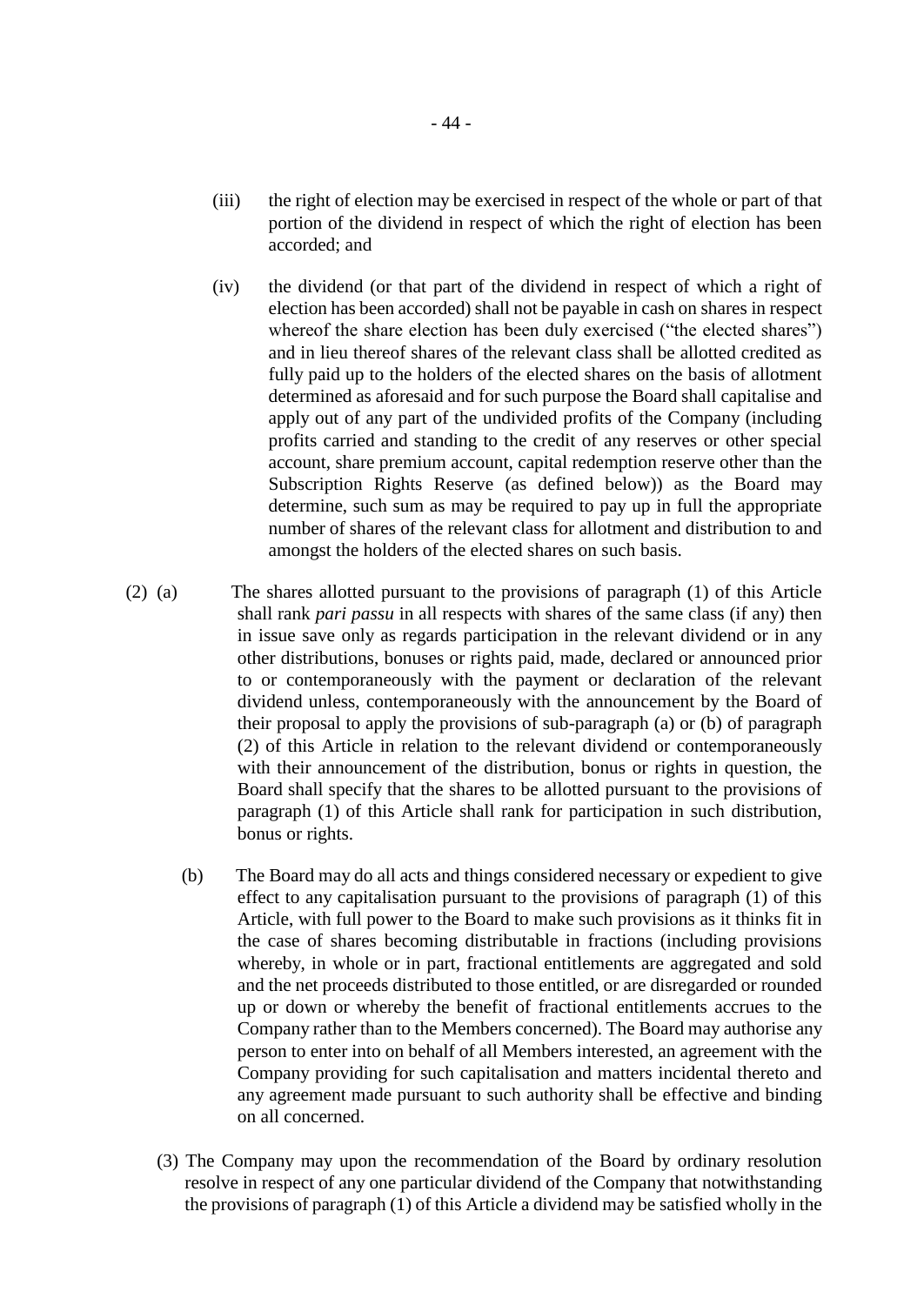form of an allotment of shares credited as fully paid up without offering any right to shareholders to elect to receive such dividend in cash in lieu of such allotment.

- (4) The Board may on any occasion determine that rights of election and the allotment of shares under paragraph (1) of this Article shall not be made available or made to any shareholders with registered addresses in any territory where, in the absence of a registration statement or other special formalities, the circulation of an offer of such rights of election or the allotment of shares would or might, in the opinion of the Board, be unlawful or impracticable, and in such event the provisions aforesaid shall be read and construed subject to such determination. Members affected as a result of the foregoing sentence shall not be or be deemed to be a separate class of Members for any purpose whatsoever.
- (5) Any resolution declaring a dividend on shares of any class, whether a resolution of the Company in general meeting or a resolution of the Board, may specify that the same shall be payable or distributable to the persons registered as the holders of such shares at the close of business on a particular date, notwithstanding that it may be a date prior to that on which the resolution is passed, and thereupon the dividend shall be payable or distributable to them in accordance with their respective holdings so registered, but without prejudice to the rights inter se in respect of such dividend of transferors and transferees of any such shares. The provisions of this Article shall *mutatis mutandis* apply to bonuses, capitalisation issues, distributions of realised capital profits or offers or grants made by the Company to the Members.

#### RESERVES

- 143. (1) The Board shall establish an account to be called the share premium account and shall carry to the credit of such account from time to time a sum equal to the amount or value of the premium paid on the issue of any share in the Company. Unless otherwise provided by the provisions of these Articles, the Board may apply the share premium account in any manner permitted by the Law. The Company shall at all times comply with the provisions of the Law in relation to the share premium account.
	- (2) Before recommending any dividend, the Board may set aside out of the profits of the Company such sums as it determines as reserves which shall, at the discretion of the Board, be applicable for any purpose to which the profits of the Company may be properly applied and pending such application may, also at such discretion, either be employed in the business of the Company or be invested in such investments as the Board may from time to time think fit and so that it shall not be necessary to keep any investments constituting the reserve or reserves separate or distinct from any other investments of the Company. The Board may also without placing the same to reserve carry forward any profits which it may think prudent not to distribute.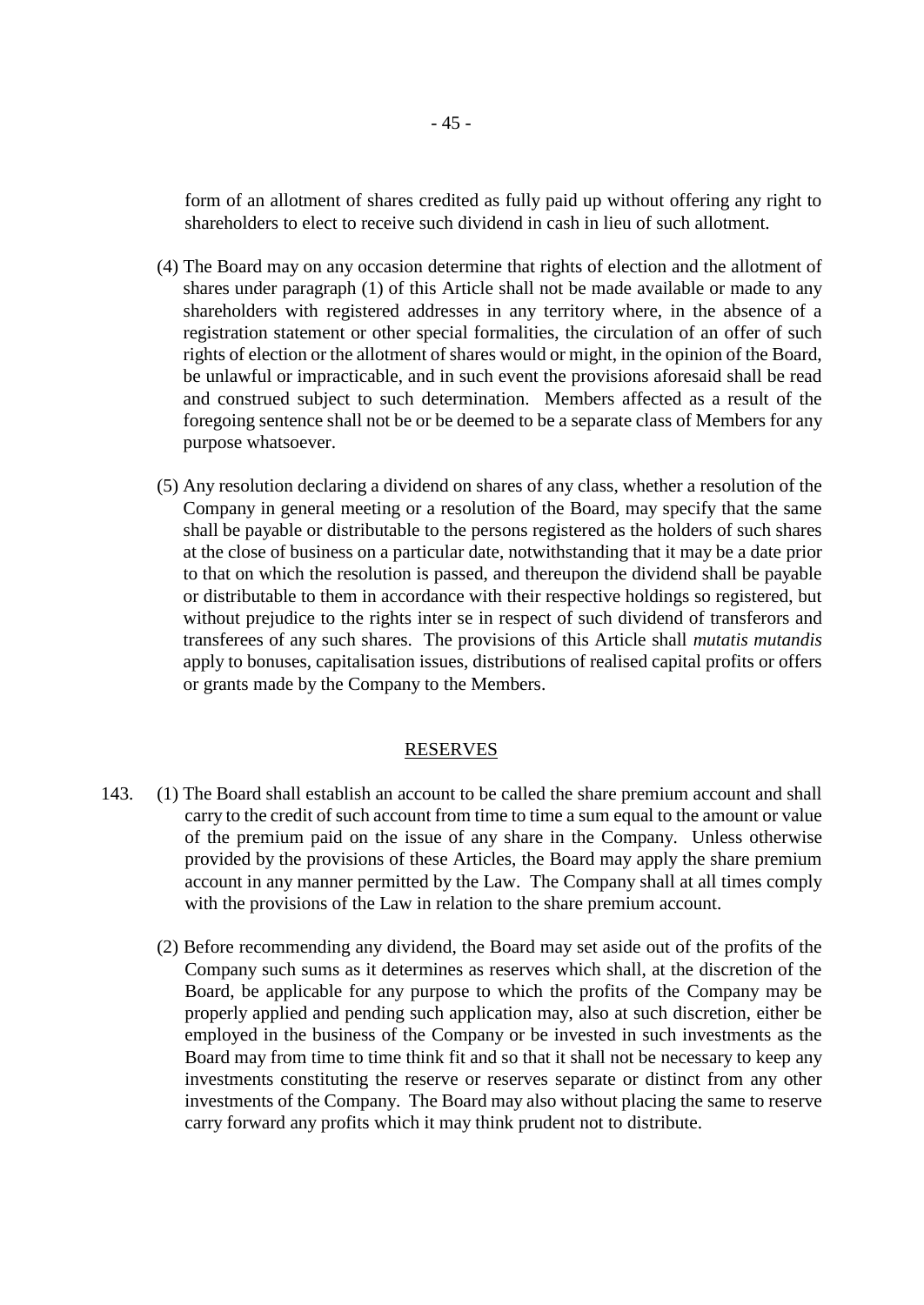### CAPITALISATION

- 144. The Company may, upon the recommendation of the Board, at any time and from time to time pass an ordinary resolution to the effect that it is desirable to capitalise all or any part of any amount for the time being standing to the credit of any reserve or fund (including a share premium account and capital redemption reserve and the profit and loss account) whether or not the same is available for distribution and accordingly that such amount be set free for distribution among the Members or any class of Members who would be entitled thereto if it were distributed by way of dividend and in the same proportions or such other proportions as the Members may by ordinary resolution determine, on the footing that the same is not paid in cash but is applied either in or towards paying up the amounts for the time being unpaid on any shares in the Company held by such Members respectively or in paying up in full unissued shares, debentures or other obligations of the Company, to be allotted and distributed credited as fully paid up among such Members, or partly in one way and partly in the other, and the Board shall give effect to such resolution provided that, for the purposes of this Article, a share premium account and any capital redemption reserve or fund representing unrealised profits, may be applied only in paying up in full unissued shares of the Company to be allotted to such Members credited as fully paid.
- 145. The Board may settle, as it considers appropriate, any difficulty arising in regard to any distribution under the last preceding Article and in particular may issue certificates in respect of fractions of shares or authorise any person to sell and transfer any fractions or may resolve that the distribution should be as nearly as may be practicable in the correct proportion but not exactly so or may ignore fractions altogether, and may determine that cash payments shall be made to any Members in order to adjust the rights of all parties, as may seem expedient to the Board. The Board may appoint any person to sign on behalf of the persons entitled to participate in the distribution any contract necessary or desirable for giving effect thereto and such appointment shall be effective and binding upon the Members.

## SUBSCRIPTION RIGHTS RESERVE

- 146. The following provisions shall have effect to the extent that they are not prohibited by and are in compliance with the Law:
	- (1) If, so long as any of the rights attached to any warrants issued by the Company to subscribe for shares of the Company shall remain exercisable, the Company does any act or engages in any transaction which, as a result of any adjustments to the subscription price in accordance with the provisions of the conditions of the warrants, would reduce the subscription price to below the par value of a share, then the following provisions shall apply:
		- (a) as from the date of such act or transaction the Company shall establish and thereafter (subject as provided in this Article) maintain in accordance with the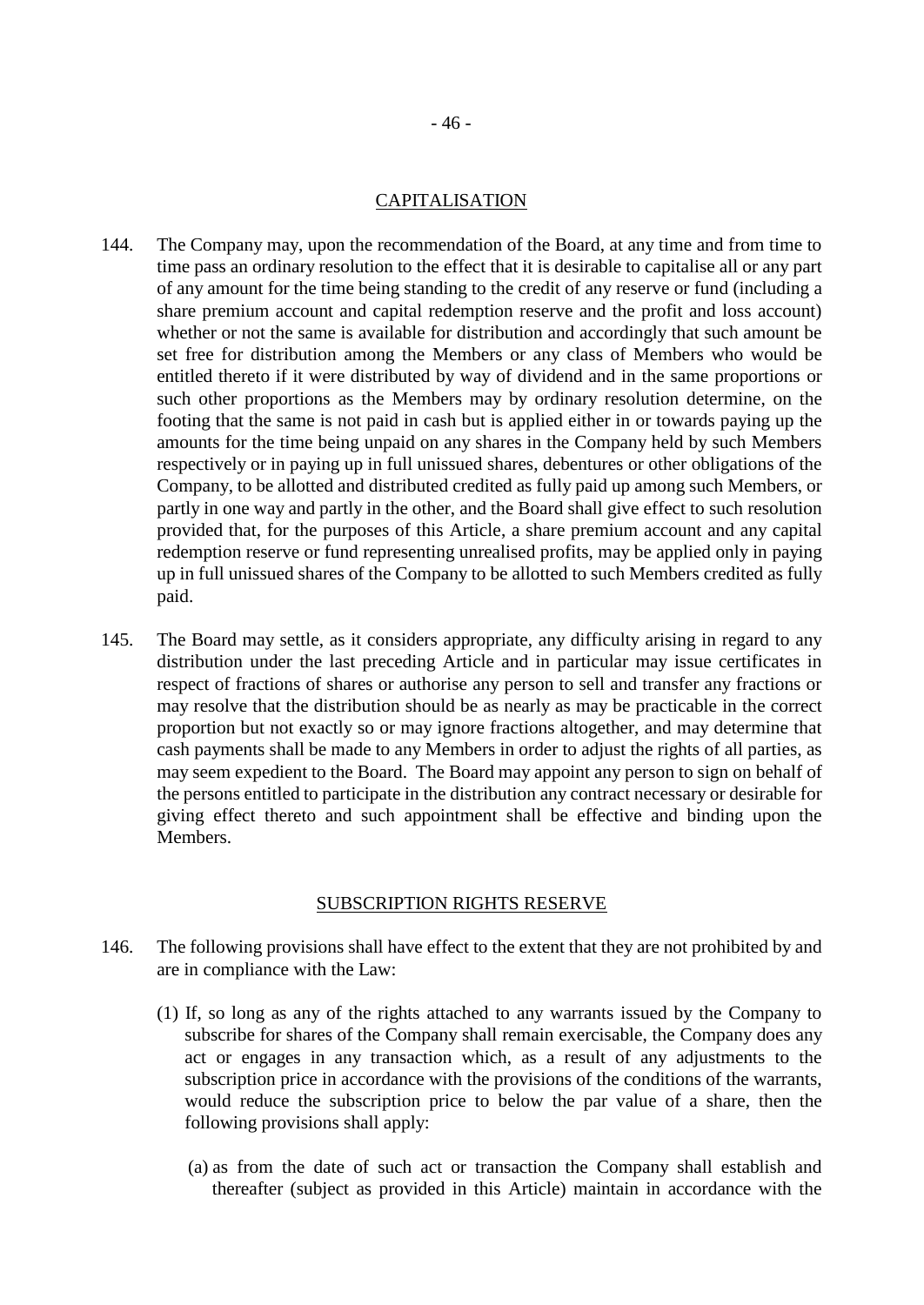provisions of this Article a reserve (the "Subscription Rights Reserve") the amount of which shall at no time be less than the sum which for the time being would be required to be capitalised and applied in paying up in full the nominal amount of the additional shares required to be issued and allotted credited as fully paid pursuant to sub- paragraph (c) below on the exercise in full of all the subscription rights outstanding and shall apply the Subscription Rights Reserve in paying up such additional shares in full as and when the same are allotted;

- (b)the Subscription Rights Reserve shall not be used for any purpose other than that specified above unless all other reserves of the Company (other than share premium account) have been extinguished and will then only be used to make good losses of the Company if and so far as is required by law;
- (c)upon the exercise of all or any of the subscription rights represented by any warrant, the relevant subscription rights shall be exercisable in respect of a nominal amount of shares equal to the amount in cash which the holder of such warrant is required to pay on exercise of the subscription rights represented thereby (or, as the case may be the relevant portion thereof in the event of a partial exercise of the subscription rights) and, in addition, there shall be allotted in respect of such subscription rights to the exercising warrantholder, credited as fully paid, such additional nominal amount of shares as is equal to the difference between:
	- (i) the said amount in cash which the holder of such warrant is required to pay on exercise of the subscription rights represented thereby (or, as the case may be, the relevant portion thereof in the event of a partial exercise of the subscription rights); and
	- (ii) the nominal amount of shares in respect of which such subscription rights would have been exercisable having regard to the provisions of the conditions of the warrants, had it been possible for such subscription rights to represent the right to subscribe for shares at less than par and immediately upon such exercise so much of the sum standing to the credit of the Subscription Rights Reserve as is required to pay up in full such additional nominal amount of shares shall be capitalised and applied in paying up in full such additional nominal amount of shares which shall forthwith be allotted credited as fully paid to the exercising warrantholders; and
- (d) if, upon the exercise of the subscription rights represented by any warrant, the amount standing to the credit of the Subscription Rights Reserve is not sufficient to pay up in full such additional nominal amount of shares equal to such difference as aforesaid to which the exercising warrantholder is entitled, the Board shall apply any profits or reserves then or thereafter becoming available (including, to the extent permitted by law, share premium account) for such purpose until such additional nominal amount of shares is paid up and allotted as aforesaid and until then no dividend or other distribution shall be paid or made on the fully paid shares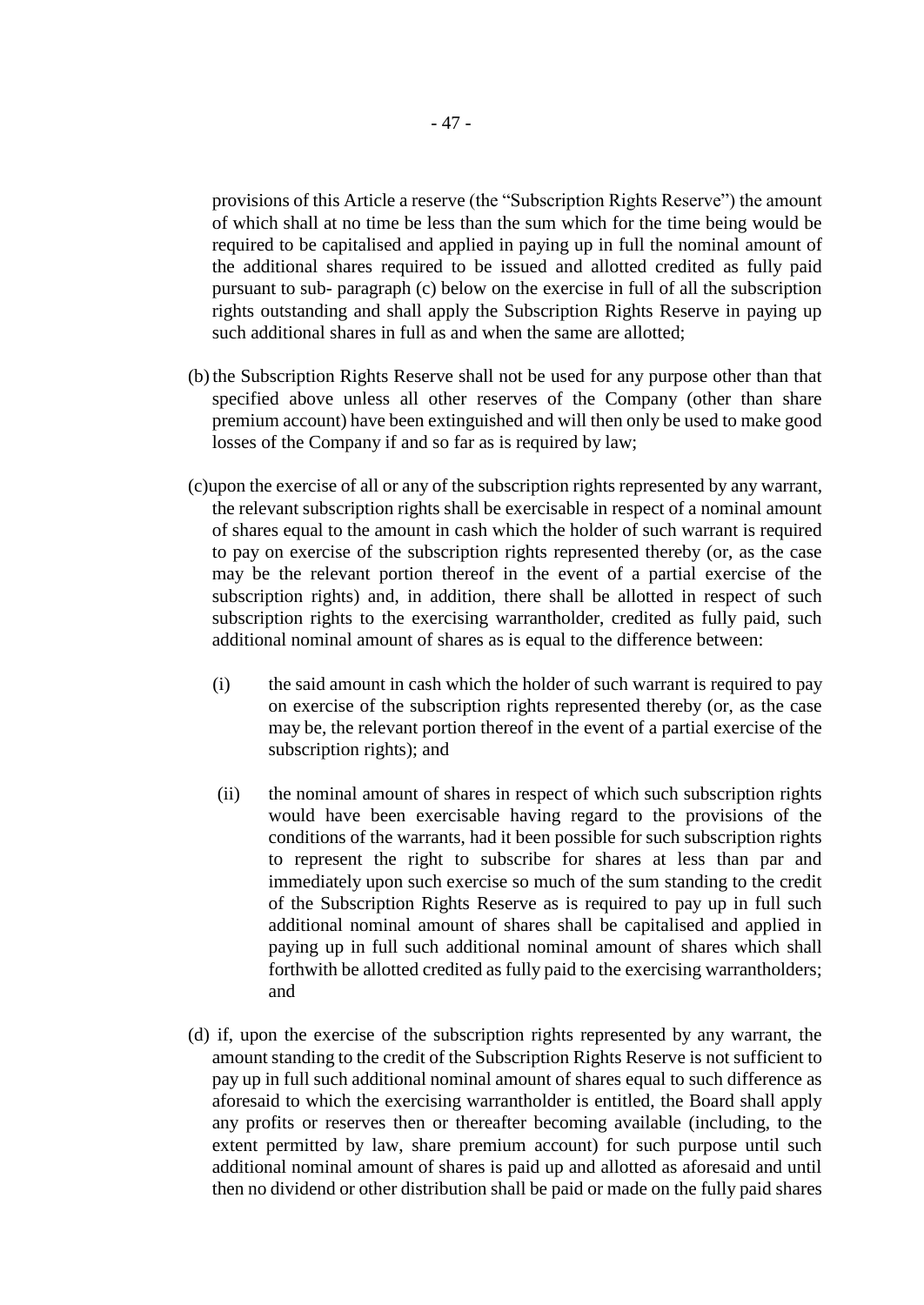of the Company then in issue. Pending such payment and allotment, the exercising warrantholder shall be issued by the Company with a certificate evidencing his right to the allotment of such additional nominal amount of shares. The rights represented by any such certificate shall be in registered form and shall be transferable in whole or in part in units of one share in the like manner as the shares for the time being are transferable, and the Company shall make such arrangements in relation to the maintenance of a register therefor and other matters in relation thereto as the Board may think fit and adequate particulars thereof shall be made known to each relevant exercising warrantholder upon the issue of such certificate.

- (2) Shares allotted pursuant to the provisions of this Article shall rank *pari passu* in all respects with the other shares allotted on the relevant exercise of the subscription rights represented by the warrant concerned. Notwithstanding anything contained in paragraph (1) of this Article, no fraction of any share shall be allotted on exercise of the subscription rights.
- (3) The provision of this Article as to the establishment and maintenance of the Subscription Rights Reserve shall not be altered or added to in any way which would vary or abrogate, or which would have the effect of varying or abrogating the provisions for the benefit of any warrantholder or class of warrantholders under this Article without the sanction of a special resolution of such warrantholders or class of warrantholders.
- (4) A certificate or report by the auditors for the time being of the Company as to whether or not the Subscription Rights Reserve is required to be established and maintained and if so the amount thereof so required to be established and maintained, as to the purposes for which the Subscription Rights Reserve has been used, as to the extent to which it has been used to make good losses of the Company, as to the additional nominal amount of shares required to be allotted to exercising warrantholders credited as fully paid, and as to any other matter concerning the Subscription Rights Reserve shall (in the absence of manifest error) be conclusive and binding upon the Company and all warrantholders and shareholders.

#### ACCOUNTING RECORDS

- 147. The Board shall cause true accounts to be kept of the sums of money received and expended by the Company, and the matters in respect of which such receipt and expenditure take place, and of the property, assets, credits and liabilities of the Company and of all other matters required by the Law or necessary to give a true and fair view of the Company's affairs and to explain its transactions. App. 13B  $4(1)$
- 148. The accounting records shall be kept at the Office or, at such other place or places as the Board decides and shall always be open to inspection by the Directors. No Member (other than a Director) shall have any right of inspecting any accounting record or book or document of the Company except as conferred by law or authorised by the Board or the Company in general meeting.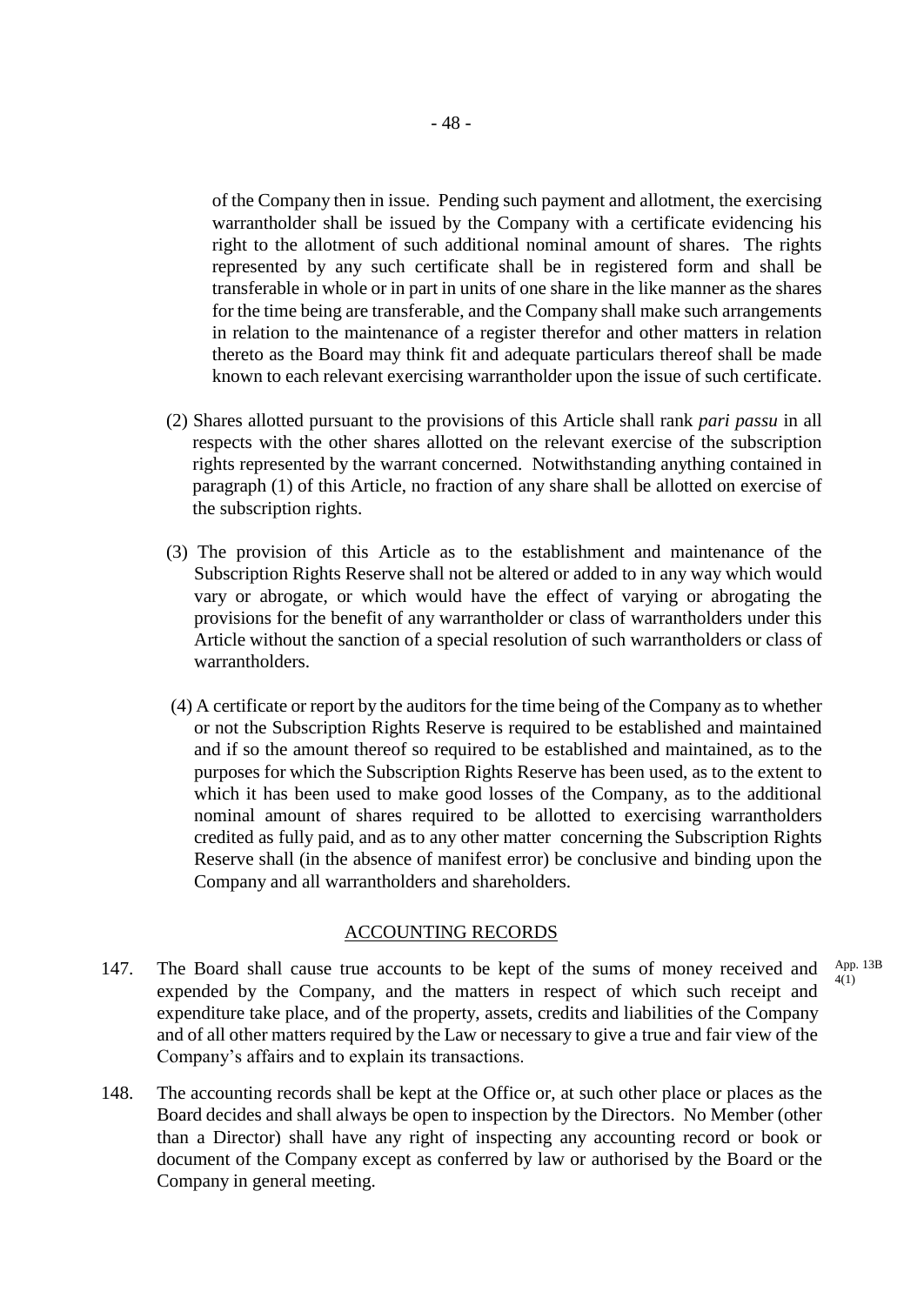- 149. Subject to Article 150, a printed copy of the Directors' report, accompanied by the balance sheet and profit and loss account, including every document required by law to be annexed thereto, made up to the end of the applicable financial year and containing a summary of the assets and liabilities of the Company under convenient heads and a statement of income and expenditure, together with a copy of the Auditors' report, shall be sent to each person entitled thereto at least twenty-one (21) days before the date of the general meeting and at the same time as the notice of annual general meeting and laid before the Company at the annual general meeting held in accordance with Article 56 provided that this Article shall not require a copy of those documents to be sent to any person whose address the Company is not aware or to more than one of the joint holders of any shares or debentures.  $4(2)$
- 150. Subject to due compliance with all applicable Statutes, rules and regulations, including, without limitation, the rules of the Designated Stock Exchange, and to obtaining all necessary consents, if any, required thereunder, the requirements of Article 149 shall be deemed satisfied in relation to any person by sending to the person in any manner not prohibited by the Statutes, summarised financial statements derived from the Company's annual accounts and the directors' report which shall be in the form and containing the information required by applicable laws and regulations, provided that any person who is otherwise entitled to the annual financial statements of the Company and the directors' report thereon may, if he so requires by notice in writing served on the Company, demand that the Company sends to him, in addition to summarised financial statements, a complete printed copy of the Company's annual financial statement and the directors' report thereon.
- 151. The requirement to send to a person referred to in Article 149 the documents referred to in that article or a summary financial report in accordance with Article 150 shall be deemed satisfied where, in accordance with all applicable Statutes, rules and regulations, including, without limitation, the rules of the Designated Stock Exchange, the Company publishes copies of the documents referred to in Article 149 and, if applicable, a summary financial report complying with Article 150, on the Company's computer network or in any other permitted manner (including by sending any form of electronic communication), and that person has agreed or is deemed to have agreed to treat the publication or receipt of such documents in such manner as discharging the Company's obligation to send to him a copy of such documents.

#### AUDIT

- 152. (1) At the annual general meeting or at a subsequent extraordinary general meeting in each year, the Members shall appoint an auditor to audit the accounts of the Company and such auditor shall hold office until the next annual general meeting. Such auditor may be a Member but no Director or officer or employee of the Company shall, during his continuance in office, be eligible to act as an auditor of the Company.
	- (2) The Members may, at any general meeting convened and held in accordance with these Articles, by special resolution remove the Auditor at any time before the expiration of his term of office and shall by ordinary resolution at that meeting appoint another

5 App. 13B 3(3)

App. 3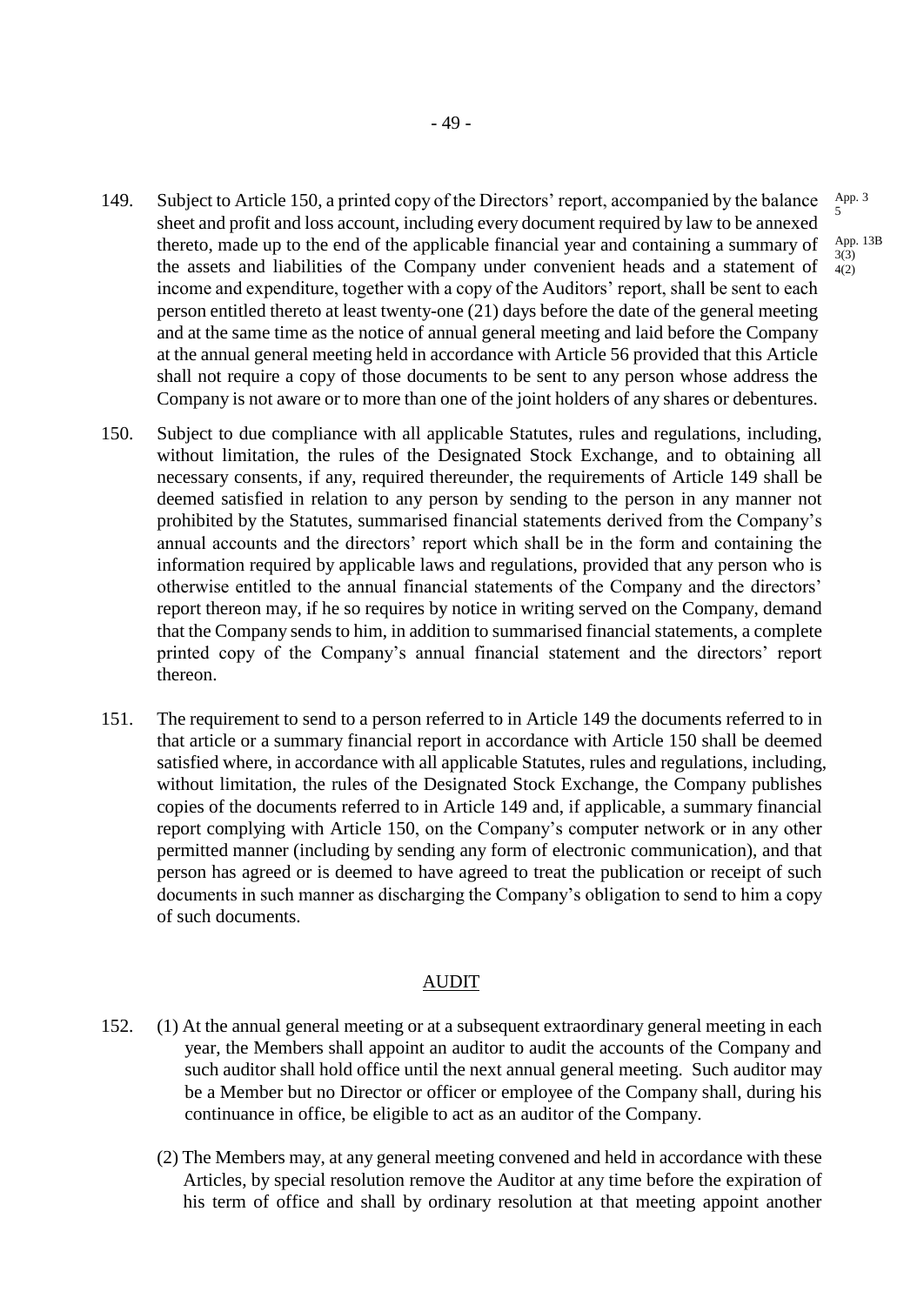Auditor in his stead for the remainder of his term.

- 153. Subject to the Law the accounts of the Company shall be audited at least once in every year. App. 13B 4(2)
- 154. The remuneration of the Auditor shall be fixed by the Company in general meeting or in such manner as the Members may determine.
- 155. If the office of auditor becomes vacant by the resignation or death of the Auditor, or by his becoming incapable of acting by reason of illness or other disability at a time when his services are required, the Directors shall fill the vacancy and fix the remuneration of the Auditor so appointed.
- 156. The Auditor shall at all reasonable times have access to all books kept by the Company and to all accounts and vouchers relating thereto; and he may call on the Directors or officers of the Company for any information in their possession relating to the books or affairs of the Company.
- 157. The statement of income and expenditure and the balance sheet provided for by these Articles shall be examined by the Auditor and compared by him with the books, accounts and vouchers relating thereto; and he shall make a written report thereon stating whether such statement and balance sheet are drawn up so as to present fairly the financial position of the Company and the results of its operations for the period under review and, in case information shall have been called for from Directors or officers of the Company, whether the same has been furnished and has been satisfactory. The financial statements of the Company shall be audited by the Auditor in accordance with generally accepted auditing standards. The Auditor shall make a written report thereon in accordance with generally accepted auditing standards and the report of the Auditor shall be submitted to the Members in general meeting. The generally accepted auditing standards referred to herein may be those of a country or jurisdiction other than the Cayman Islands. If so, the financial statements and the report of the Auditor should disclose this fact and name such country or jurisdiction.

#### **NOTICES**

App. 3 7(1) 7(2) 7(3)

158. Any Notice or document (including any "corporate communication" within the meaning ascribed thereto under the rules of the Designated Stock Exchange), whether or not, to be given or issued under these Articles from the Company to a Member shall be in writing or by cable, telex or facsimile transmission message or other form of electronic transmission or communication and any such Notice and document may be served or delivered by the Company on or to any Member either personally or by sending it through the post in a prepaid envelope addressed to such Member at his registered address as appearing in the Register or at any other address supplied by him to the Company for the purpose or, as the case may be, by transmitting it to any such address or transmitting it to any telex or facsimile transmission number or electronic number or address or website supplied by him to the Company for the giving of Notice to him or which the person transmitting the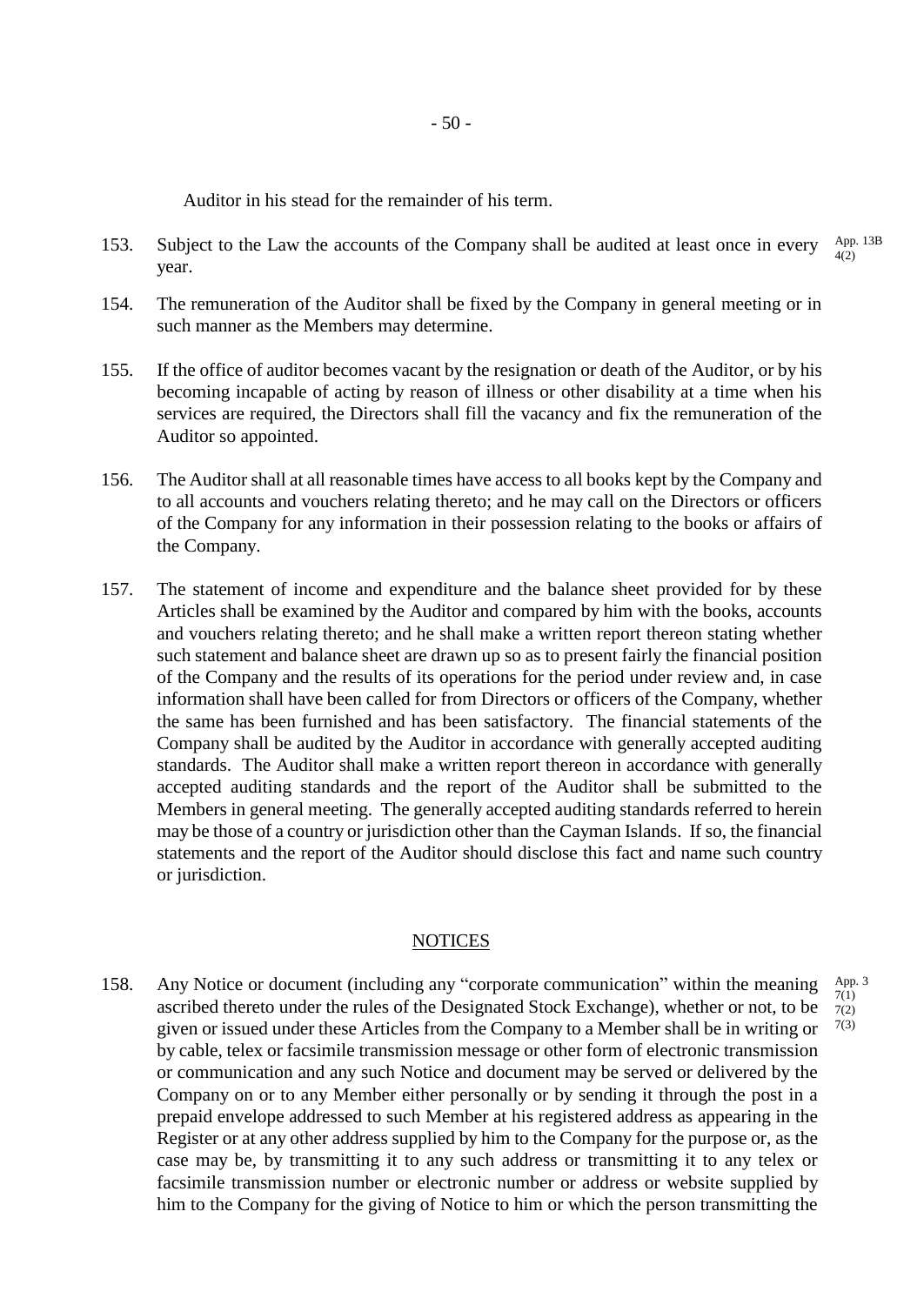notice reasonably and bona fide believes at the relevant time will result in the Notice being duly received by the Member or may also be served by advertisement in appropriate newspapers in accordance with the requirements of the Designated Stock Exchange or, to the extent permitted by the applicable laws, by placing it on the Company's website or the website of the Designated Stock Exchange, and giving to the member a notice stating that the notice or other document is available there (a "notice of availability"). The notice of availability may be given to the Member by any of the means set out above. In the case of joint holders of a share all notices shall be given to that one of the joint holders whose name stands first in the Register and notice so given shall be deemed a sufficient service on or delivery to all the joint holders.

- 159. Any Notice or other document:
	- (a) if served or delivered by post, shall where appropriate be sent by airmail and shall be deemed to have been served or delivered on the day following that on which the envelope containing the same, properly prepaid and addressed, is put into the post; in proving such service or delivery it shall be sufficient to prove that the envelope or wrapper containing the notice or document was properly addressed and put into the post and a certificate in writing signed by the Secretary or other officer of the Company or other person appointed by the Board that the envelope or wrapper containing the Notice or other document was so addressed and put into the post shall be conclusive evidence thereof;
	- (b) if sent by electronic communication, shall be deemed to be given on the day on which it is transmitted from the server of the Company or its agent. A Notice placed on the Company's website or the website of the Designated Stock Exchange, is deemed given by the Company to a Member on the day following that on which a notice of availability is deemed served on the Member;
	- (c) if served or delivered in any other manner contemplated by these Articles, shall be deemed to have been served or delivered at the time of personal service or delivery or, as the case may be, at the time of the relevant despatch or transmission; and in proving such service or delivery a certificate in writing signed by the Secretary or other officer of the Company or other person appointed by the Board as to the act and time of such service, delivery, despatch or transmission shall be conclusive evidence thereof; and
	- (d) may be given to a Member either in the English language or the Chinese language, subject to due compliance with all applicable Statutes, rules and regulations.
- 160. (1) Any Notice or other document delivered or sent by post to or left at the registered address of any Member in pursuance of these Articles shall, notwithstanding that such Member is then dead or bankrupt or that any other event has occurred, and whether or not the Company has notice of the death or bankruptcy or other event, be deemed to have been duly served or delivered in respect of any share registered in the name of such Member as sole or joint holder unless his name shall, at the time of the service or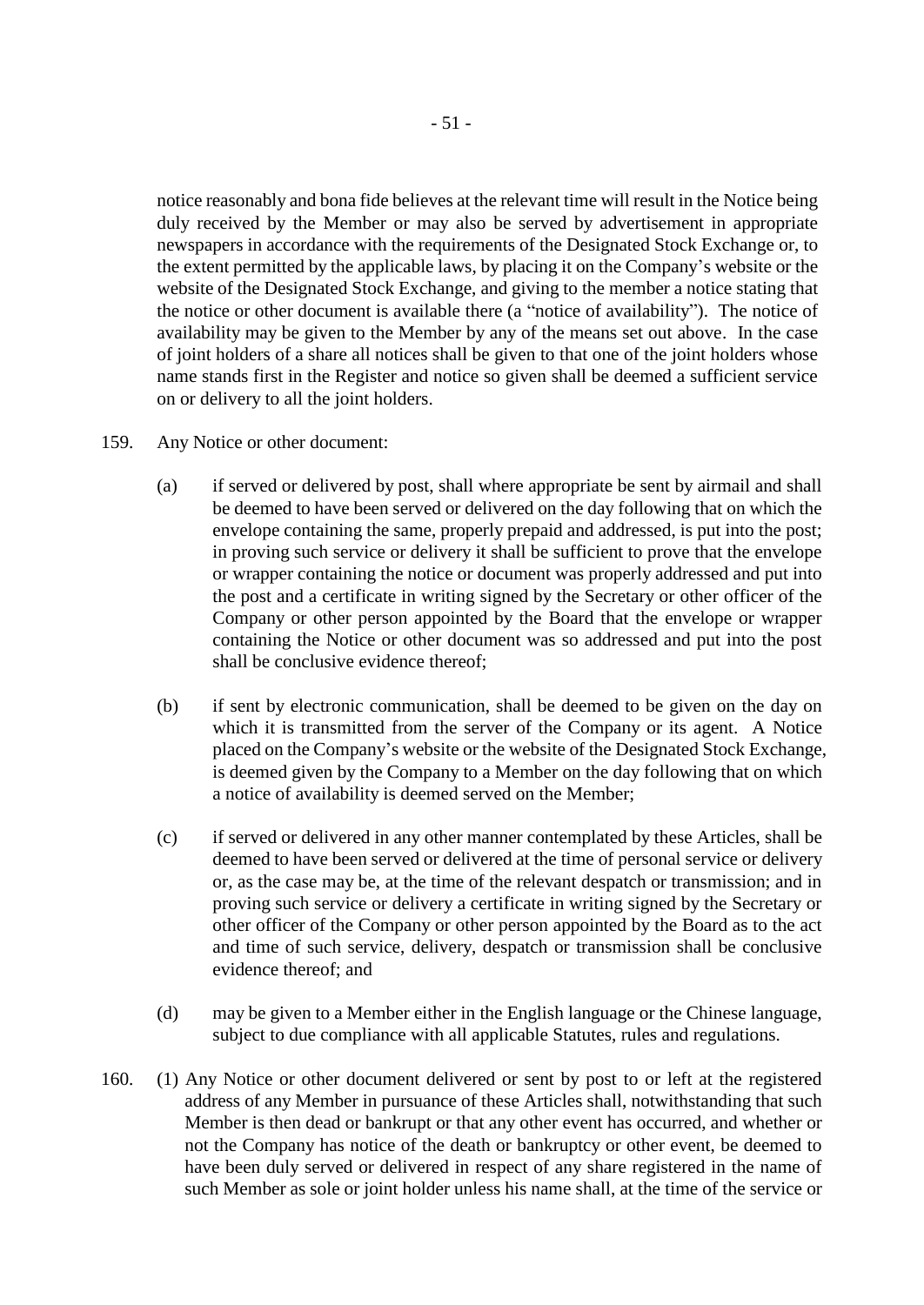delivery of the Notice or document, have been removed from the Register as the holder of the share, and such service or delivery shall for all purposes be deemed a sufficient service or delivery of such Notice or document on all persons interested (whether jointly with or as claiming through or under him) in the share.

- (2) A Notice may be given by the Company to the person entitled to a share in consequence of the death, mental disorder or bankruptcy of a Member by sending it through the post in a prepaid letter, envelope or wrapper addressed to him by name, or by the title of representative of the deceased, or trustee of the bankrupt, or by any like description, at the address, if any, supplied for the purpose by the person claiming to be so entitled, or (until such an address has been so supplied) by giving the notice in any manner in which the same might have been given if the death, mental disorder or bankruptcy had not occurred.
- (3) Any person who by operation of law, transfer or other means whatsoever shall become entitled to any share shall be bound by every Notice in respect of such share which prior to his name and address being entered on the Register shall have been duly given to the person from whom he derives his title to such share.

#### SIGNATURES

161. For the purposes of these Articles, a facsimile or electronic transmission message purporting to come from a holder of shares or, as the case may be, a Director or alternate Director, or, in the case of a corporation which is a holder of shares from a director or the secretary thereof or a duly appointed attorney or duly authorised representative thereof for it and on its behalf, shall in the absence of express evidence to the contrary available to the person relying thereon at the relevant time be deemed to be a document or instrument in writing signed by such holder or Director or alternate Director in the terms in which it is received.

#### WINDING UP

- 162. (1) The Board shall have power in the name and on behalf of the Company to present a petition to the court for the Company to be wound up.
	- (2) A resolution that the Company be wound up by the court or be wound up voluntarily shall be a special resolution.
- 163. (1) Subject to any special rights, privileges or restrictions as to the distribution of available surplus assets on liquidation for the time being attached to any class or classes of shares (i) (if the Company shall be wound up and the assets available for distribution amongst the Members shall be more than sufficient to repay the whole of the capital paid up at the commencement of the winding up, the excess shall be distributed *pari passu* amongst such members in proportion to the amount paid up on the shares held by them respectively and (ii) if the Company shall be wound up and the assets available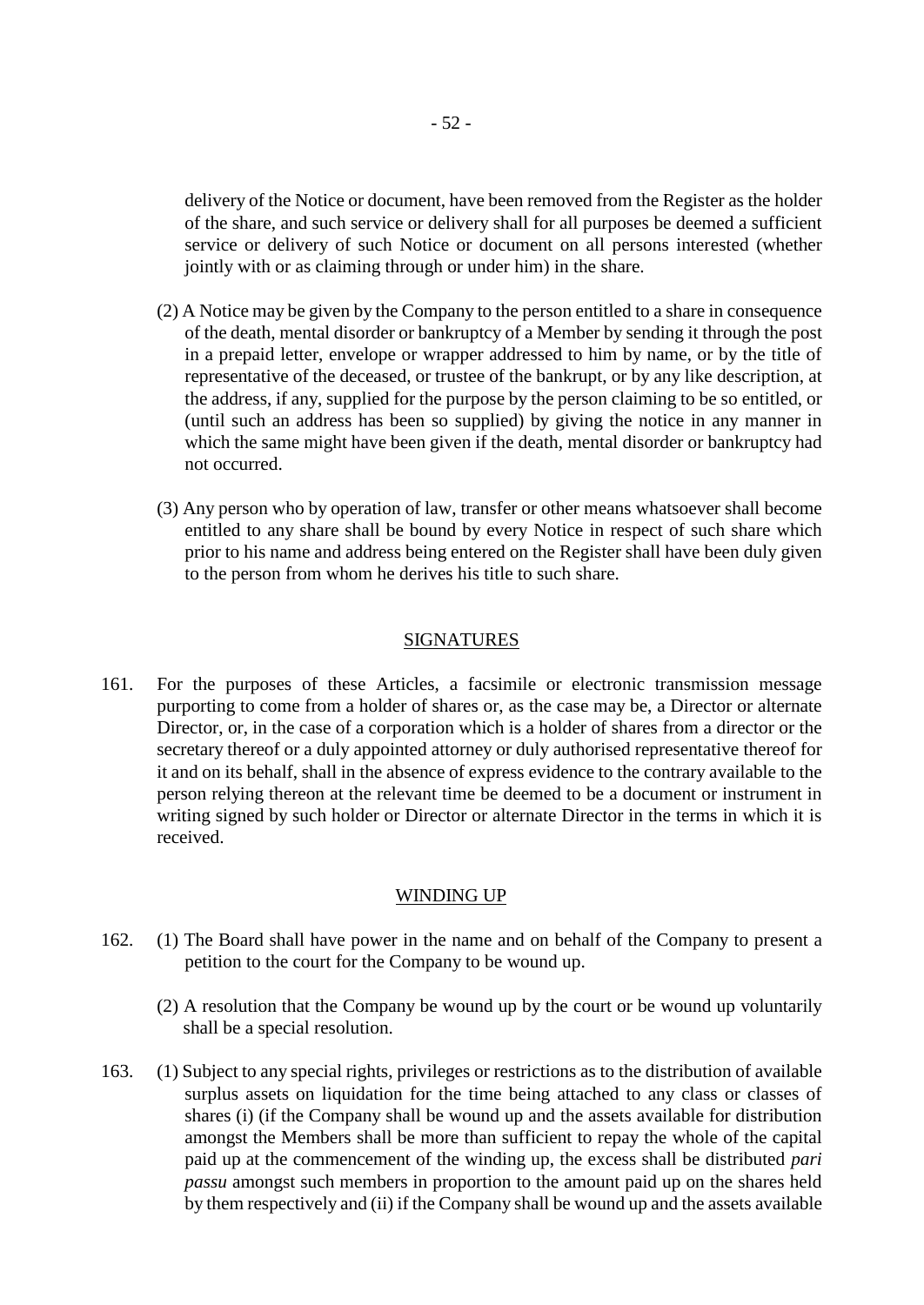for distribution amongst the Members as such shall be insufficient to repay the whole of the paid-up capital such assets shall be distributed so that, as nearly as may be, the losses shall be borne by the Members in proportion to the capital paid up, or which ought to have been paid up, at the commencement of the winding up on the shares held by them respectively.

- (2) If the Company shall be wound up (whether the liquidation is voluntary or by the court) the liquidator may, with the authority of a special resolution and any other sanction required by the Law, divide among the Members in specie or kind the whole or any part of the assets of the Company and whether or not the assets shall consist of properties of one kind or shall consist of properties to be divided as aforesaid of different kinds, and may for such purpose set such value as he deems fair upon any one or more class or classes of property and may determine how such division shall be carried out as between the Members or different classes of Members. The liquidator may, with the like authority, vest any part of the assets in trustees upon such trusts for the benefit of the Members as the liquidator with the like authority shall think fit, and the liquidation of the Company may be closed and the Company dissolved, but so that no contributory shall be compelled to accept any shares or other property in respect of which there is a liability.
- (3) In the event of winding-up of the Company in Hong Kong, every Member who is not for the time being in Hong Kong shall be bound, within fourteen (14) days after the passing of an effective resolution to wind up the Company voluntarily, or the making of an order for the winding-up of the Company, to serve notice in writing on the Company appointing some person resident in Hong Kong and stating that person's full name, address and occupation upon whom all summonses, notices, process, orders and judgements in relation to or under the winding-up of the Company may be served, and in default of such nomination the liquidator of the Company shall be at liberty on behalf of such Member to appoint some such person, and service upon any such appointee, whether appointed by the Member or the liquidator, shall be deemed to be good personal service on such Member for all purposes, and, where the liquidator makes any such appointment, he shall with all convenient speed give notice thereof to such Member by advertisement as he shall deem appropriate or by a registered letter sent through the post and addressed to such Member at his address as appearing in the register, and such notice shall be deemed to be service on the day following that on which the advertisement first appears or the letter is posted.

#### INDEMNITY

164. (1) The Directors, Secretary and other officers and every Auditor for the time being of the Company and the liquidator or trustees (if any) for the time being acting in relation to any of the affairs of the Company and everyone of them, and everyone of their heirs, executors and administrators, shall be indemnified and secured harmless out of the assets and profits of the Company from and against all actions, costs, charges, losses, damages and expenses which they or any of them, their or any of their heirs, executors